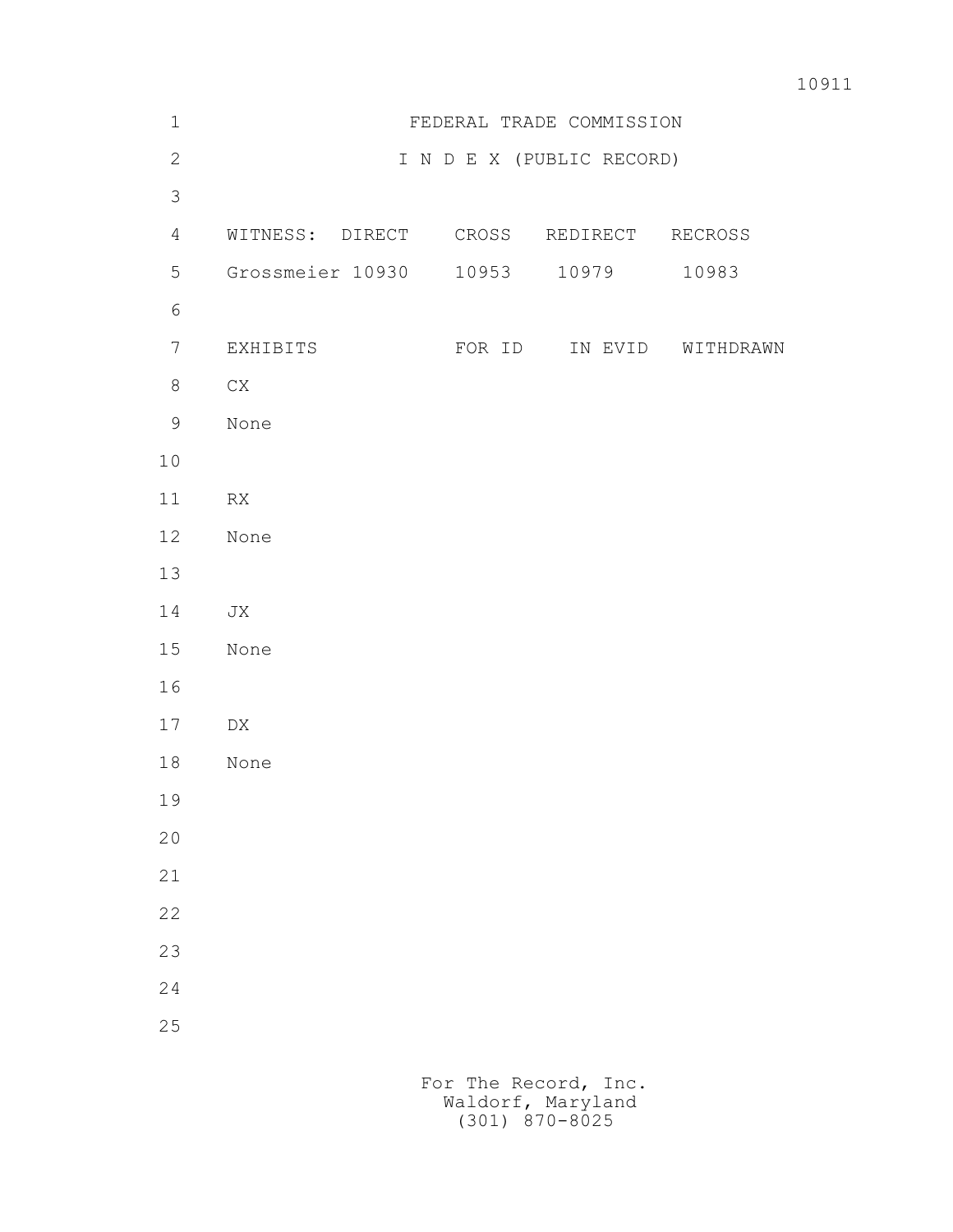| $\mathbf 1$   | UNITED STATES OF AMERICA                                      |  |  |  |  |
|---------------|---------------------------------------------------------------|--|--|--|--|
| $\mathbf{2}$  | FEDERAL TRADE COMMISSION                                      |  |  |  |  |
| 3             |                                                               |  |  |  |  |
| 4             | In the Matter of:<br>$\mathcal{C}$                            |  |  |  |  |
| 5             | Docket No. 9302<br>Rambus, Inc.<br>$\rightarrow$              |  |  |  |  |
| 6             |                                                               |  |  |  |  |
| 7             |                                                               |  |  |  |  |
| $8\,$         |                                                               |  |  |  |  |
| $\mathcal{G}$ | Tuesday, July 29, 2003                                        |  |  |  |  |
| 10            | 9:30 a.m.                                                     |  |  |  |  |
| 11            |                                                               |  |  |  |  |
| 12            |                                                               |  |  |  |  |
| 13            | TRIAL VOLUME 52                                               |  |  |  |  |
| 14            | PART 1                                                        |  |  |  |  |
| 15            | PUBLIC RECORD                                                 |  |  |  |  |
| 16            |                                                               |  |  |  |  |
| 17            | BEFORE THE HONORABLE STEPHEN J. MCGUIRE                       |  |  |  |  |
| 18            | Chief Administrative Law Judge                                |  |  |  |  |
| 19            | Federal Trade Commission                                      |  |  |  |  |
| 20            | 600 Pennsylvania Avenue, N.W.                                 |  |  |  |  |
| 21            | Washington, D.C.                                              |  |  |  |  |
| 22            |                                                               |  |  |  |  |
| 23            |                                                               |  |  |  |  |
| 24            |                                                               |  |  |  |  |
| 25            | Reported by: Susanne Bergling, RMR                            |  |  |  |  |
|               | For The Record, Inc.<br>Waldorf, Maryland<br>$(301)$ 870-8025 |  |  |  |  |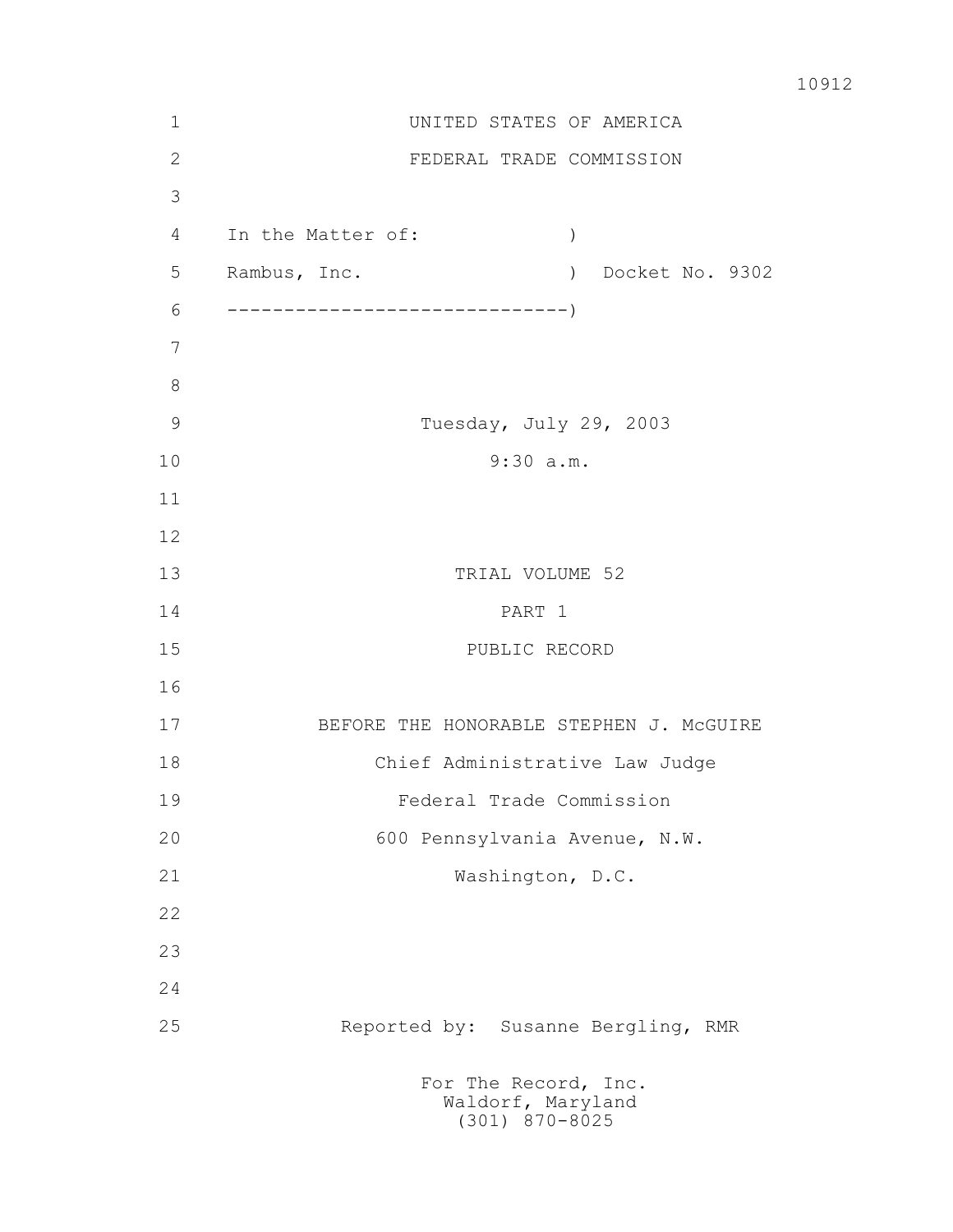2

```
 3 ON BEHALF OF THE FEDERAL TRADE COMMISSION: 
4 M. SEAN ROYALL, Attorney
 5 GEOFFREY OLIVER, Attorney
 6 JOHN C. WEBER, Attorney
 7 MALCOLM CATT, Attorney
 8 Federal Trade Commission
9 601 New Jersey Avenue, N.W.
 10 Washington, D.C. 20580-0000
 11 (202) 326-3663
 12
 13
 14 ON BEHALF OF THE RESPONDENT:
 15 GREGORY P. STONE, Attorney
 16 STEVEN M. PERRY, Attorney
 17 PETER A. DETRE, Attorney
18 SEAN GATES, Attorney
 19 Munger, Tolles & Olson LLP
 20 355 South Grand Avenue, 35th Floor
 21 Los Angeles, California 90071-1560
 22 (213) 683-9255
 23
 24
 25
```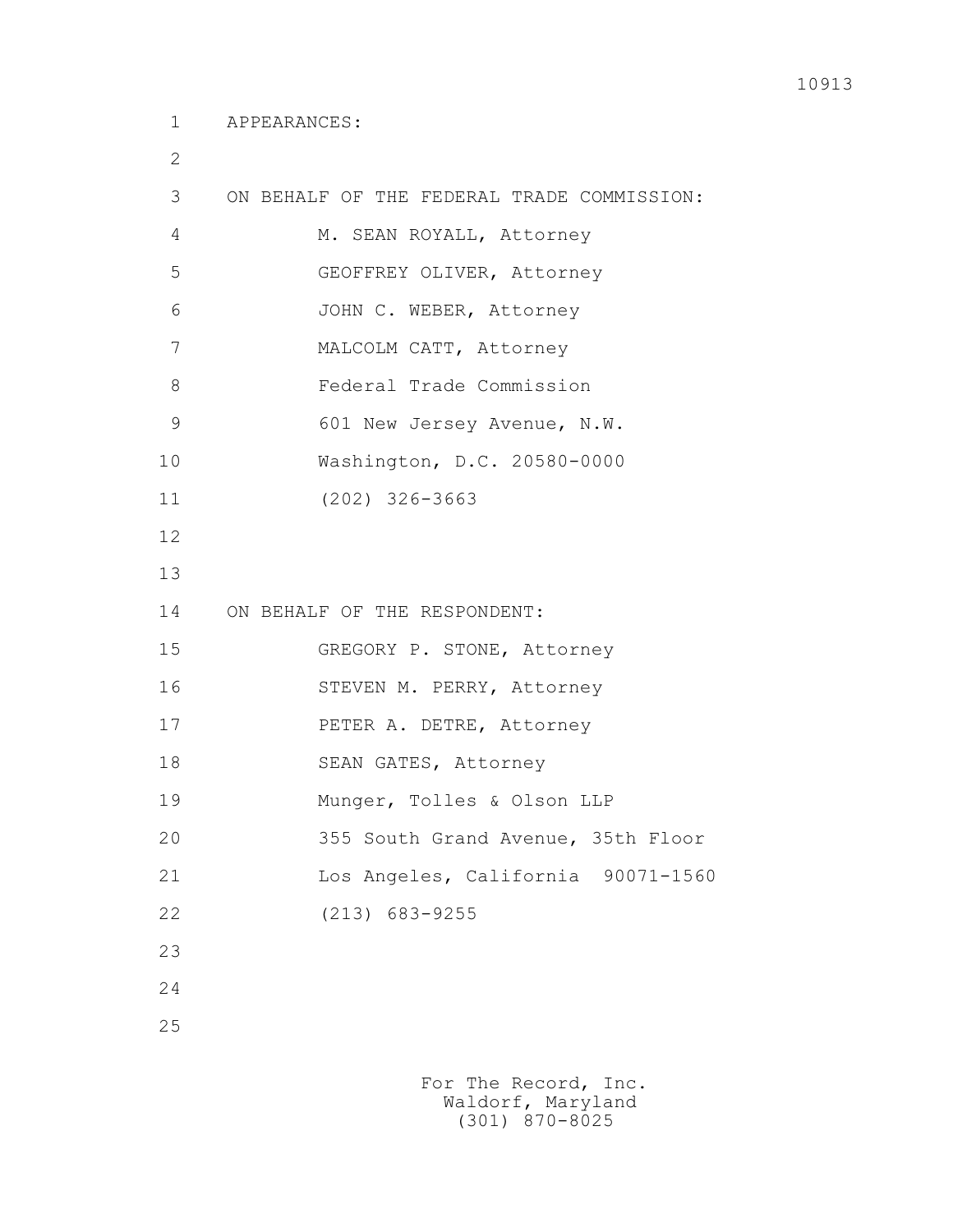```
 1 APPEARANCES:
 2
         3 ON BEHALF OF THE RESPONDENT:
        4 A. DOUGLAS MELAMED, Attorney
         5 Wilmer, Cutler & Pickering
         6 2445 M Street, N.W.
         7 Washington, D.C. 20037-1420
         8 (202) 663-6090
 9
        10
        11
        12
        13
        14
        15
        16
        17
        18
        19
        20
        21
        22
        23
        24
        25
```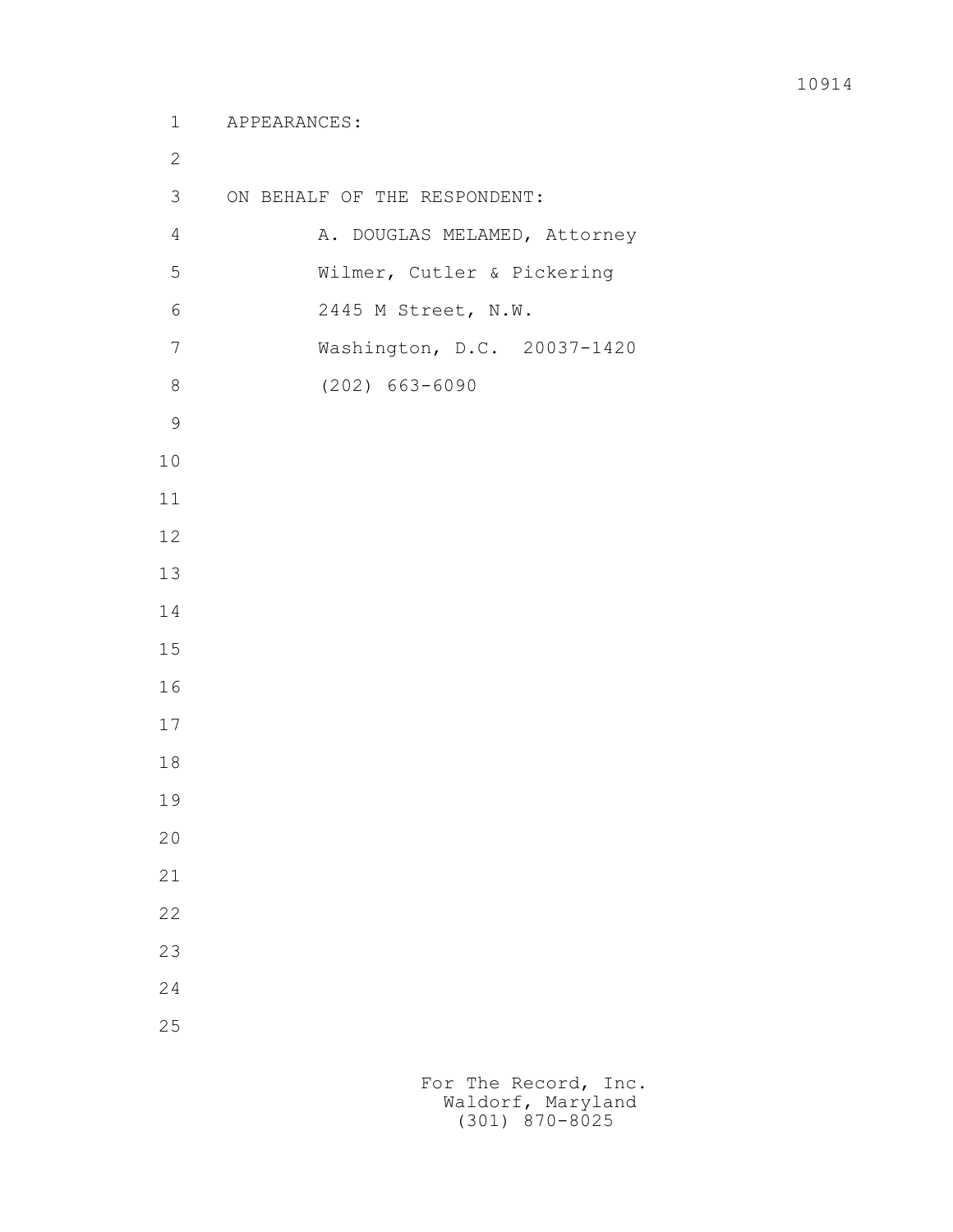1 P R O C E E D I N G S  $2$  - - - - - 3 JUDGE McGUIRE: This hearing is now in order. 4 Before we I guess get started, any housekeeping 5 items we need to take up this morning? 6 MR. PERRY: Yes, Your Honor. It's a little 7 more serious than housekeeping, I'm afraid. Something 8 came up yesterday that we need to bring to your 9 attention. This has to do with the nature of the 10 deposition testimony that can fairly be presented by 11 complaint counsel as part of their case in chief, and 12 let me explain that. 13 Yesterday, we received from complaint counsel a 14 substantial quantity of additional deposition 15 designations for two witnesses, Mr. Geoff Tate, our 16 CEO, and Mr. William Davidow, the chairman of our board 17 of directors. The new designations are from over 200 18 pages in those deposition transcripts. They apparently 19 intend to offer those deposition designations as part 20 of their case in chief, even though we are resting 21 today. That raises numerous issues for us. 22 Let me back up to April. In April, they gave 23 us their final witness list. We gave them our final 24 witness list. On their list, they said they would not 25 call Mr. Tate and Mr. Davidow live in their case in

> For The Record, Inc. Waldorf, Maryland (301) 870-8025

10915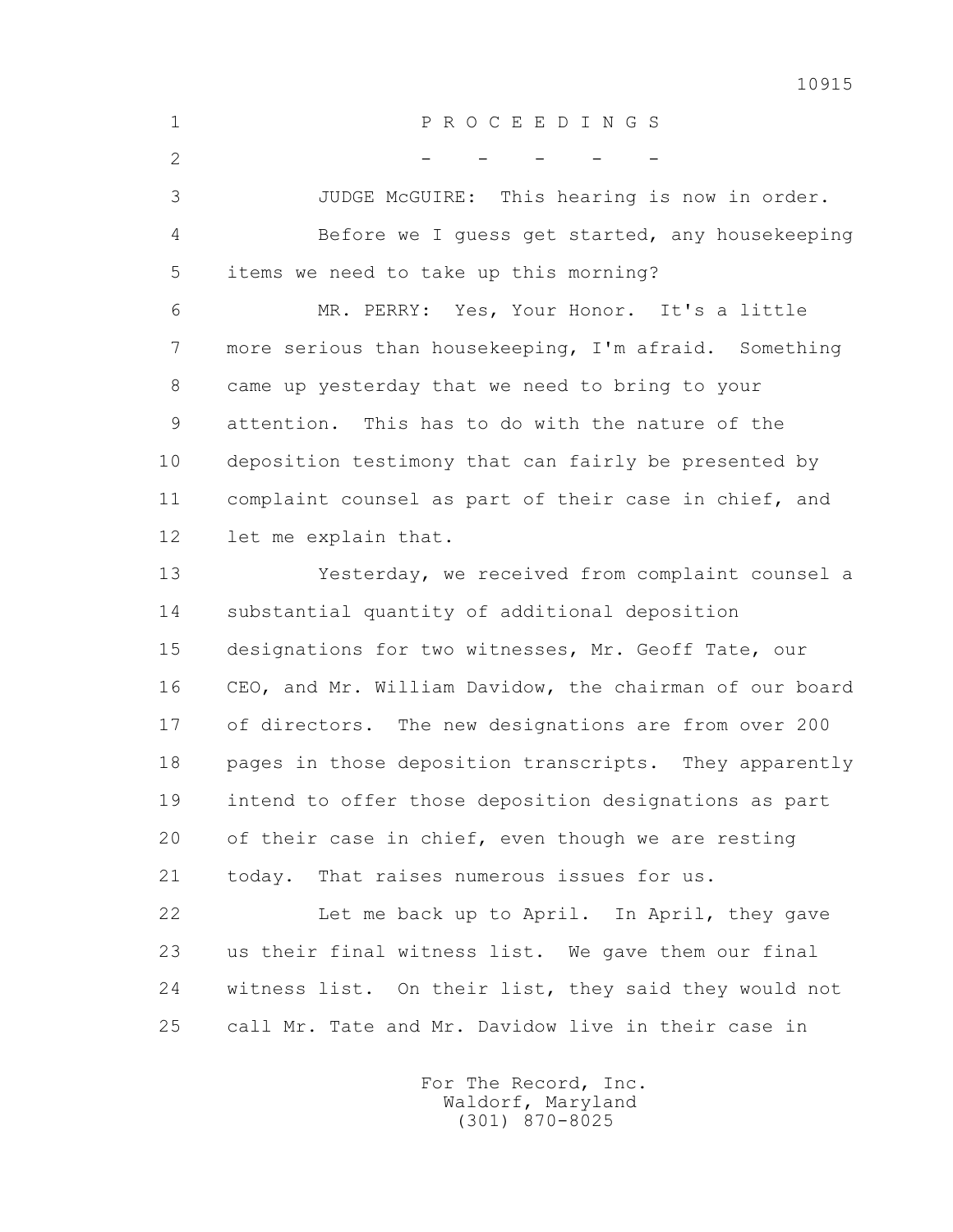1 chief. They said they would rely upon portions of 2 their depositions, and there are a lot of deposition 3 transcripts for those gentlemen. Obviously they could 4 have called those gentlemen live. They chose not to.

 5 In mid-April, they gave us their deposition 6 designations for those two gentlemen. On April 21 and 7 April 28, before the trial began, we gave them our 8 counter-designations, and we have those letters here if 9 you need to look at them. We did not receive any 10 further designations from them until yesterday for 11 those two witnesses. We have received designations -- 12 counter- designations and counter-counter-designations 13 on everyone else, long before now.

 14 When complaint counsel rested their case on 15 June 30, they did so with one exception, and rather 16 than paraphrasing that, Your Honor, if I could bring up 17 that page -- if I could approach?

 18 JUDGE McGUIRE: Yes. Yeah, I think I recall 19 the exception, but let's see that.

 20 MR. PERRY: Let me just show you the language, 21 Your Honor.

22 JUDGE McGUIRE: Thank you.

 23 MR. PERRY: And it's from page 8030 where you 24 asked Mr. Oliver, "Does that conclude the presentation 25 of your case in chief?" He says, "There's an exception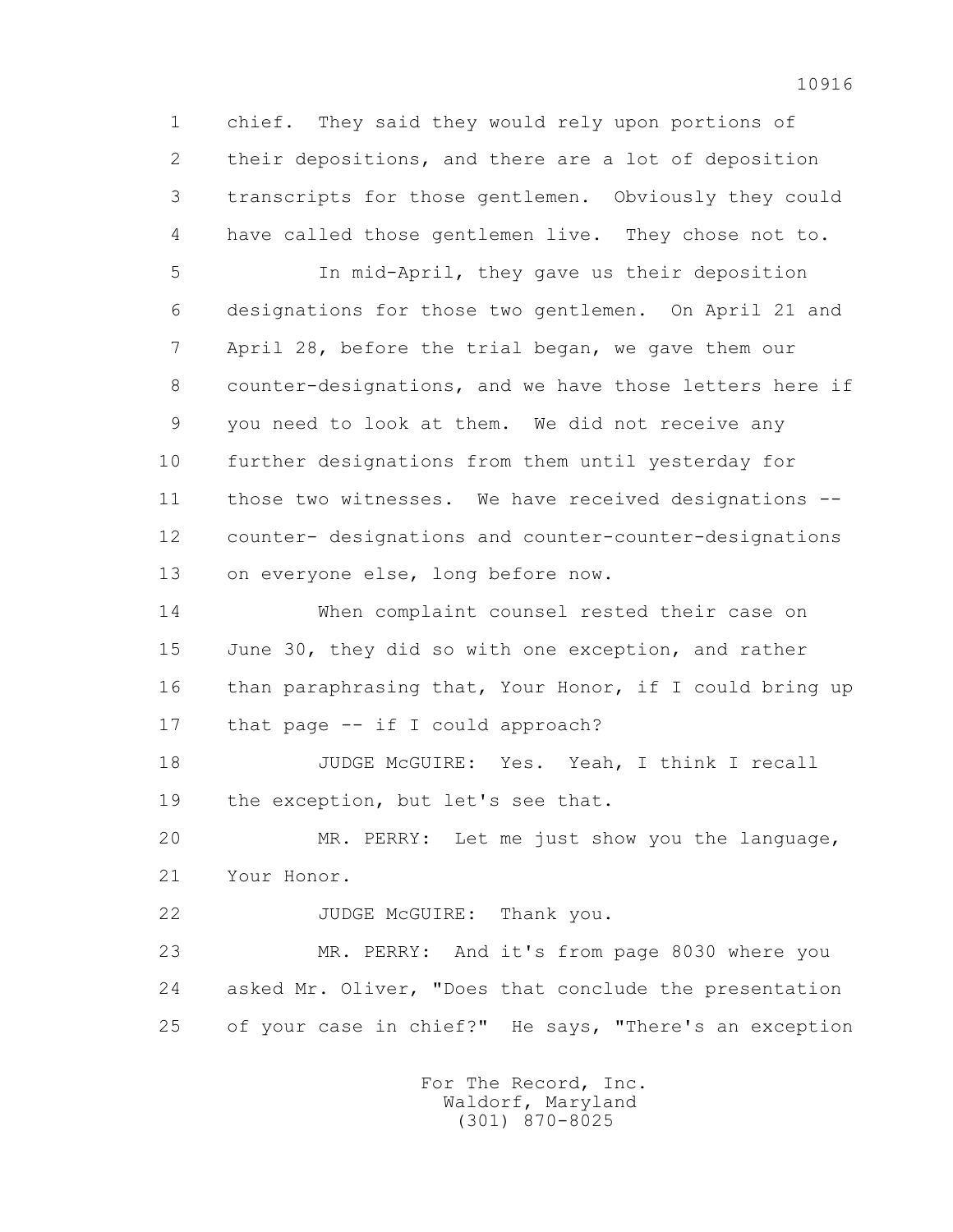1 of the designations of deposition testimony that we 2 will be submitting in written form," and he says, "We 3 are going to be working with respondents on that, and 4 we will have those presented by July 9, 10 or 11."

 5 Now, that was June 30, and that weekend, we did 6 receive numerous additional designations, and it was 7 our belief and our understanding on which we relied 8 that the additional designations and materials that we 9 received over that weekend concluded their case in 10 chief, and we made decisions about defense strategy as 11 a result. We have a right to know what the evidence is 12 that the respondent is responding to, because we have a 13 right to confront that evidence.

 14 We also know that on some issues, it was our 15 judgment that they hadn't met their burden in their 16 case in chief. So, we saw no need to call certain 17 witnesses. We made those decisions as well. We cut 18 back on witnesses we intended to call, and we cut back 19 on the areas of questioning that we used with certain 20 witnesses as a result.

 21 We also were very aware of the case law that 22 says that adverse inferences cannot be drawn from a 23 party's failure to call a witness if both sides had the 24 right to call that witness. So, we made decisions 25 based upon the state of the record.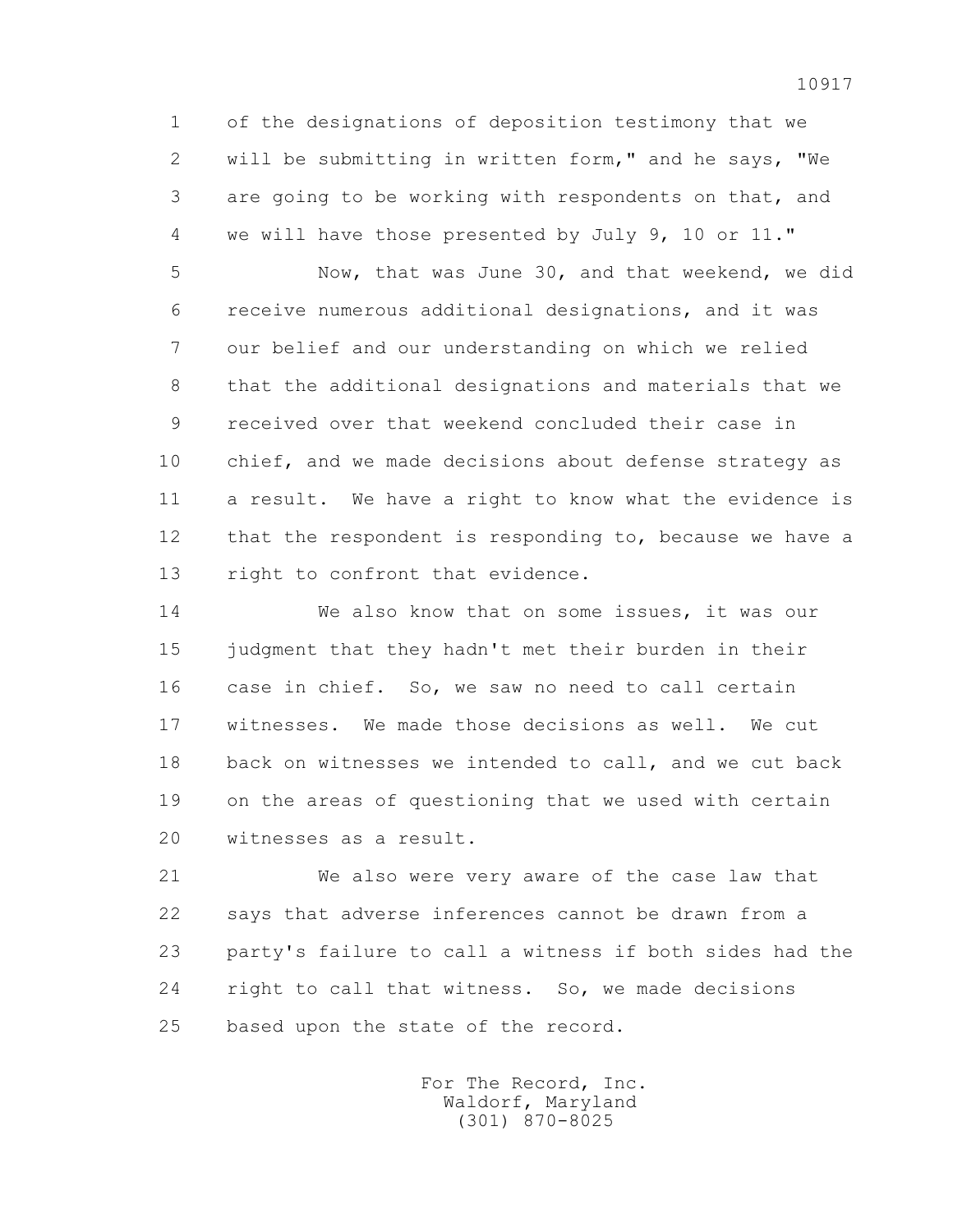1 That brings us to yesterday, the day before we 2 rest, when -- I'm sorry, Your Honor, I am not going to 3 make accusations of this conduct, but it was quite 4 disturbing to our team to see an effort to create -- we 5 attribute motives, but we don't have evidence -- that 6 what this is is a regret on their part that they didn't 7 call these gentlemen and an effort to bulk up the 8 evidence that they wished they had put in in their case 9 in chief, but they can't do it under the guise of 10 counter-counter-designations after we are done with our 11 case. 12 We would ask Your Honor to order that all 13 designations not received by us by July 12th, the date 14 Mr. Oliver told you about, be barred. 15 JUDGE McGUIRE: Okay, thank you, Mr. Perry. 16 Does complaint counsel want to respond to this 17 issue? 18 MR. ROYALL: Yes, Your Honor, thank you.

 19 There are a number of things that Mr. Perry has 20 raised, and I'd like to respond to several of them.

 21 First of all, the counter-counter-designations 22 that he's referring to were submitted it is my 23 understanding yesterday. The other counter- 24 counter-designations for other witnesses were submitted 25 earlier in July, but it is only a matter of weeks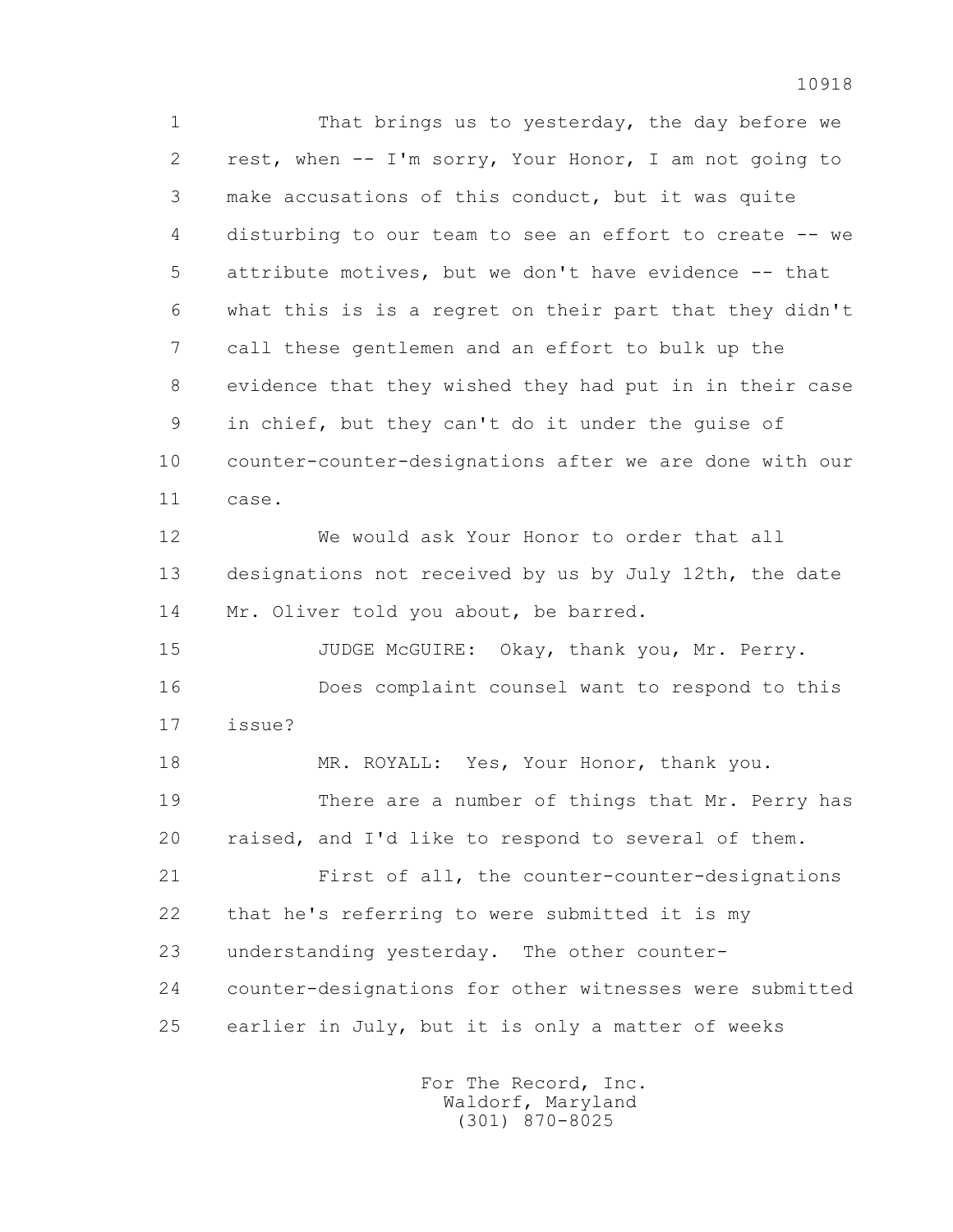1 between when those were submitted and these were 2 submitted.

 3 JUDGE McGUIRE: Okay, now, I'm a little 4 confused. Let's be clear as to which ones we're 5 talking about and those that are in issue so we'll have 6 no ambiguity there.

 7 MR. PERRY: There are no designations other 8 than the Tate/Davidow designations that we received 9 yesterday that we're complaining about, because there 10 are no designations --

11 JUDGE McGUIRE: All right, so I only want to 12 hear about those, Mr. Royall. I don't want to hear 13 about any other designations. I want to hear about the 14 issues between the Tate and -- who's the other one?

15 MR. PERRY: Davidow.

16 JUDGE McGUIRE: -- Davidow.

 17 MR. ROYALL: My only point to raising the 18 others, as I will be the first to admit -- I only 19 learned about this yesterday -- is I'll be the first to 20 admit we should have gotten these submissions for Tate 21 and Davidow in earlier, and the only point I was making 22 is they lagged behind by a couple of weeks behind the 23 others, not a couple of months, but a couple of weeks, 24 but there is no excuse, we should have gotten these in 25 earlier.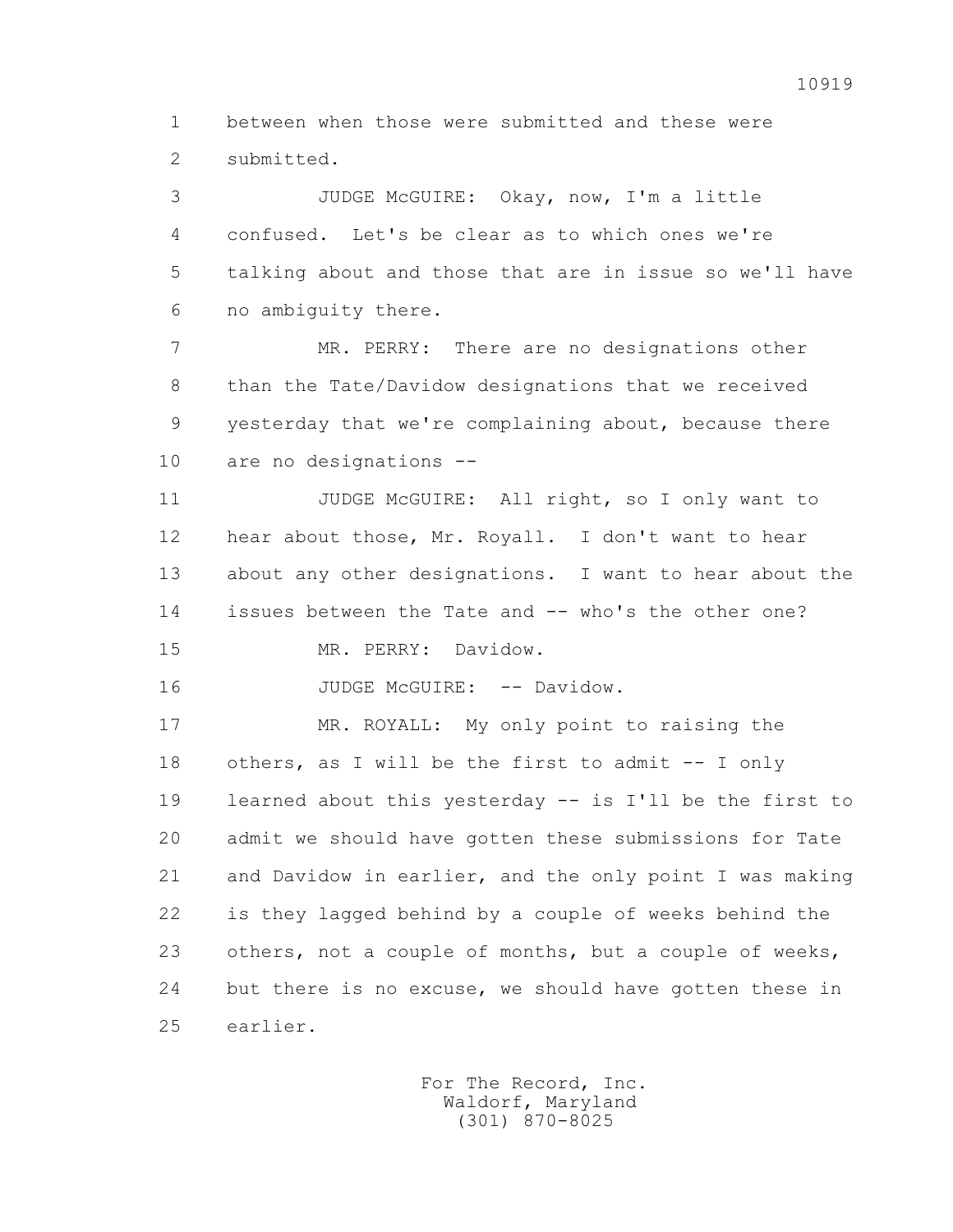1 Now, with respect to -- there have been some 2 suggestions here of some strategic conduct on our part. 3 Respectfully, Your Honor, I would submit that there's 4 absolutely no basis for that here. We can't excuse 5 being tardy. We were tardy in getting these, we should 6 have gotten them in earlier, but there is nothing 7 strategic about it. The fact of the matter is their 8 counter-designations to our original designations were 9 extremely broad, and our counter-counter-designations 10 are broad as well, but it's in response to very broad 11 counter-designations on their part, and it's really 12 nothing beyond that.

 13 My understanding is that the lawyer for 14 complaint counsel responsible for this, who is not here 15 because I think she was literally here all night 16 working through these issues, made a proposal last 17 night to Mr. Perry to deal with any substantive issues 18 if. There's any area where they believe that we have 19 gone beyond the scope of their counter-designations, we 20 have told them that we are more than happy to work 21 through that, and we're more than happy to commit 22 whatever resources to working through it tomorrow, 23 whatever we need to do. We haven't yet heard of any 24 substantive issues yet, and we're happy to work through 25 any substantive issues as to scope.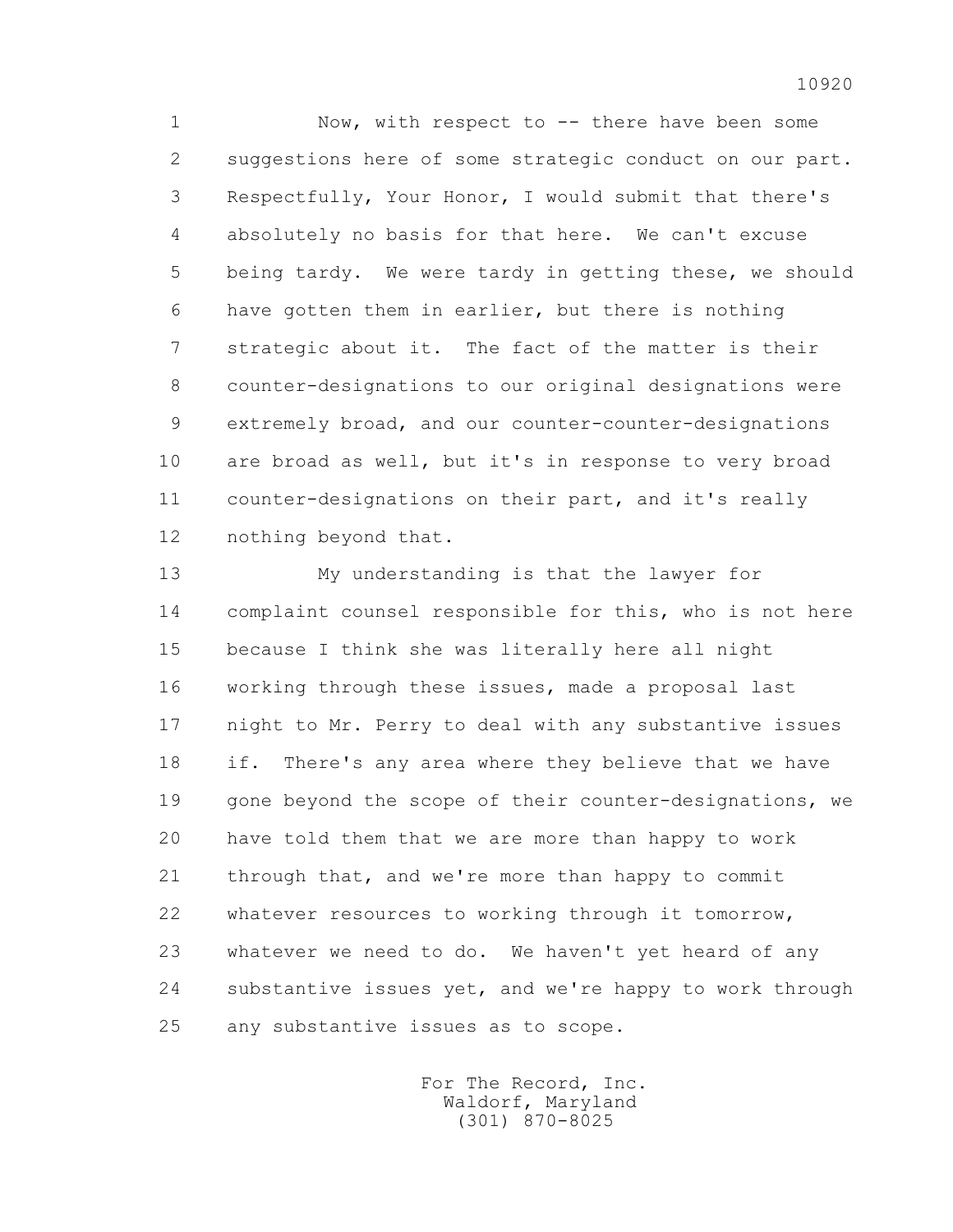1 Now, as to prejudice, we don't believe that 2 there has been any prejudice to Rambus by the fact that 3 they received these counter-counter-designations a 4 couple weeks later than they received the earlier ones, 5 and if -- on the other hand, it would be extremely 6 prejudicial to us if these counter-counter-designations 7 were stricken. I say that because Rambus has made a 8 decision not to call at this trial -- there is -- the 9 two witnesses we're talking about, Davidow and Tate, 10 are the chairman of the board and their CEO, and for us 11 to be denied an ability to have in the record 12 counter-counter-designations that are properly within 13 the scope would be extremely prejudicial to us. 14 We're willing to work it out, to do whatever -- 15 tomorrow is a dark day, to sort through any issues of 16 substance, but to simply strike those counter- 17 counter-designations because they are late in arriving 18 we think would be highly prejudicial and uncalled for 19 under the circumstances. 20 JUDGE McGUIRE: All right, thank you, Mr. 21 Royall. 22 Did you want to comment on anything in 23 follow-up?

 24 MR. STONE: May I, Your Honor? 25 We were strategic. We were strategic in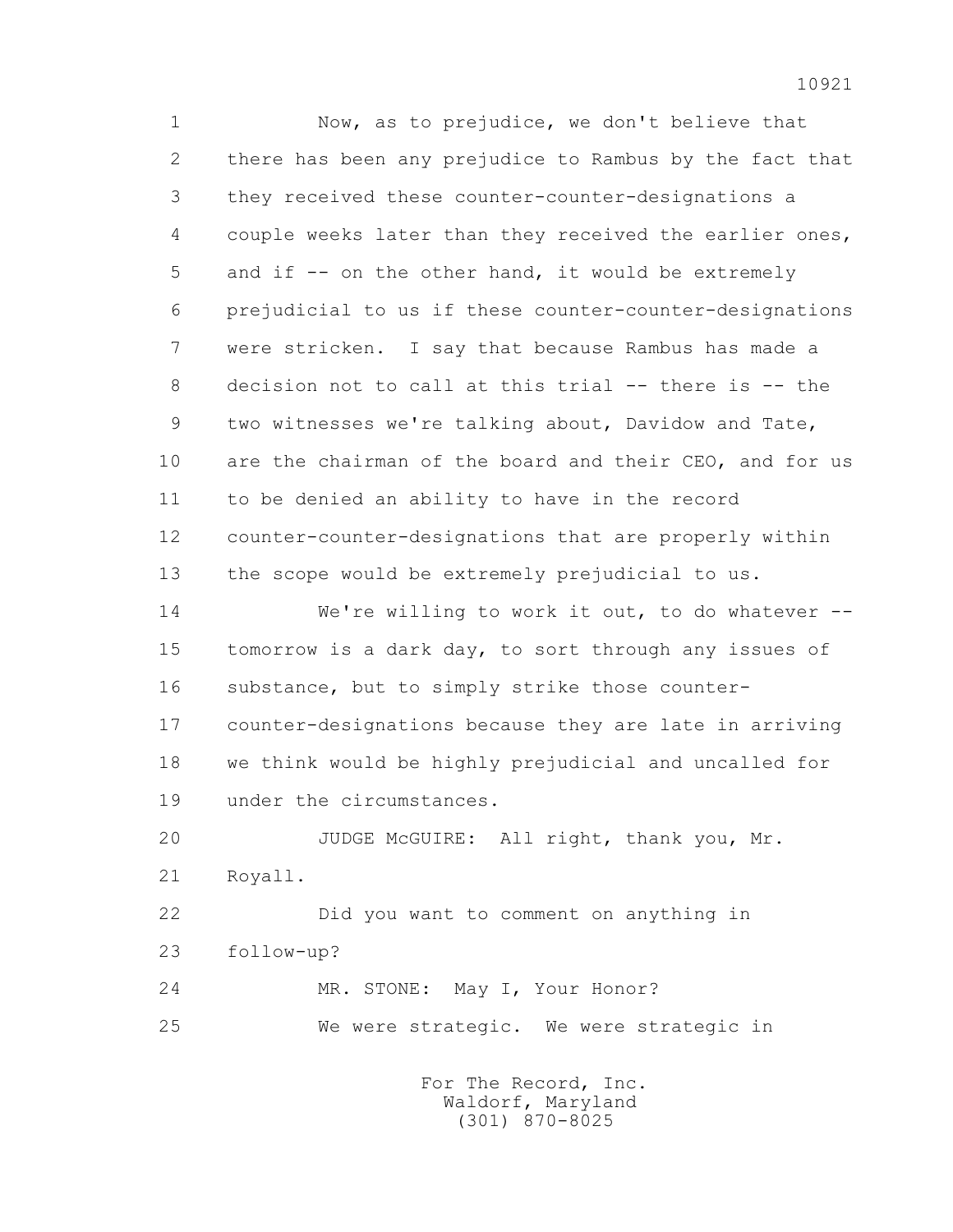1 deciding what witnesses to call and what evidence to 2 present and what questions to ask, and whether 3 complaint counsel says they were or were not strategic, 4 we were, and we did rely on Mr. Oliver's statement that 5 we would have all their counter-designations or their 6 counter-counter-designations by July 12th.

 7 With all respect to Mr. Royall, I cannot 8 believe that he has actually looked at the 9 counter-counter-designations to say to this Court that 10 they are within the scope of what we did. In putting 11 together our case, I think we were within our rights to 12 rely on the statements that were made. We did give 13 them our last designations for these two witnesses on 14 April 28th, and to say now that we should take the day 15 after we rest our case to work out issues that we have 16 had three months for them to raise with us does 17 significantly prejudice our case.

 18 So, we do ask with respect to these two 19 witnesses that you simply bar any counter-

20 counter-designations that were not submitted by July

21 12th.

22 JUDGE McGUIRE: All right, Mr. Royall, one last 23 comment, then I'm going to rule.

 24 MR. ROYALL: Well, again, Your Honor, Mr. Stone 25 made the reference to April, but the fact of the matter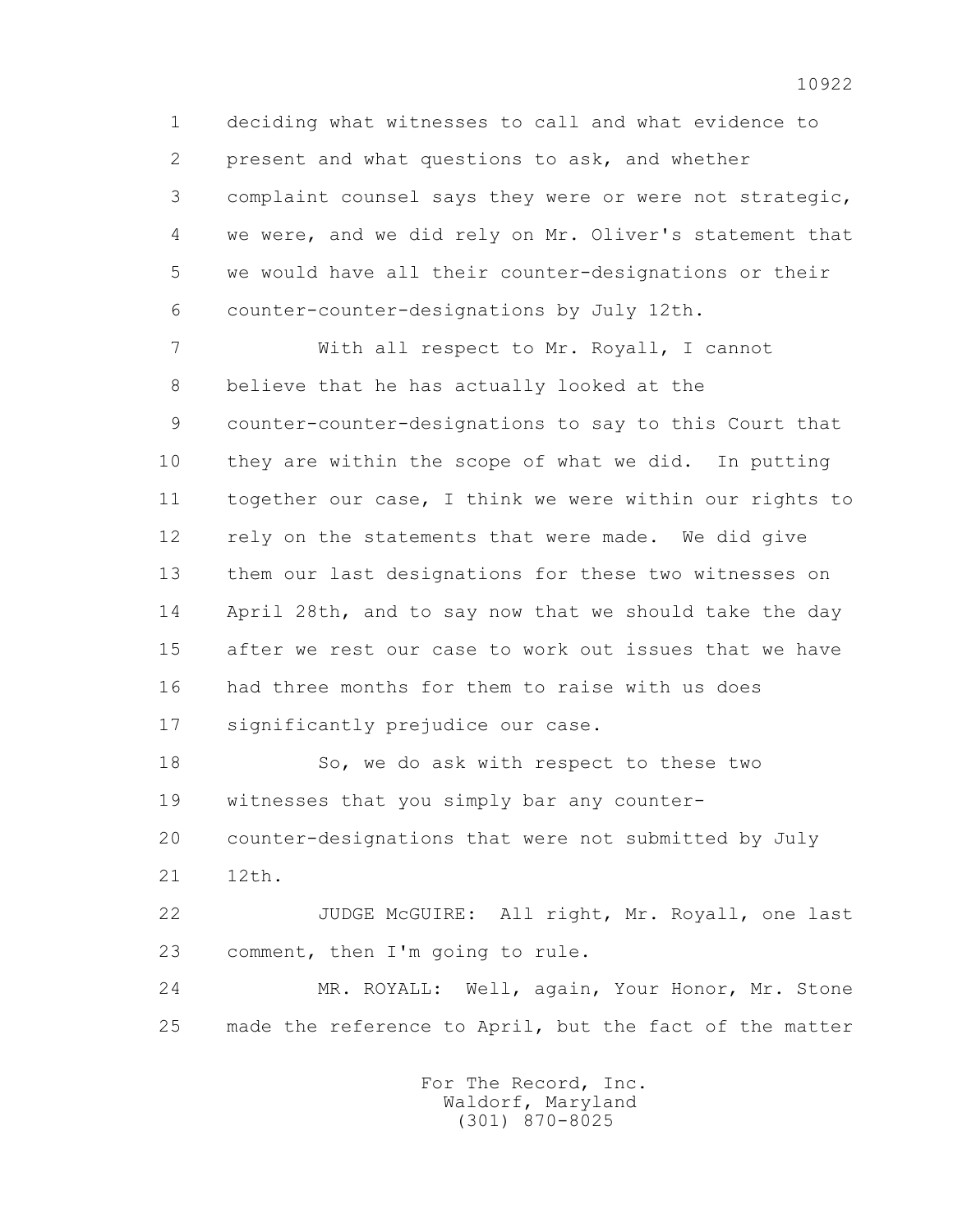1 is that the other counter-counter-designations that 2 there's been no objection to were received also in 3 July, only a couple of weeks earlier than these, and 4 there was no objection to those or any prejudice 5 claimed.

 6 The other thing is that this matter has been -- 7 has been open. It's under -- it's our understanding 8 that this matter hasn't been resolved. There's been 9 back and forth. And our -- in the rebuttal submission 10 that we filed with Your Honor late last week, we had a 11 footnote in which we noted that these issues of 12 counter-counter-designations had not yet been resolved 13 by the parties, and that was simply our reference to 14 the unresolved nature of this.

 15 But the other thing -- the final thing is that 16 Mr. Stone says that I'm not aware of the scope issues. 17 We have said, if there are any issues of scope that are 18 legitimate issues -- and they've failed to identify any 19 for us -- we are happy to resolve any of those issues 20 and we will commit whatever resources we need to doing 21 that.

 22 JUDGE McGUIRE: Okay, let me rule. I have 23 heard the arguments in this case. Without ascribing 24 any ill intent on behalf of complaint counsel, I am 25 going to conclude that these counter-counter-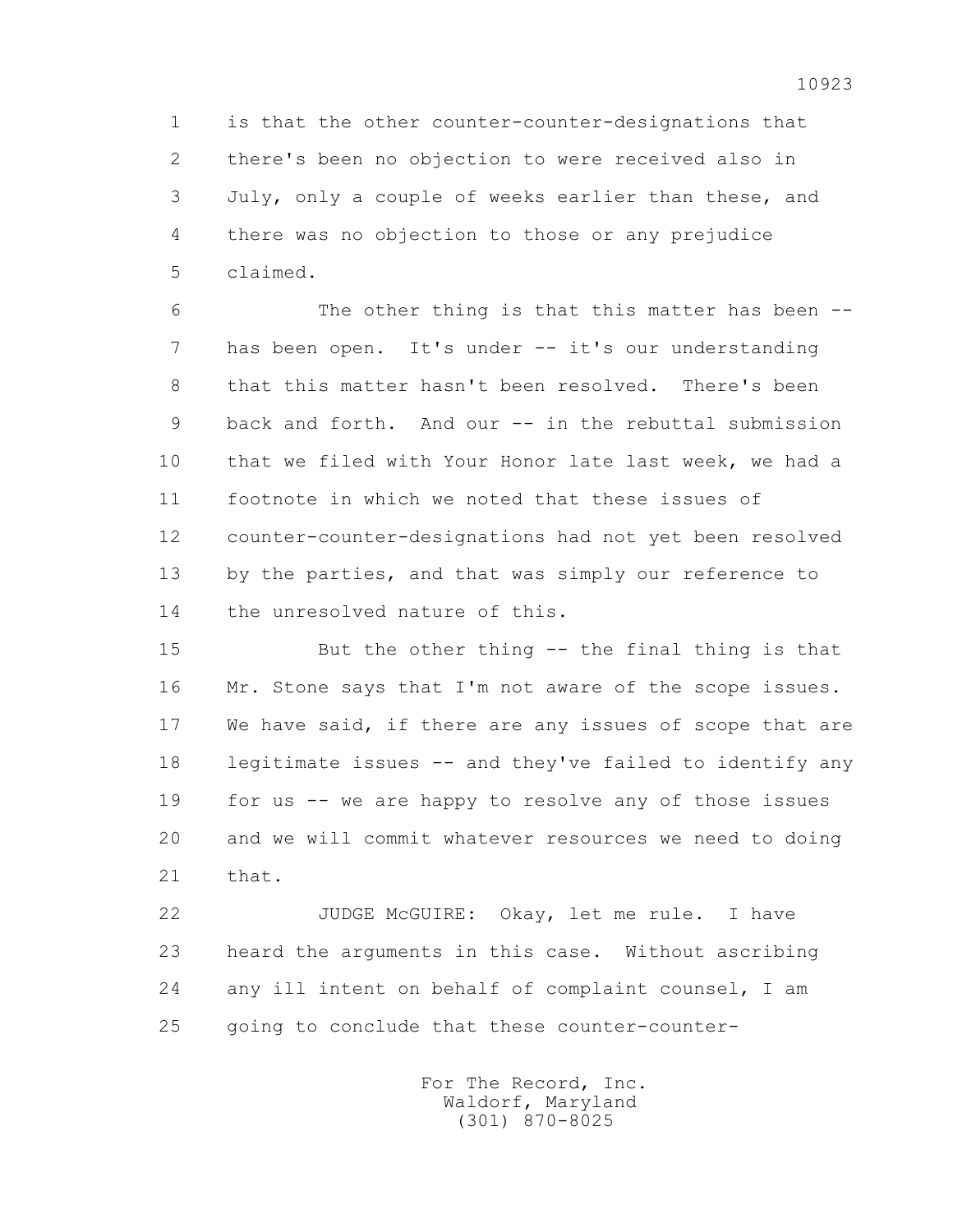1 designations are untimely offered and will be barred 2 from this proceeding on the grounds that I believe it 3 clearly creates a prejudice to the case of the 4 respondents. Counsel, it's just -- you should have had 5 this taken care of a long time ago, and now it's too 6 late. So, issue resolved. 7 Anything else we need to take up?

8 MR. PERRY: No, Your Honor.

9 MR. STONE: No, Your Honor.

 10 JUDGE McGUIRE: I did want to take up one other 11 thing. I have also -- I had received from respondent a 12 request to take notice of certain issued U.S. patents. 13 Does complaint counsel have any opposition to that 14 request?

 15 MR. OLIVER: Your Honor, we're still looking at 16 that, and if we could, we would like the opportunity to 17 respond in writing. We believe that patents are very 18 complicated documents, and we want to have the 19 opportunity to look at the case law and determine 20 exactly what is appropriate in terms of taking official 21 notice of patents.

 22 JUDGE McGUIRE: Okay, that's fine. Let me ask 23 you, how much time do you need to file your opposition? 24 I was hoping to get this resolved by Friday, but it's 25 not inherent that we do it by Friday. Just give me an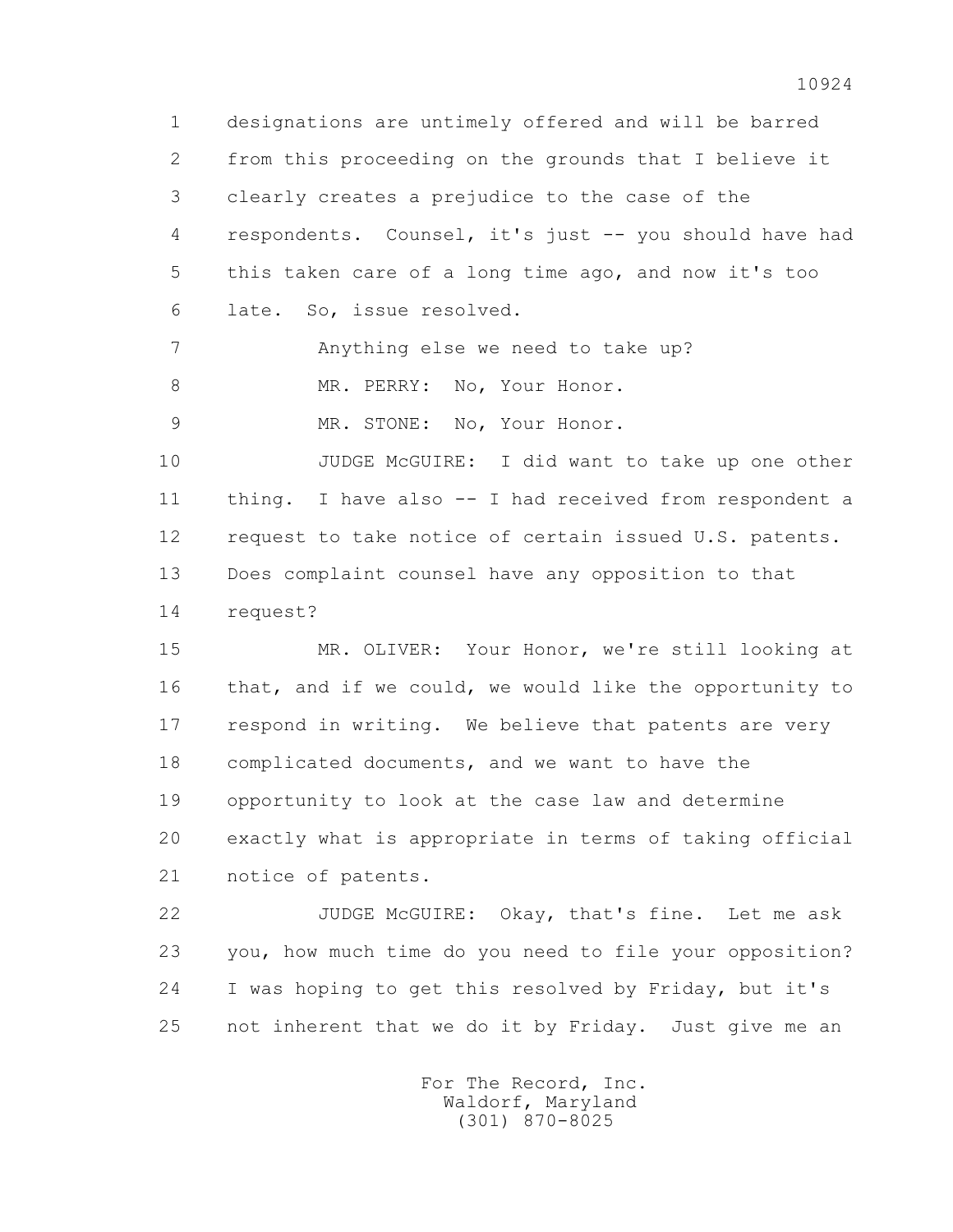1 idea as to how soon I can anticipate -- and we could do 2 this sometime next week if you feel you need that much 3 time.

 4 MR. OLIVER: In light of our need to prepare a 5 rebuttal case, Your Honor, I would appreciate having 6 until next week, if we could. 7 JUDGE McGUIRE: Okay, that will be fine. 8 MR. OLIVER: Thank you, Your Honor. 9 JUDGE McGUIRE: Mr. Royall? 10 MR. ROYALL: Your Honor, just one other thing, 11 and this is something that we were intending to raise 12 with Your Honor independent of this issue of

13 designations.

14 As Mr. Stone just said, they have been 15 strategic, and in their strategic choice, they have 16 made a decision not to call their CEO --

17 JUDGE McGUIRE: Now, what issue are we talking 18 about now, Mr. Royall?

 19 MR. ROYALL: This is an issue that we had 20 planned to raise with Your Honor independent of 21 designations.

22 JUDGE McGUIRE: Okay, go ahead.

 23 MR. ROYALL: I am not going to in any way go 24 into the issue that you have already ruled on.

25 They have made a strategic choice not to call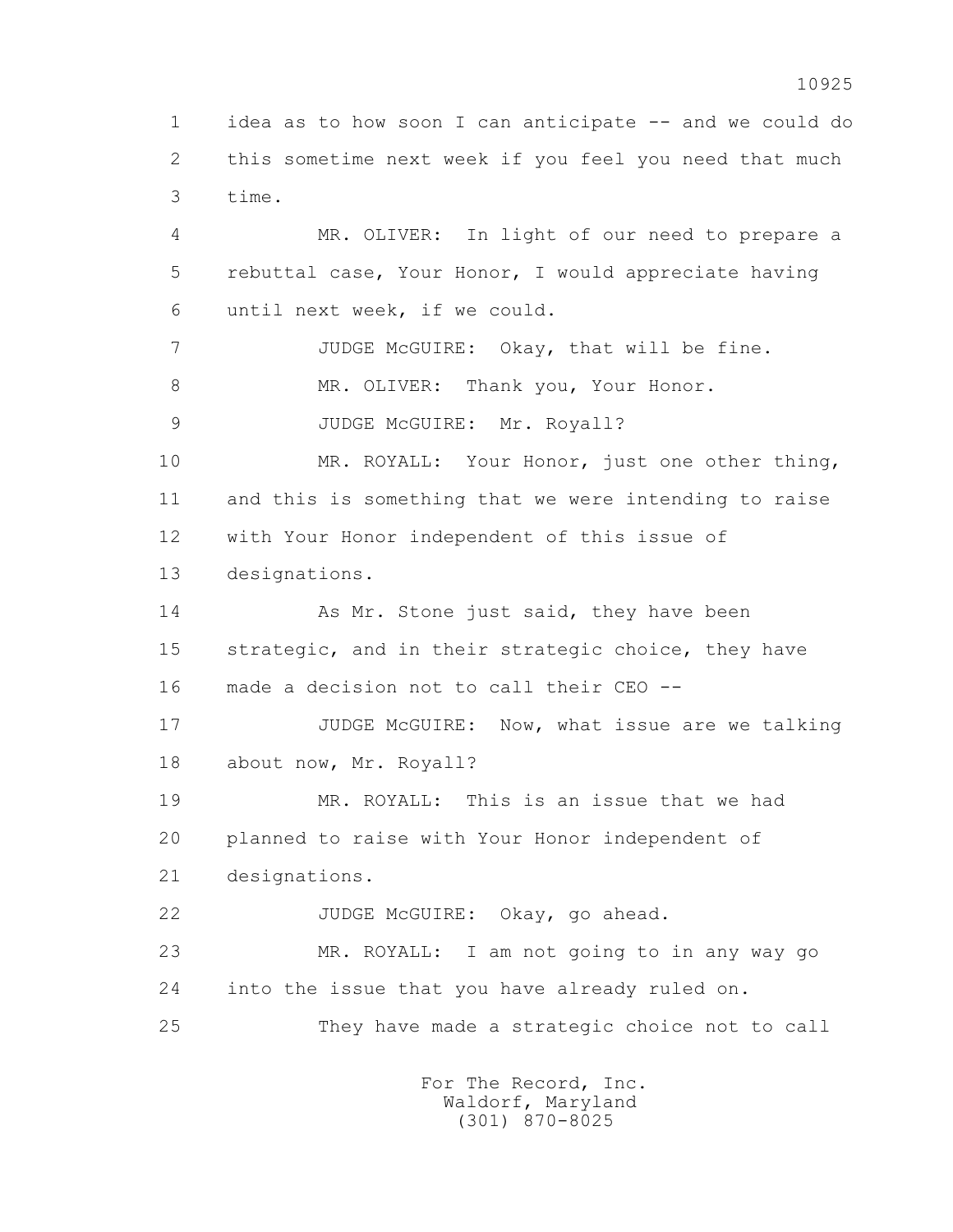1 their CEO, their president, their chairman of the 2 board. Now, when Mr. Perry was speaking, he made some 3 reference to the law on adverse inferences, and we 4 don't need to argue this issue or resolve this issue 5 now. We plan to deal with it in our post-trial briefs, 6 but we believe that an adverse issue is appropriate 7 here and it's justified in that these witnesses were 8 not equally available to us, and the case law will show 9 that and that it's proper to infer, adverse to Rambus, 10 that if these witnesses would have testified at trial, 11 they would have given -- that they would have called 12 them if they would have given helpful testimony.

 13 We will deal with that in our post-trial 14 briefs, but there's another issue that this raises. 15 Their strategic choice not to call the president of the 16 company, the CEO of the company and the chairman of the 17 board has deprived us of an ability to cross examine 18 these witnesses and an ability to present, through 19 their testimony, to ask for the admission of documents 20 that relate to those individuals and uniquely to those 21 individuals.

 22 What we have been preparing is a list of 23 documents that we would ask be admitted in the record, 24 despite the fact that they have strategically chosen 25 not to call these witnesses, because we have been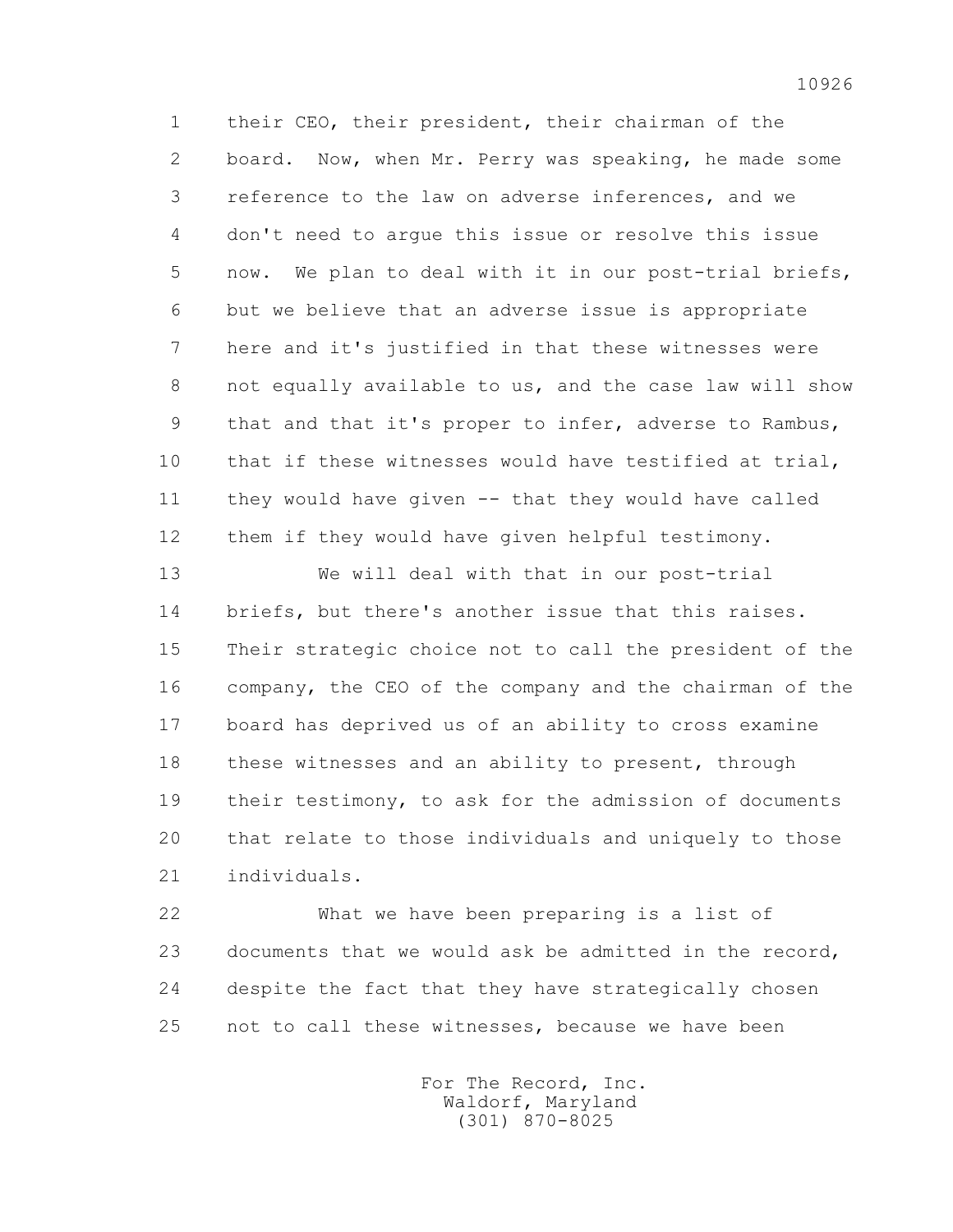1 deprived by that choice of an ability to get these 2 documents in the record through any other witness, and 3 we have that list. I don't have it available now. We 4 were going to present it to Rambus today to see if we 5 can work something out, but I don't want there to be 6 any suggestion that this is an issue that is in 7 response to Your Honor's ruling. This is something we 8 have been planning on doing. That's the reason I'm 9 mentioning it now.

 10 If we can work it out with respondents to agree 11 to something on admission of these documents, we may 12 not need to raise it with you, but otherwise, we are -- 13 our intention is to raise it with you and ask that 14 these documents be admitted so they will be part of the 15 record so that we are not prejudiced by their strategic 16 choice not to bring into this courtroom to submit to 17 cross examination the most senior executives of the 18 company.

 19 JUDGE McGUIRE: Okay, Mr. Stone, response? 20 MR. STONE: Thank you, Your Honor.

 21 When Mr. Oliver stood before you and said we 22 rest, he did not say we rest except for a list of 23 documents that we might want to put together depending 24 on who you call. We will oppose an effort on the part 25 of complaint counsel to supplement the record after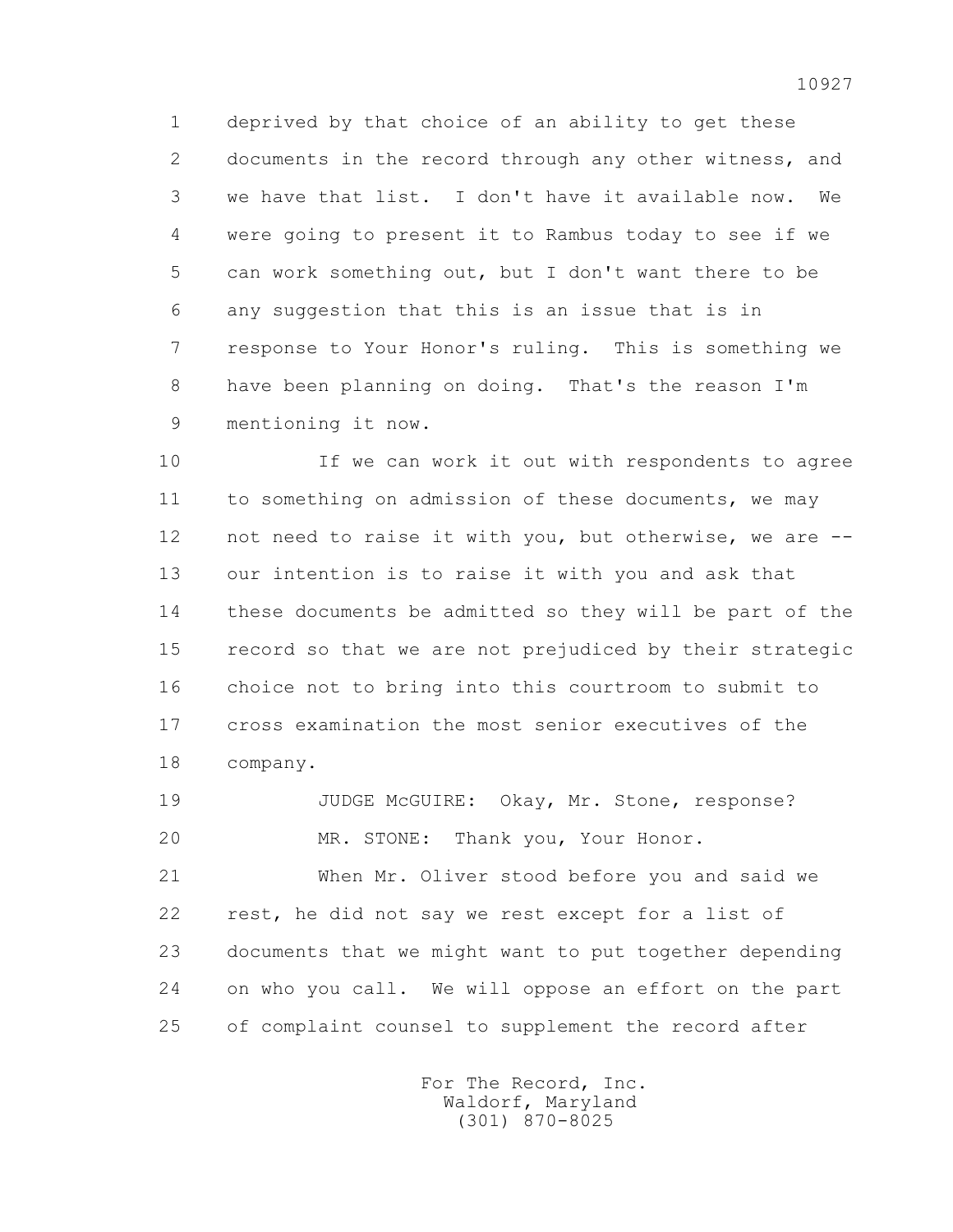1 they have rested their case with respect to issues they 2 could have brought before the Court sooner, and I am 3 reminded, as I know complaint counsel are reminded, 4 that the FTC's operating manual is quite explicit in 5 its direction for complaint counsel.

 6 It says you should put into your case in chief 7 all the evidence on which you think you may bear the 8 burden of proof, because you do not know who the 9 respondent will call or what evidence they will offer, 10 because they're not obligated to offer any, and we -- I 11 can say that I'm happy to talk with Mr. Royall about 12 his list, but I can also say I think with some 13 confidence that our position will be the case we put on 14 is a case intended to respond to the evidence that 15 complaint counsel offered before they rested, not to 16 evidence that they might seek to offer later.

17 JUDGE McGUIRE: All right, I am going to ask 18 the parties go ahead and confer to the extent that that 19 may be productive, and then if complaint counsel 20 chooses to raise this issue, you can do so in the form 21 of a written motion which you can file sometime in the 22 next seven days, and then I'll give respondent adequate 23 time to file whatever response that it sees fit on that 24 motion, okay?

25 MR. ROYALL: Yes, Your Honor.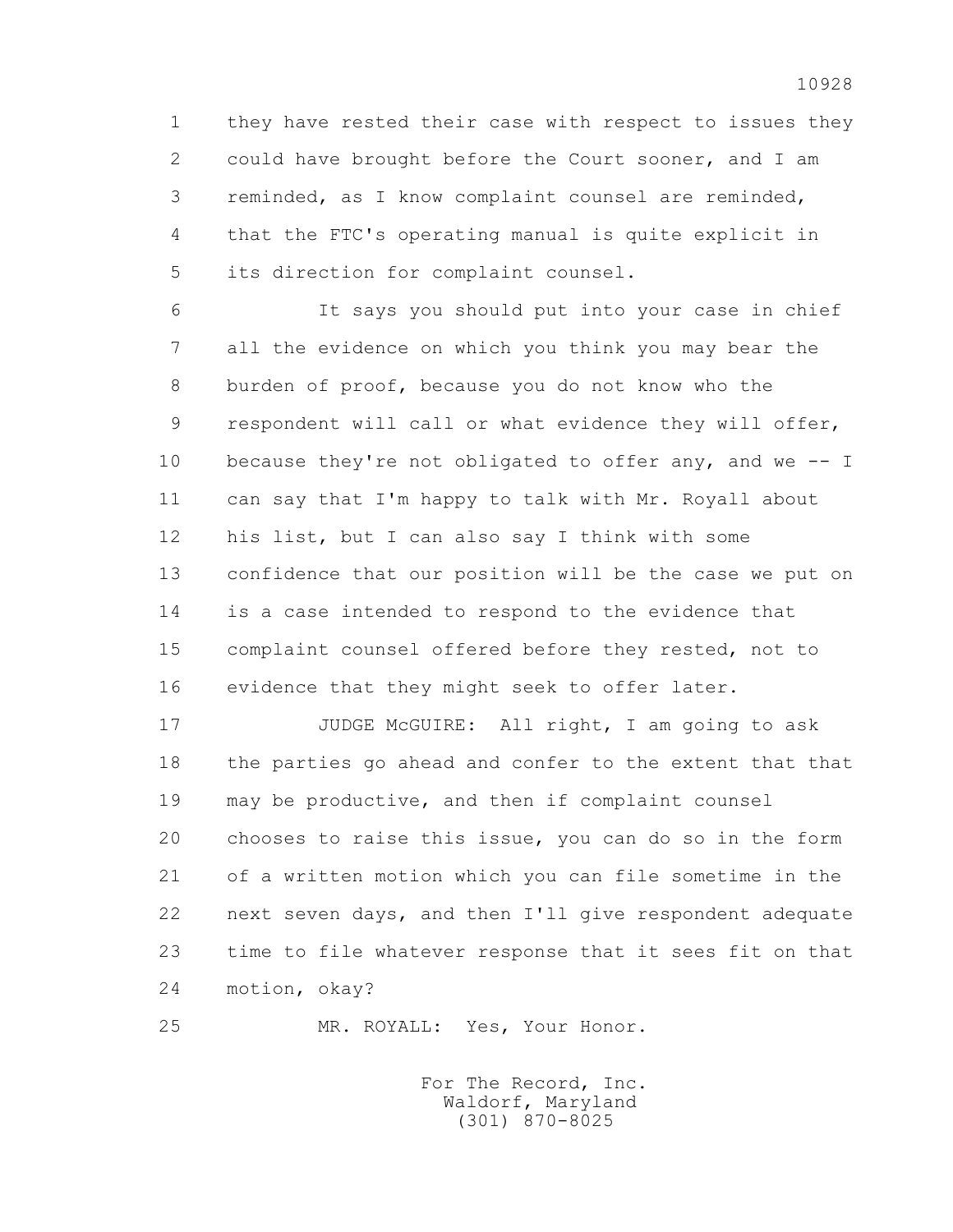1 MR. STONE: Thank you, Your Honor. 2 MR. ROYALL: The only -- did you say seven 3 days? 4 JUDGE McGUIRE: Is that adequate time to do it? 5 MR. ROYALL: That's more than adequate time. 6 The only issue I have is that I assume then the -- for 7 this purpose the record will remain open until 8 there's -- 9 JUDGE McGUIRE: For that purpose. 10 MR. ROYALL: -- resolution? 11 JUDGE McGUIRE: Right, for that purpose only. 12 MR. ROYALL: All right. Thank you, Your Honor. 13 JUDGE McGUIRE: Okay. Then at this time, if 14 there are no other housekeeping tasks, at this time 15 respondent may call its next witness. 16 MR. STONE: Thank you, Your Honor. At this 17 time we would call Alan Grossmeier. 18 JUDGE McGUIRE: All right, sir, would you 19 please approach the Bench, and you'll be sworn in by 20 the court reporter. 21 Whereupon-- 22 ALAN M. GROSSMEIER 23 a witness, called for examination, having been first 24 duly sworn, was examined and testified as follows: 25 JUDGE McGUIRE: If you will have a seat right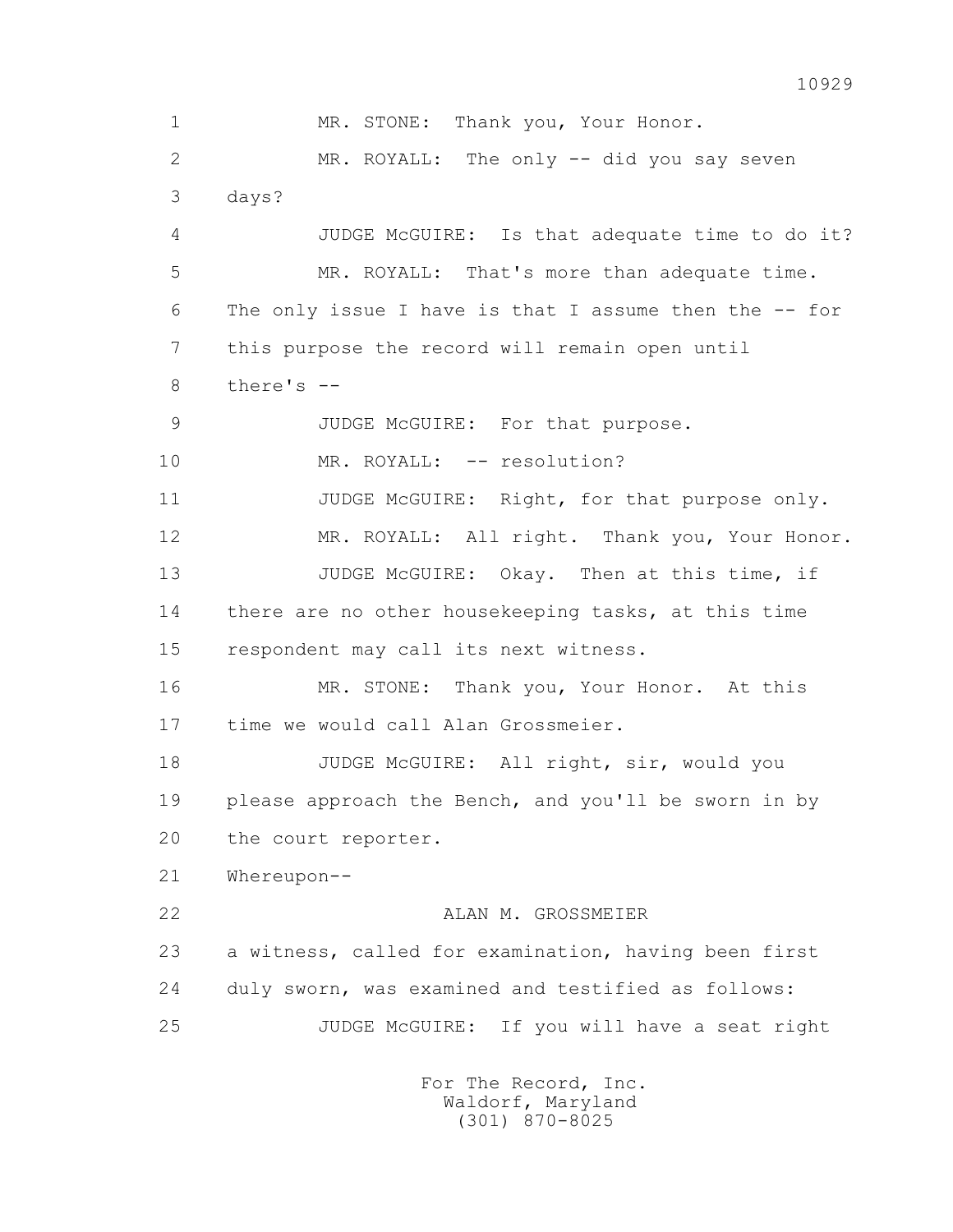3 BY MR. STONE: 4 Q. Good morning. 5 A. Good morning. 6 Q. Would you state your full name for us, please? 7 A. Alan Michael Grossmeier. 8 0. And Alan is A L A N? 9 A. That's correct. 10 Q. And Grossmeier, G R O S S M E I E R? 11 A. That's correct. 12 Q. Okay, thank you. 13 And are you here pursuant to a subpoena, Mr. 14 Grossmeier? 15 A. Yes, I am. 16 Q. Have you ever testified in a courtroom before? 17 A. In a courtroom, yes. 18 Q. Okay. In a courtroom like this one? 19 A. No, not -- traffic court. 20 Q. Traffic court? 21 And have you ever given a deposition before? 22 A. No. 23 Q. Okay, just a couple of ground rules. Try to 24 let each of the attorneys who ask you questions finish 25 their questions before you answer, and we'll try very

1 there.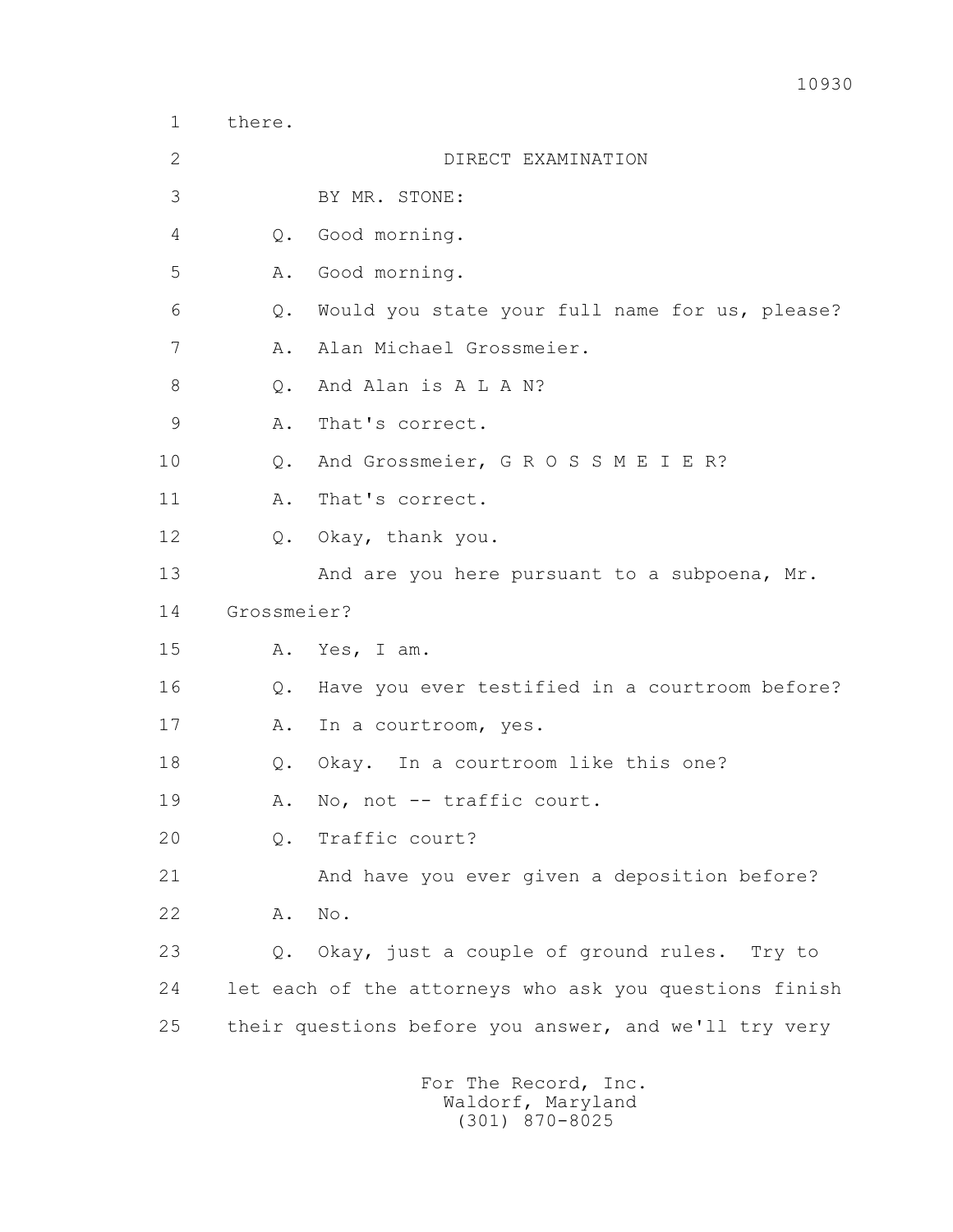1 hard not to interrupt your answers. 2 Are you currently employed? 3 A. Yes, I am. 4 Q. Where are you -- why don't you move the mike 5 just a tad closer, if you would. 6 Where are you currently employed, Mr. 7 Grossmeier? 8 A. I'm employed with Cray, Incorporated. 9 Q. And what kind of business is Cray, Incorporated 10 in? 11 A. We build supercomputers. 12 Q. And where are you located? 13 A. I'm located in Chippewa Falls, Wisconsin. 14 O. And how long have you worked for Cray? 15 A. For -- I have had the same job for 24 years. 16 During that time, it was Cray Research, Incorporated 17 initially in 1979. In 1995, Silicon Graphics bought 18 Cray Research, and I worked in a Cray business unit 19 with SGI. In April of 2000, Silicon Graphics sold the 20 Cray business unit to Terra Computer in Seattle, and 21 they changed their name to Cray, Inc. So, it was 22 basically the same job for -- 23 Q. Same job, different owners? 24 A. Same job, different owners. 25 Q. Okay. And all the time involved with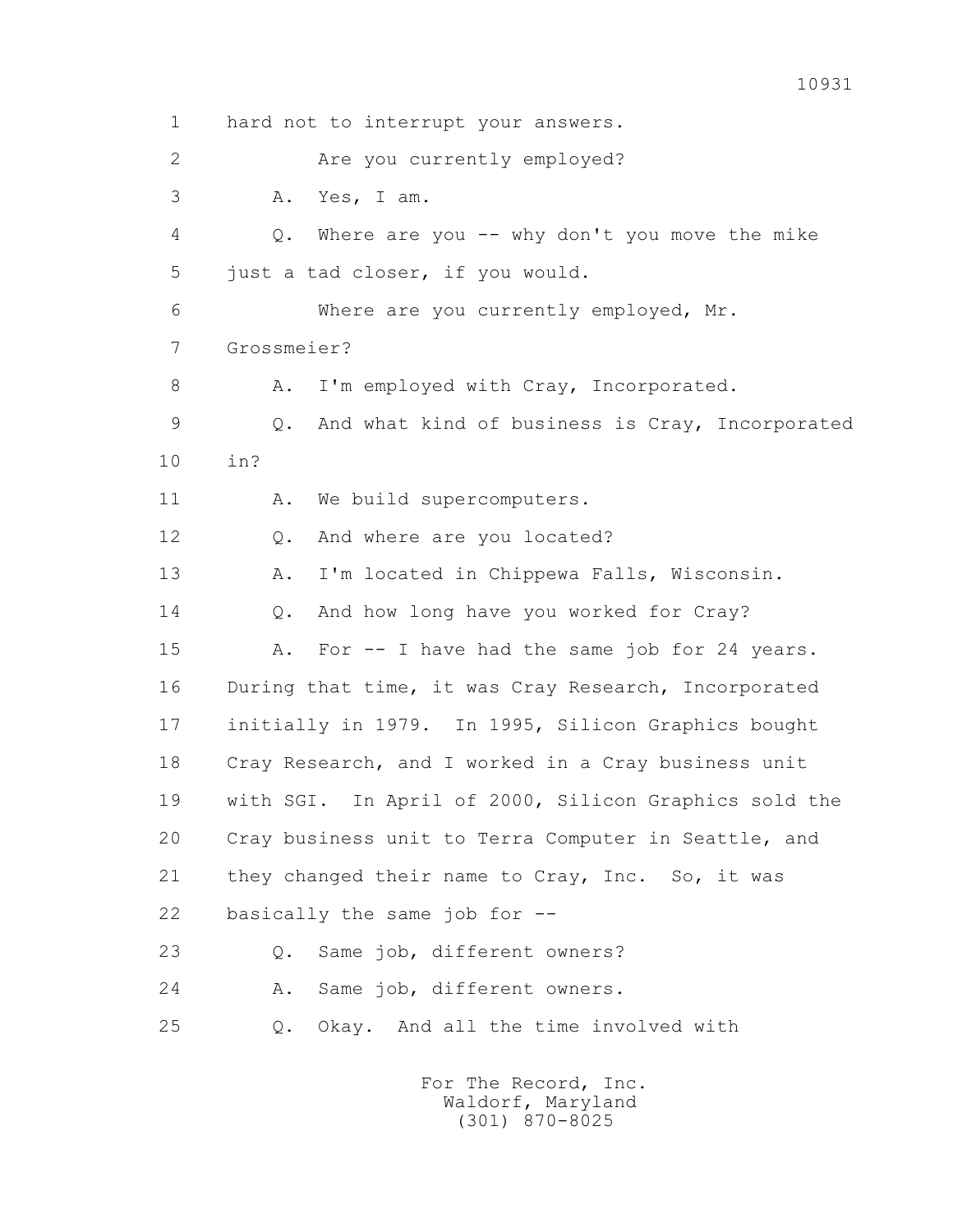1 supercomputers?

 2 A. That's correct. 3 Q. What was your position when you first joined 4 Cray -- I guess was that in 1979? 5 A. 1979, that's correct. I was a component 6 engineer. 7 Q. A component engineer? 8 A. That's correct. 9 Q. And what sort of responsibilities did you have 10 then? 11 A. I was responsible for the quality and 12 reliability of all of the electronic components that 13 were within the Cray supercomputer. 14 0. And have you held the same position as a 15 component engineer since 1979? 16 A. The same position, different responsibilities. 17 For a while I -- the group grew, I was component 18 engineering manager until 1989, at which point I was 19 requested to be re-assigned as an individual 20 contributor and specifically with memory components, 21 since they became a significant portion of the cost of 22 our systems. 23 Q. So, beginning in 1989, what were your 24 responsibilities? 25 A. It was all memory products used within Cray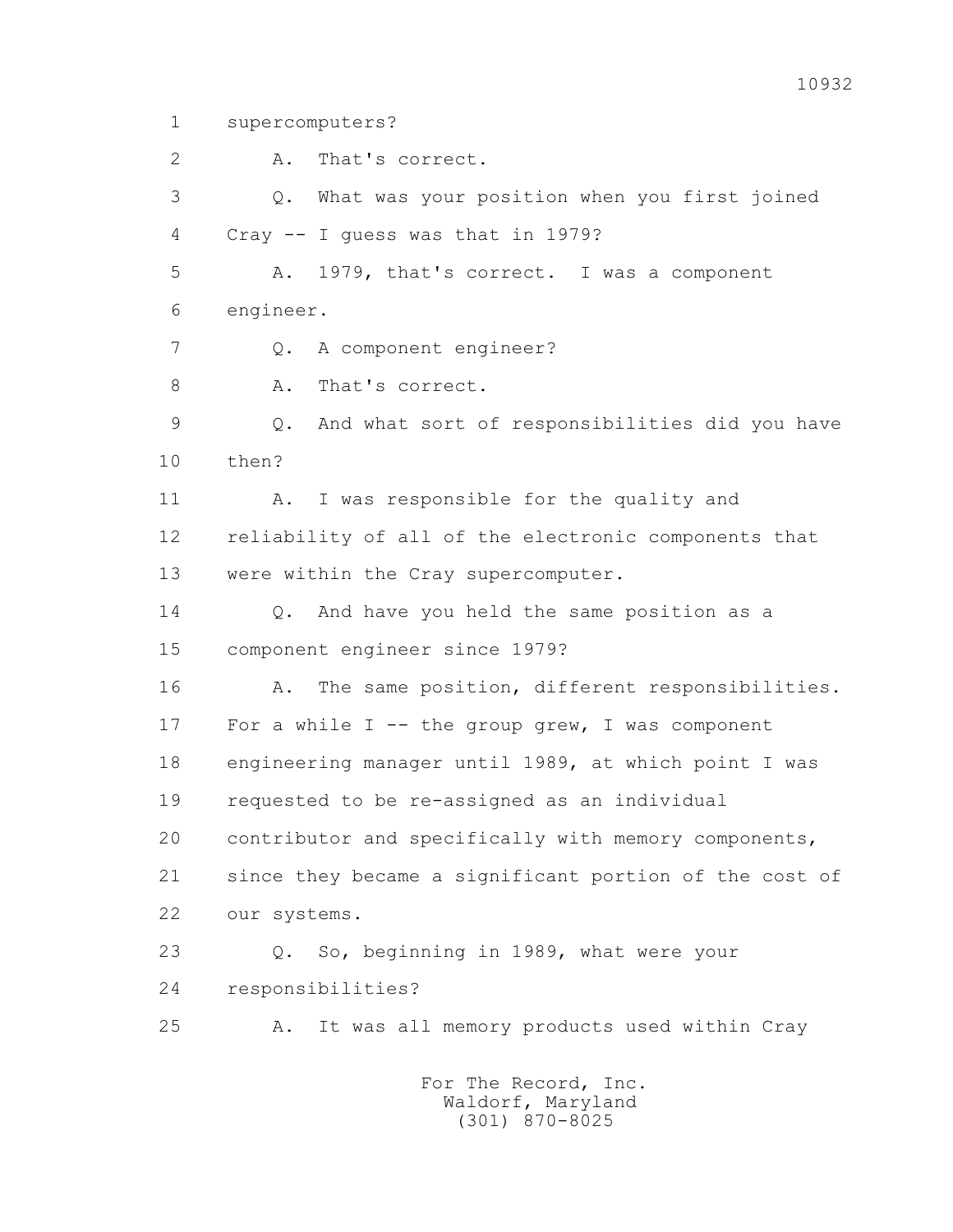1 Research.

2 0. And the memory products, do they include DRAM? 3 A. Yes.

 4 Q. And what's your role within Cray with respect 5 to DRAM?

 6 A. I'm involved in the selection for new products, 7 communicating with suppliers on their direction, back 8 to our design teams, communicating to the suppliers our 9 design teams' desires, dealing with manufacturing 10 issues, dealing with field failure issues, basically 11 covering from cradle to grave on all memory product 12 within the company.

 13 Q. And who within Cray do you interface with in 14 connection with memory products?

 15 A. Every group within the company. There's 16 several design teams, both based in Chippewa Falls and 17 in Seattle, dealing with multiple programs. I deal 18 with the design engineers, manufacturing engineers, 19 purchasers, field service engineers, as well as the 20 supply base.

 21 Q. Before you joined Cray in 1979, were you 22 employed full-time?

23 A. Yes, I was.

 24 Q. Where were you employed before Cray? 25 A. I was employed at Honeywell in Minneapolis.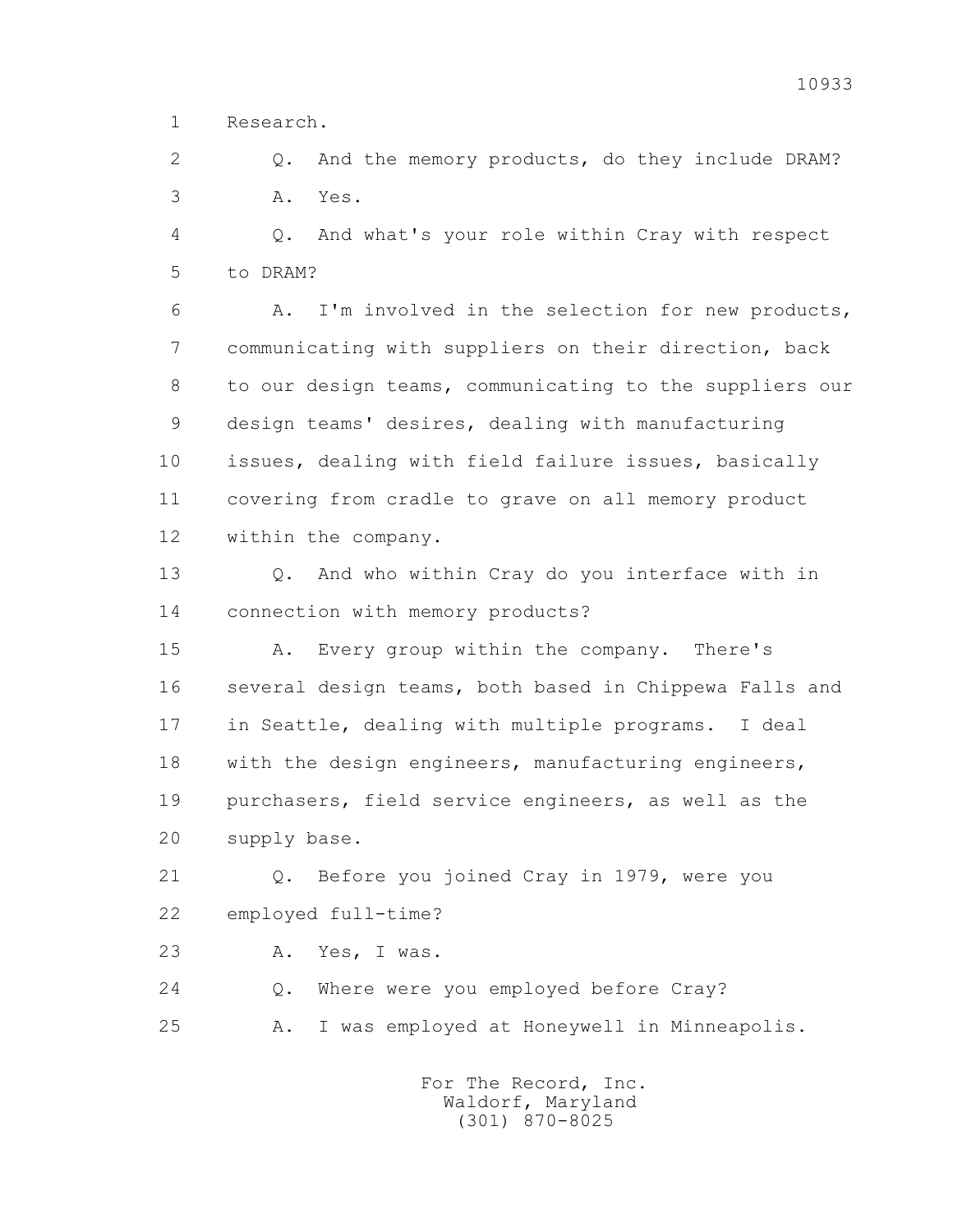1 Q. And then were you in a similar position there? 2 A. I was a semiconductor process engineer there 3 working on CMOS, CCD devices. 4 Q. And were you employed prior to Honeywell? 5 A. Yes, at Control Data. 6 Q. What were your positions at Control Data? 7 A. It was the same, semiconductor process 8 engineer. 9 Q. And when did you first start with Control Data? 10 A. 1974. 11 Q. And was that your first full-time employment in 12 this industry? 13 A. In this industry, yes. 14 O. Okay. Are you familiar with JEDEC? 15 A. Yes, I am. 16 Q. Have you attended JEDEC meetings? 17 A. Yes, I have. 18 Q. When did you first start attending JEDEC 19 meetings? 20 A. I attended two meetings in 1988 as a guest of 21 National Semiconductor and joined as an official member 22 in January 1989. 23 Q. And you were a member on behalf of Cray? 24 A. Yes. 25 Q. Why did you start attending JEDEC meetings? For The Record, Inc.

 Waldorf, Maryland (301) 870-8025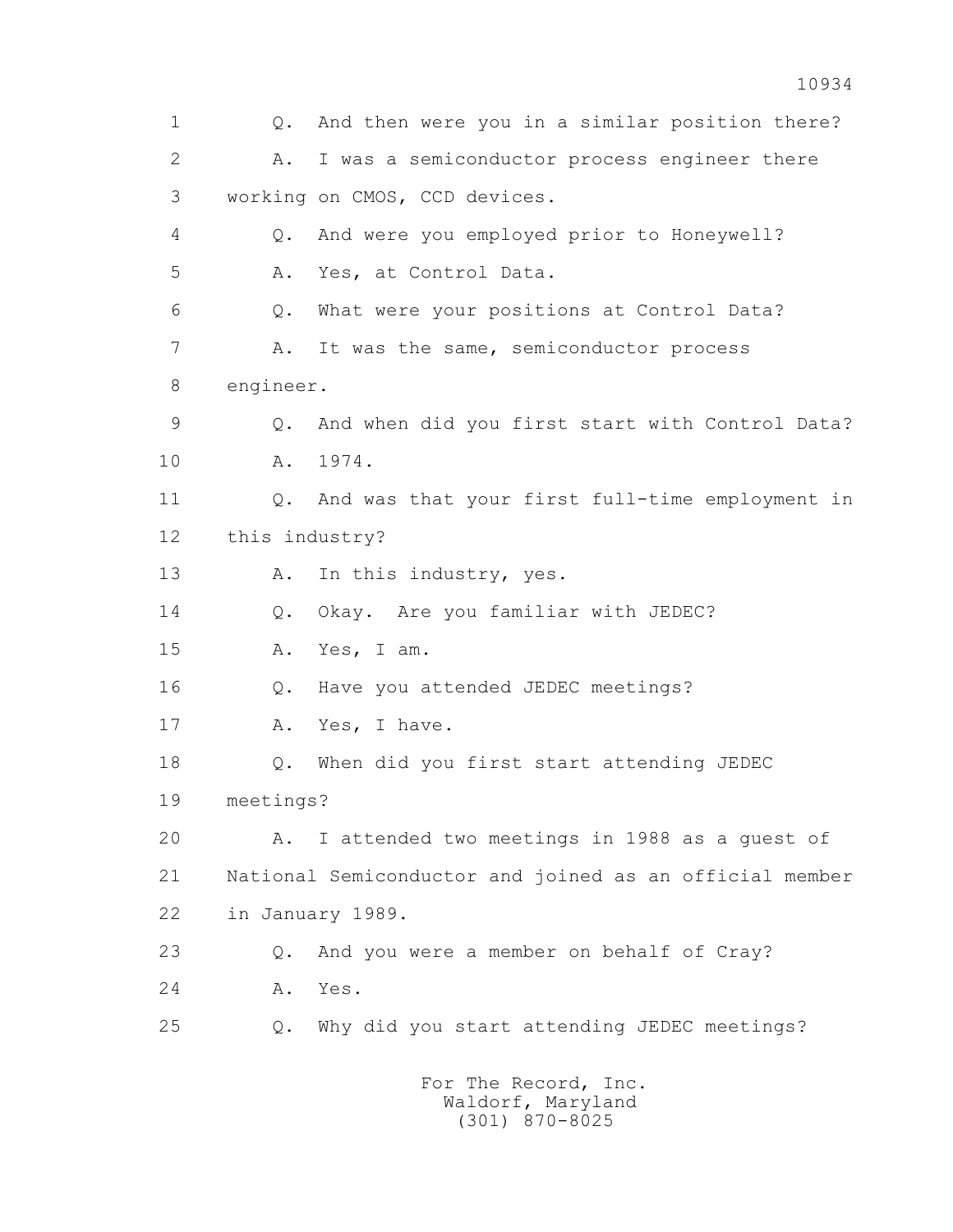1 A. At that time, we were pursuing large static RAM 2 memories for main memory in our systems, and because 3 our uniqueness and our packaging required a custom 4 package, we found reluctance from the supply base to 5 support a custom package, and they suggested that we 6 standardize it. So, we began with -- National was one 7 of our suppliers that encouraged us. So, National 8 invited us to several meetings to get an idea of what 9 it is that would take.

 10 And we subsequently joined -- I joined JC-11, 11 which is the mechanical standardization committee, to 12 introduce the packages that we were using, and we had a 13 unique pin-out that was being promoted by National and 14 by Phillips at the time, and they asked for some 15 support in JC-42, which is the memory standards 16 committee, because it's -- it was termed as a 17 revolutionary pin-out rather than evolutionary pin-out, 18 and there was some reluctance within the industry to 19 make this revolutionary change, so they wanted to -- a 20 high-profile user to endorse it at the committee 21 meetings.

 22 Q. So, did you initially start going to just JC-11 23 or did you attend other committees as well? 24 A. I attended JC-11 and JC-42.

25 Q. Okay. And how long -- after you started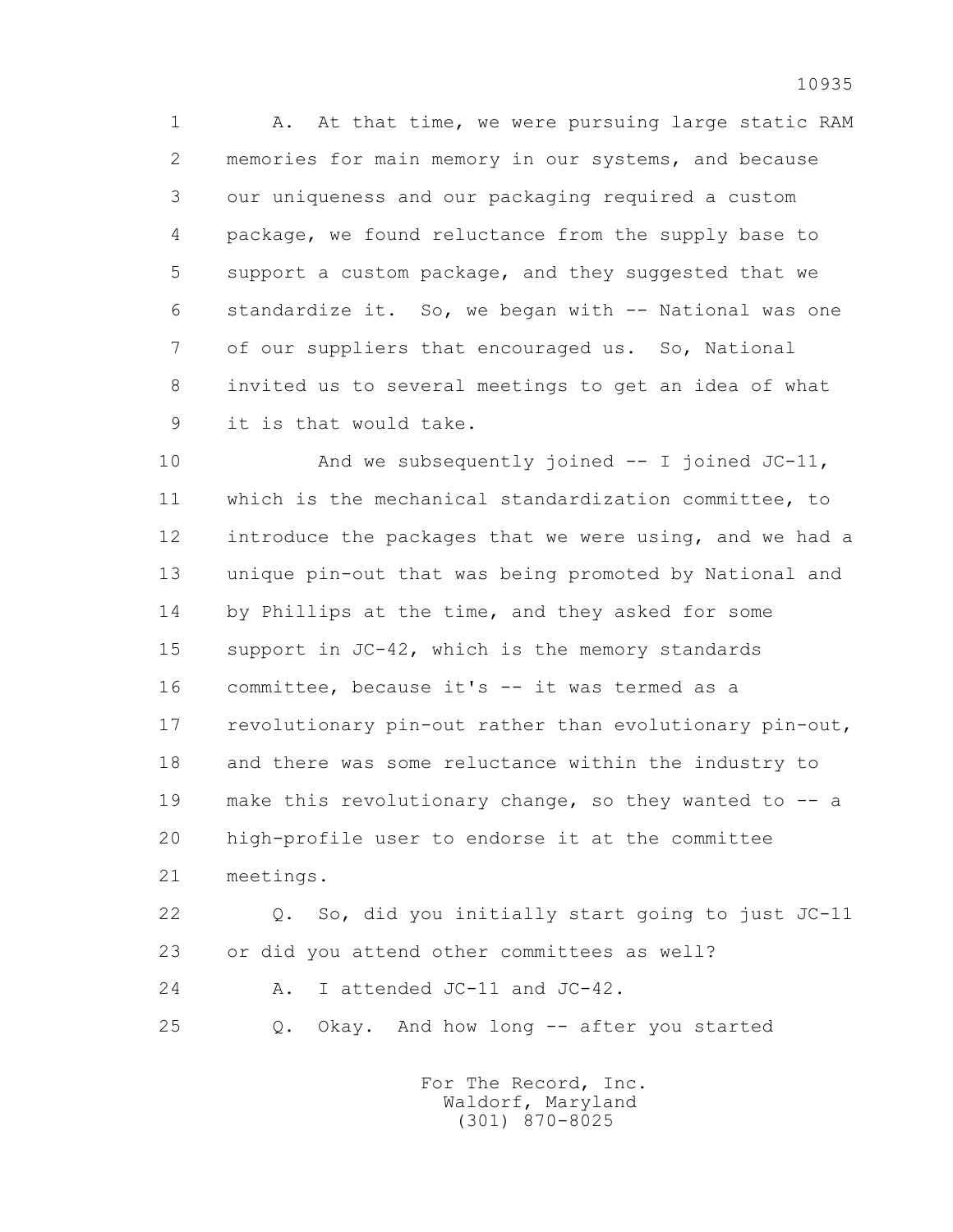1 attending them in January of 1989, how long have you 2 continued to attend?

 3 A. I continued pretty regularly -- I missed a few 4 meetings during the time -- except for the calendar 5 year 2000, when Cray had just spun out or just been 6 sold out of SGI, we had no money, so I did not attend 7 any meetings in the year 2000.

 8 Q. And have you served on the JEDEC Council at any 9 point in time?

 10 A. Yes, I did, in 1989 (sic), I was appointed to 11 the board or elected to the board, I'm not sure how I 12 got put on the board, but I was on the board of 13 directors. Subsequently, in -- when we knew the sale 14 was going through at the end of '99 of selling the 15 business unit, and Cray was not going to support my 16 attendance, Cray, Inc. would not support my attendance 17 to the board, so I resigned from the board in December 18 of '99.

19 Q. And when did you go on the board?

20 A. January of 1999.

21 Q. Okay.

22 A. February I believe was the meeting date.

23 Q. Earlier you mentioned that DRAM was

 24 significant -- a significant item in your product line. 25 Do you recall that?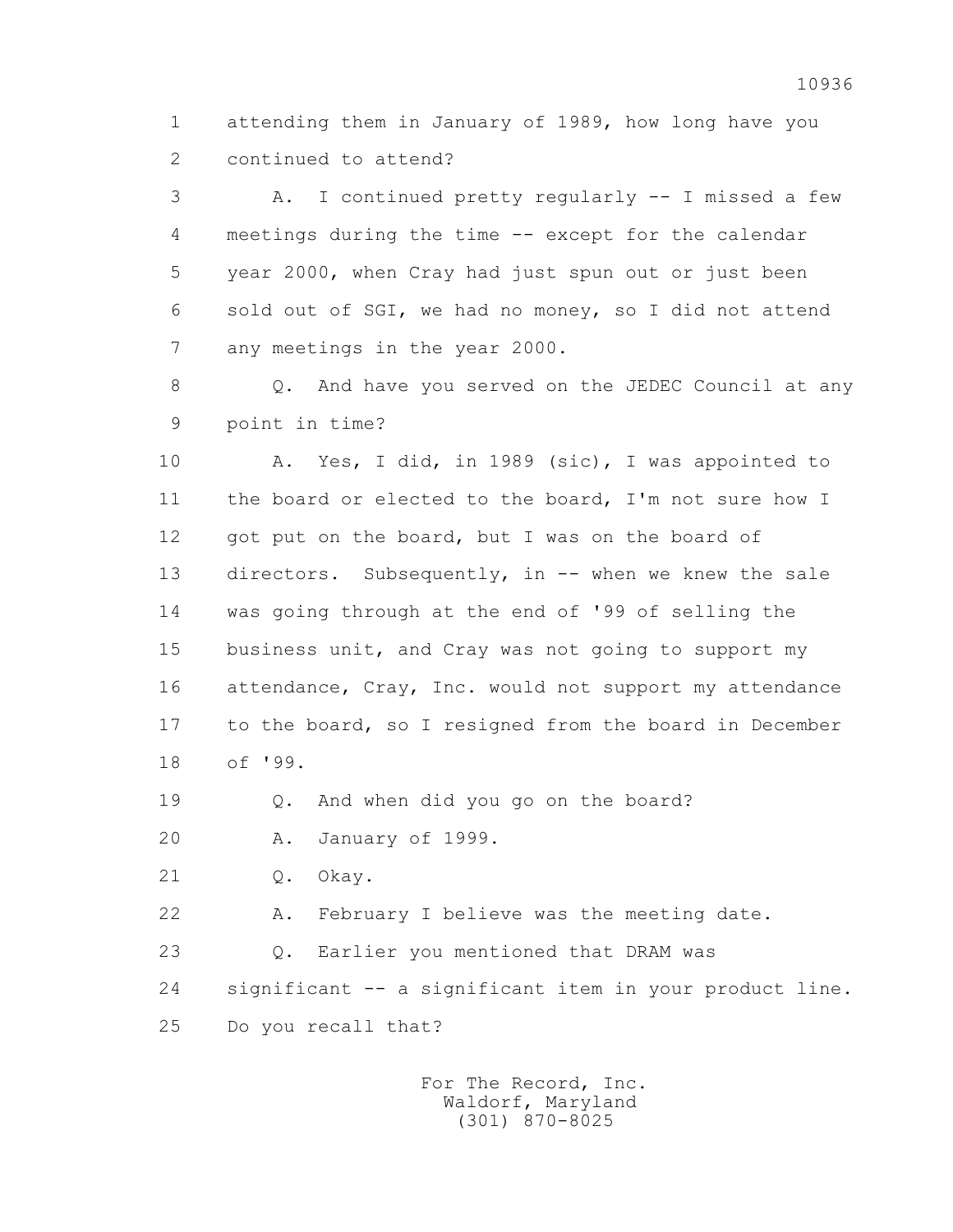1 A. That's correct.

 2 Q. In terms of the percentage of costs or some 3 other way, can you describe to us how significant it 4 is?

 5 A. Depending upon the system configuration, it 6 ranges anywhere from 17 to 30 percent of the system 7 cost, the hard cost of the system.

 8 Q. And can you pick sort of a average 9 supercomputer -- I know that's probably a hard thing to 10 think of -- and give us some sense of how many DRAMs 11 are in it?

 12 A. Our smallest configuration has -- just a 13 minute, about 4000 DRAMs in it. Our largest 14 configuration -- the largest configuration that we'll 15 ship in the next 18 months will have about 300,000 DRAM 16 in it.

 17 Q. Do you use different versions or generations or 18 flavors of DRAM?

19 A. Yes, we do.

20 Q. Which different ones do you use?

21 A. We're currently using a standard SDR 22 synchronous DRAM, PC-133, in our entry-level product. 23 In our high-end product line, the Cray X1, we use a 24 direct RDRAM. In a -- two special programs that we 25 have going, one is a DDR SDRAM, PC-2700 base on the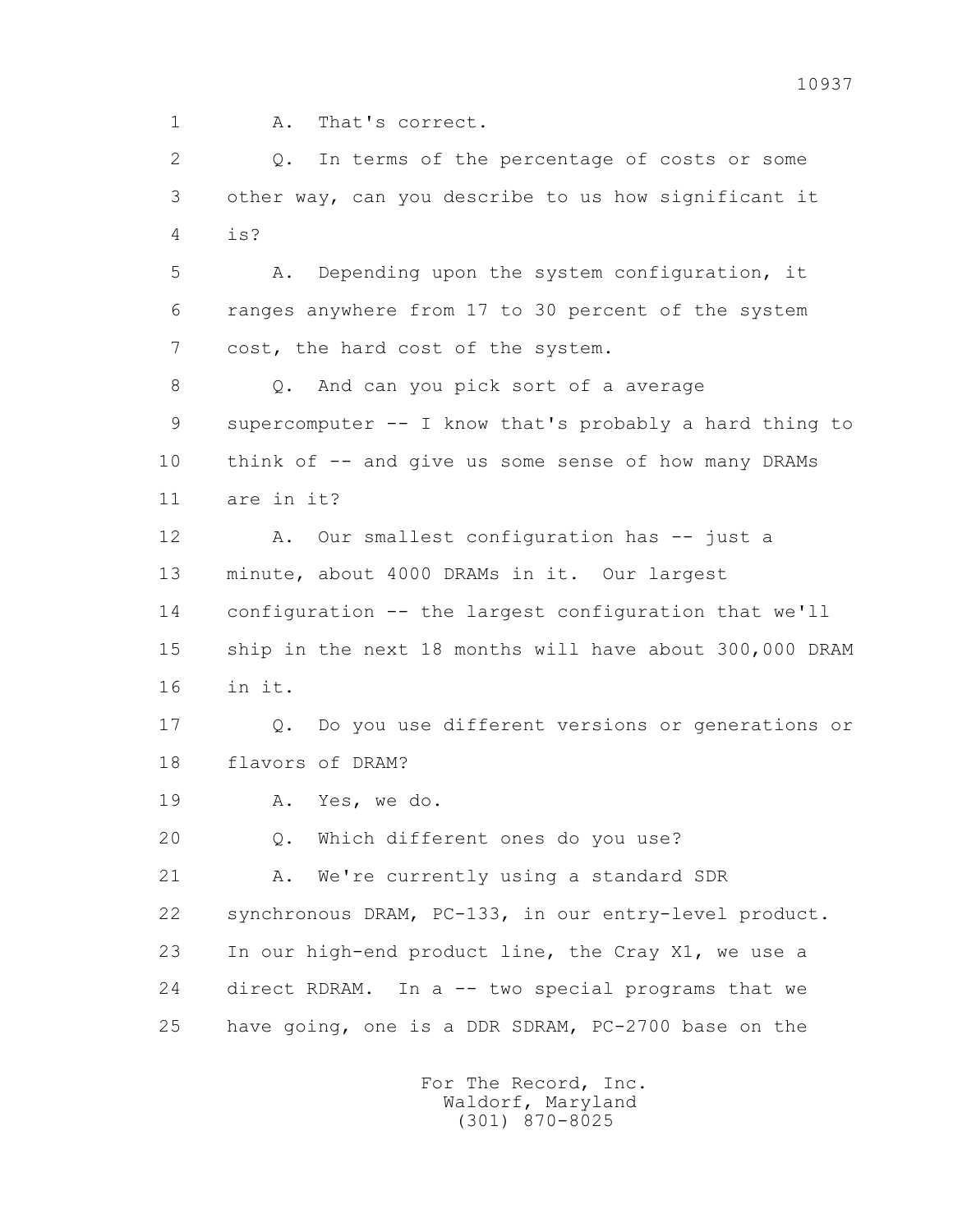1 DIMM, and the other is a 133-megahertz SDR SDRAM. It's 2 a small usage.

3 Q. And have you in the past used EDO?

4 A. Yes, we have.

 5 Q. And when did you stop using EDO as best you can 6 recall?

 7 A. One of the legacy products that we continued 8 to -- that we were allowed to keep when SGI sold us off 9 was a Cray 23E product which was based on EDO or fast 10 page mode DRAM. Fast page mode DRAM was the largest 11 configuration the system would support. We were able 12 to continue to market that in the year 2000 and early 13 2001, so we continued to purchase -- at that time fast 14 page mode was no longer available, so we used EDO 64K 15 DRAM.

 16 Q. Okay, let me go back to JEDEC if I can, Mr. 17 Grossmeier, and I'm going to ask you some questions 18 about JEDEC's patent policy. That will be the general 19 subject.

 20 Are you familiar or did you know a man by the 21 name of Jim Townsend?

22 A. Yes, I did.

 23 Q. And did you meet him or talk with him at JEDEC 24 meetings?

25 A. Yes, I did.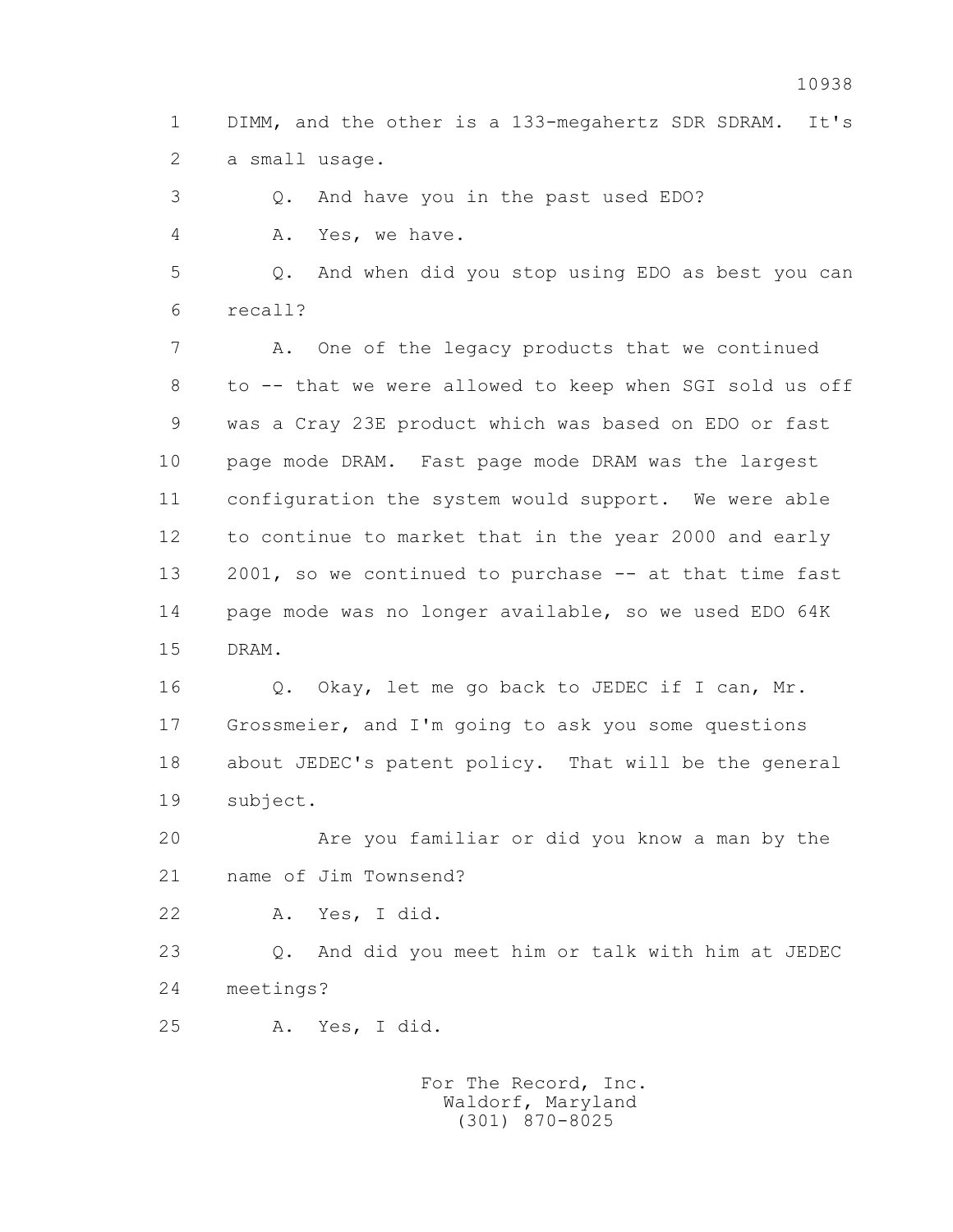1 Q. Do you recall whether he gave presentations at 2 any JEDEC meetings regarding the patent policy? 3 A. Yes, he did. 4 MR. OLIVER: Objection, Your Honor, vague as to 5 time. 6 JUDGE McGUIRE: Sustained. 7 MR. STONE: Certainly. 8 BY MR. STONE: 9 Q. Let me limit you for purposes of my questions 10 about the JEDEC patent policy, Mr. Grossmeier, to 1991 11 through 1996. Can we do that? 12 A. Yes. 13 Q. During the time period 1991 through 1996, do 14 you recall if Mr. Townsend gave any presentations on 15 the patent policy? 16 A. Yes, he did. I'm not sure when he began them 17 in that time frame, but he did give some. 18 Q. And in the binder in front of you, if you 19 wouldn't mind, there's several documents, and if you 20 turn to the last document in the binder, which should 21 be marked JX-22, do you have that document in front of 22 you? 23 A. Yes, I do. 24 Q. Okay. Do you recognize JX-22? 25 A. It's meeting minutes from a meeting on December For The Record, Inc.

 Waldorf, Maryland (301) 870-8025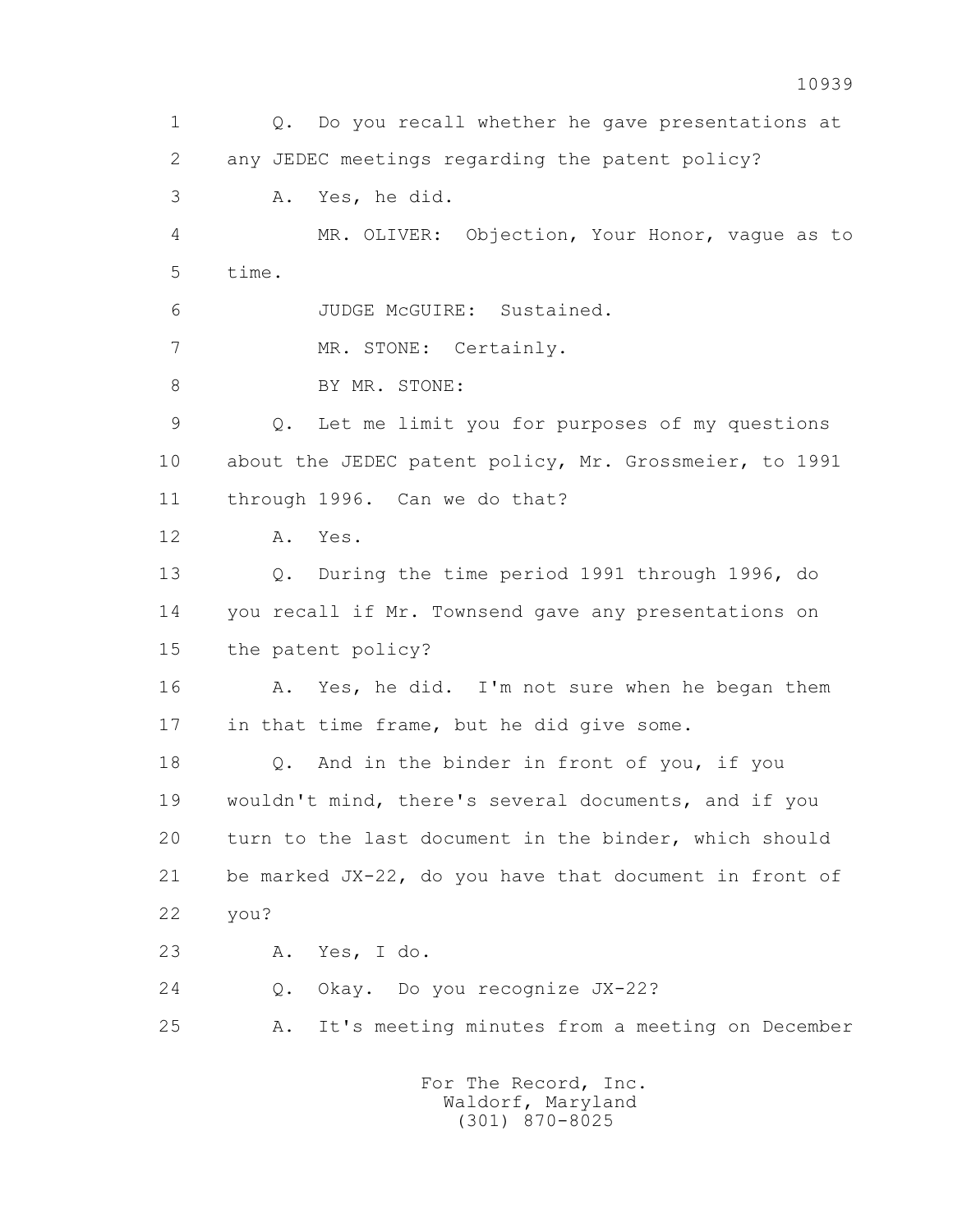1 7th, '94 in Maui.

 2 Q. Okay. And if you turn to the second page of 3 JX-22, you'll see your name as the fourth one down the 4 list?

5 A. That's correct.

 6 Q. Do you recall being in attendance at this 7 meeting?

 8 A. Yes, I do, and I shouldn't have been listed as 9 an "other."

 10 Q. You should have been listed as a member? 11 A. That's correct.

 12 Q. Okay. In any event, this would be one of the 13 meetings you did attend?

14 A. Yes, that's correct.

 15 Q. Okay. Turn, if you would, to page 3 of JX-22, 16 and look, if you would, at item 3 where it says, 17 "Patent Presentations." Let me just draw your 18 attention -- do you see where it says, "Mr. Townsend 19 made a presentation (See Attachment A)"?

20 A. Yes.

 21 Q. And then if you would turn to page 12 of this 22 document, and if you'd look at page 12 and you might 23 flip and look at page 13 and tell us, if you can, if 24 you recognize those two pages.

25 A. Yes, these are the slides that were used in his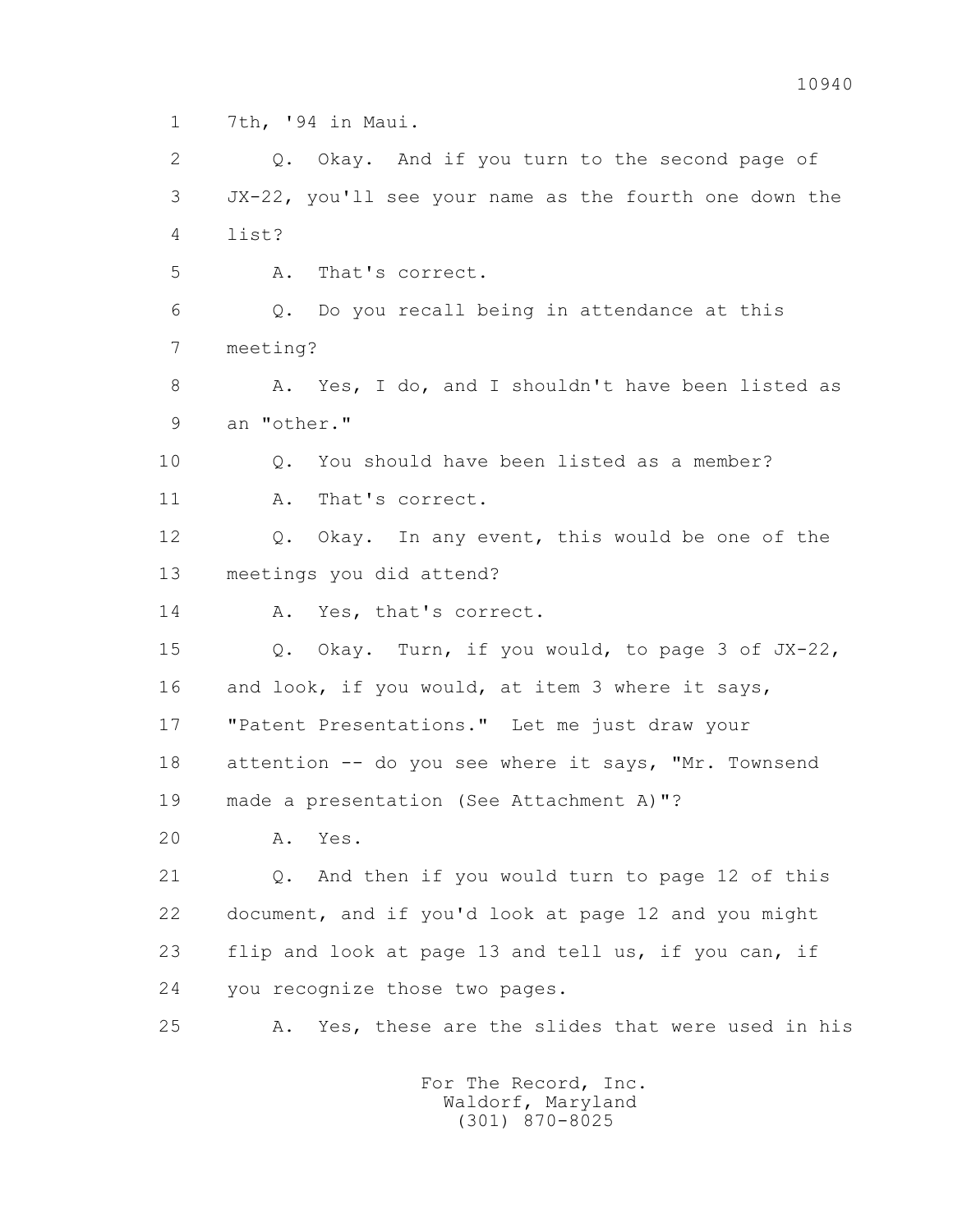1 presentations when Jim would present the patent policy 2 at the beginning of each of the meetings.

 3 Q. What was his general practice as you recall it 4 during the time period '91 to '96 in terms of how the 5 patent policy would be presented?

 6 A. Typically he would flash these slides, usually 7 not long enough to read them, he would just kind of -- 8 these are the JEDEC patent policy, and don't worry 9 about reading them, they will be in the minutes. He 10 would flash the -- the first couple slides, and then he 11 had a tracking list of -- it was humorously referred to 12 as the squealer's list basically.

13 Q. Referred to as the squealer's list?

14 A. The squealer's list.

15 Q. Why was that?

 16 A. It was started out as companies who had 17 knowledge of other firms' patents that may be 18 applicable to standards that were being set by JEDEC or

19 had been set by JEDEC.

20 Q. Okay.

21 A. Not necessarily the patent holder would divulge 22 the information.

 23 Q. So, one company might disclose patents of 24 another company?

25 A. That's correct.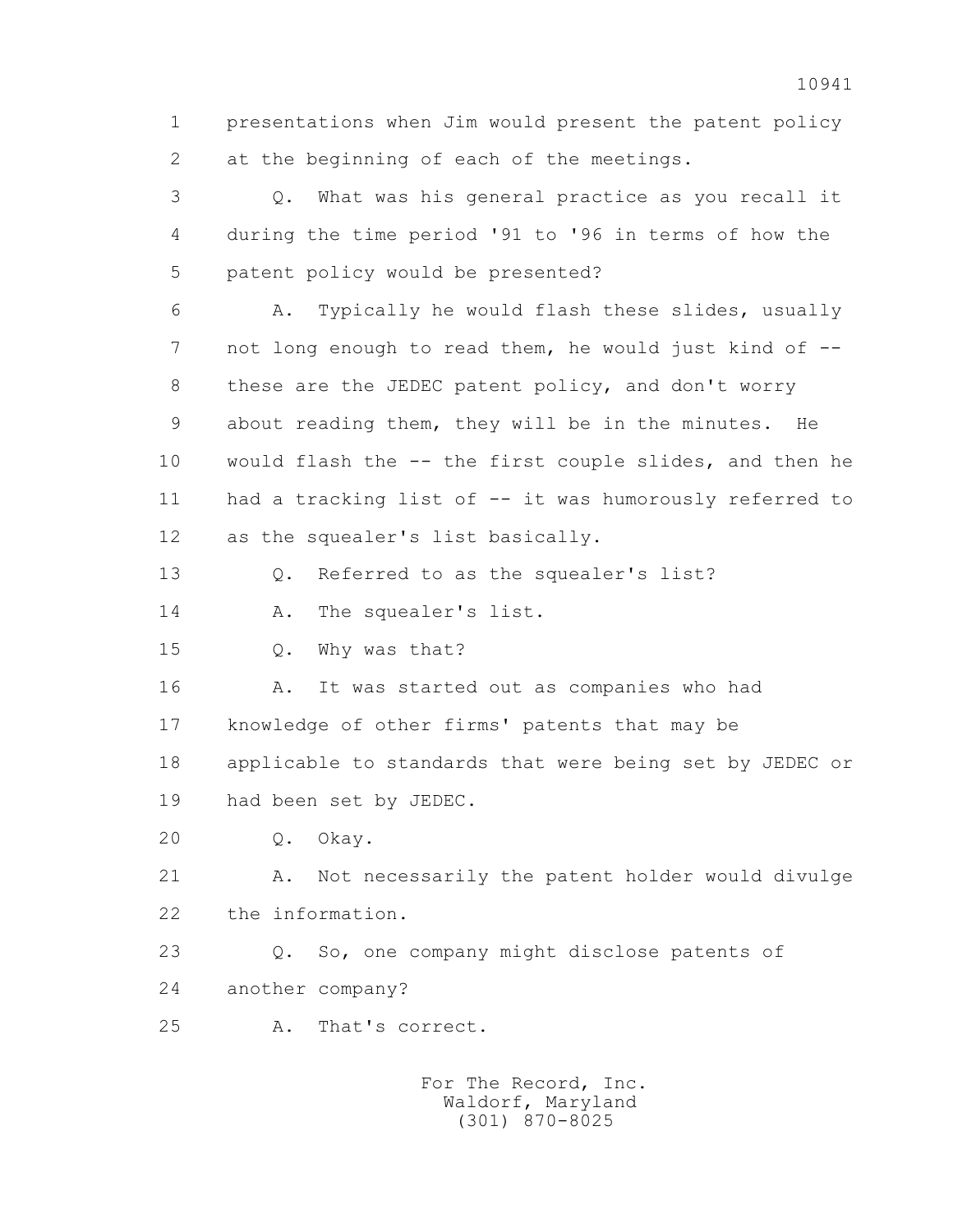1 Q. Okay. Look, if you would, at page 14 of JX-22. 2 Is that the first page of what you referred to as the 3 tracking list?

4 A. Yes.

 5 Q. Okay. Do you recall whether copies of the 6 slides were generally or in your recollection during 7 the time period '91 to '96 attached to the minutes? 8 A. Yes, they were.

 9 Q. Did Mr. Townsend's presentations inform you in 10 any way as to what JEDEC's patent policy was?

11 A. He presented the excerpts from the manual on 12 what the EIA patent policy was, the EIA -- yes, EIA I 13 guess it is, and he informed us that that was the 14 patent policy that was being used within JEDEC.

 15 Q. He informed you that the EIA policy was what 16 JEDEC was using?

17 A. That's correct.

18 Q. How in -- were there other sources of 19 information that you had that helped you understand the 20 JEDEC patent policy during the time period '91 through 21 '96 other than these presentations by Mr. Townsend? 22 A. Other than I guess -- I don't think there was 23 any formal documentation that was presented to the 24 committee. There was -- I guess my interpretation was 25 based more on how the committee members themselves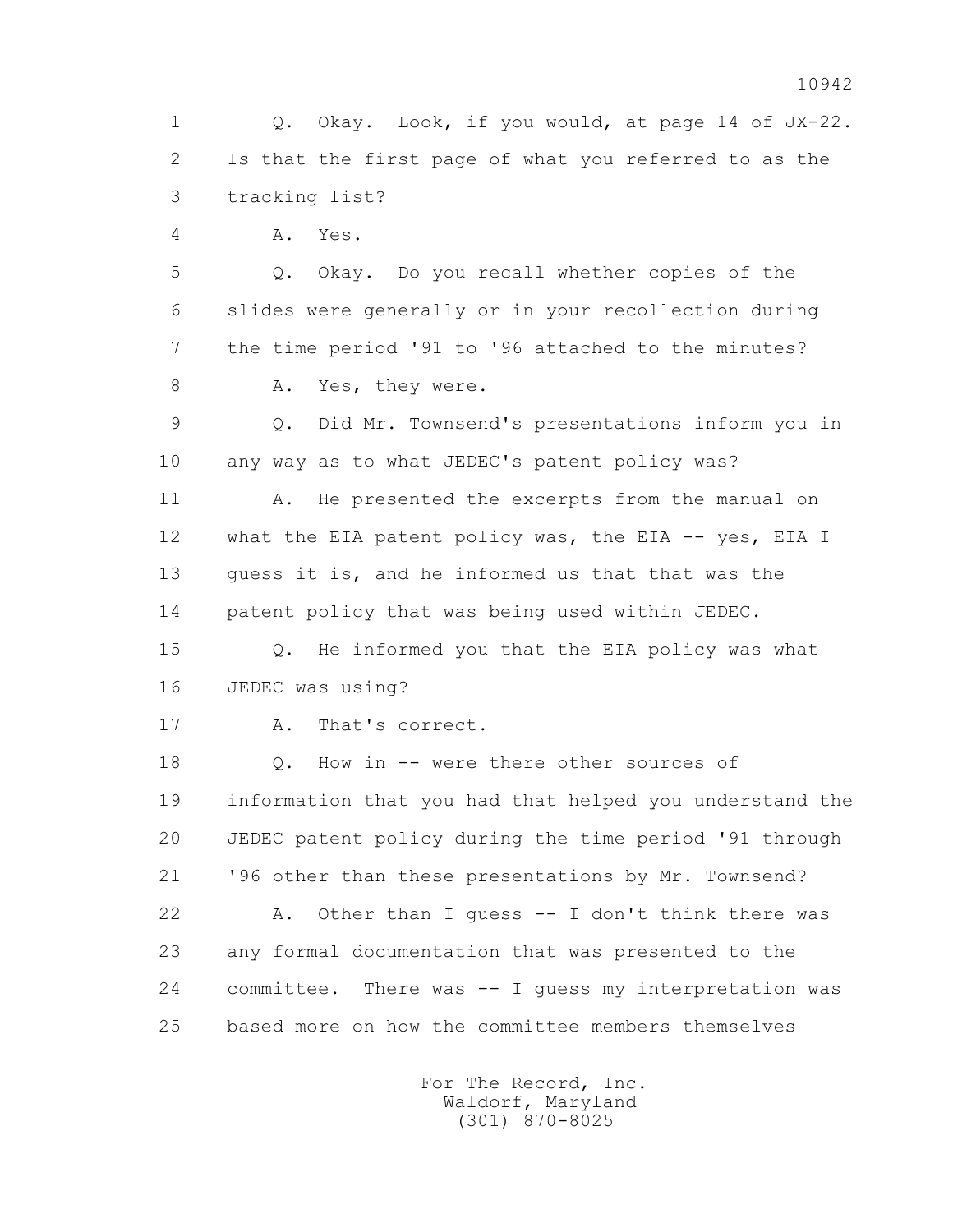1 handled it.

 2 Q. Okay. Do you recall ever reading any JEDEC 3 manuals, 21-H, 21-I or other manuals, to learn what the 4 JEDEC patent policy was?

 5 A. For a long time, I thought I was reading the 6 right manual, but it was -- I was having difficulty 7 finding the JEDEC patent policy or any -- any 8 demonstrative of what I thought was the document they 9 were referring to, because it was the document that 10 JC-42 created. It was -- I'm not even sure if the 11 correct terminology is Standard 21, but it's memory 12 pin-outs and features and functions. Apparently there 13 was another 21 that -- that I was not aware of.

 14 Q. Okay. In your -- let me ask you to look in 15 your binder. Take a look at the first document, which 16 is RX-1211, and let me get a copy of that for Mr. 17 Oliver.

 18 Directing your attention to RX-1211, which says 19 JEDEC Publication 21-H, do you recall having seen this 20 document before?

21 A. I have seen this document. I don't recall when 22 I first saw it. When we first joined JEDEC, we had 23 received a packet of information, actually a pretty 24 good-sized package that had -- because as a member of 25 JC-11, you got a copy of Publication 95, which is the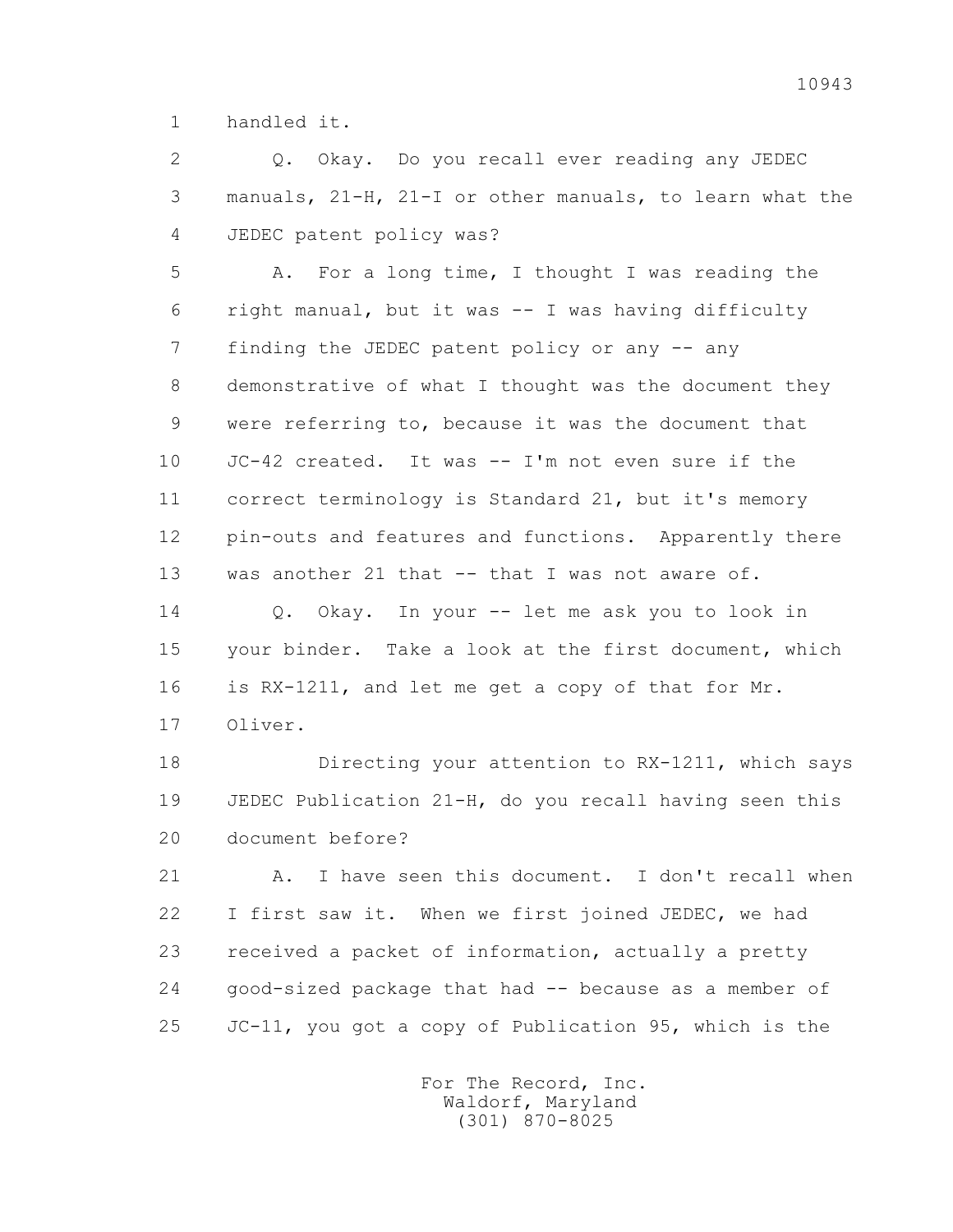1 index of all of the mechanical packages, you got a hard 2 copy of whatever that Standard 21 was, the 3 mechanical -- or the memory pin-outs.

 4 I was also on the reliability committee. What 5 number was on that one? So, I got a bunch of the 6 reliability standards and documents, and all of this 7 came as a package. I would believe that maybe this was 8 in there. I don't know.

 9 Q. Okay. During the time period 1991 through 10 1996, was your understanding of the JEDEC patent policy 11 informed or influenced by this particular manual, 12 RX-1211, as far as you can recall?

 13 A. Not that I can recall. I mean, it didn't 14 inform me. It's probably -- if it's a manual for 15 organization and procedure, I would guess it influenced 16 the committee proceedings.

 17 Q. Let me ask you to look at one other document in 18 the binder, if you would, and that is going to be 19 CX-208, and this is labeled JEDEC Publication JEP 21-I. 20 Do you recall having seen CX-208 before or do

21 you recognize it?

 22 A. Again, it's -- you know, basically it's a rev 23 of the original H. I don't recall having seen it. It 24 was not the practice of JEDEC to mail all documents as 25 they were rev'd. If you wanted the document, you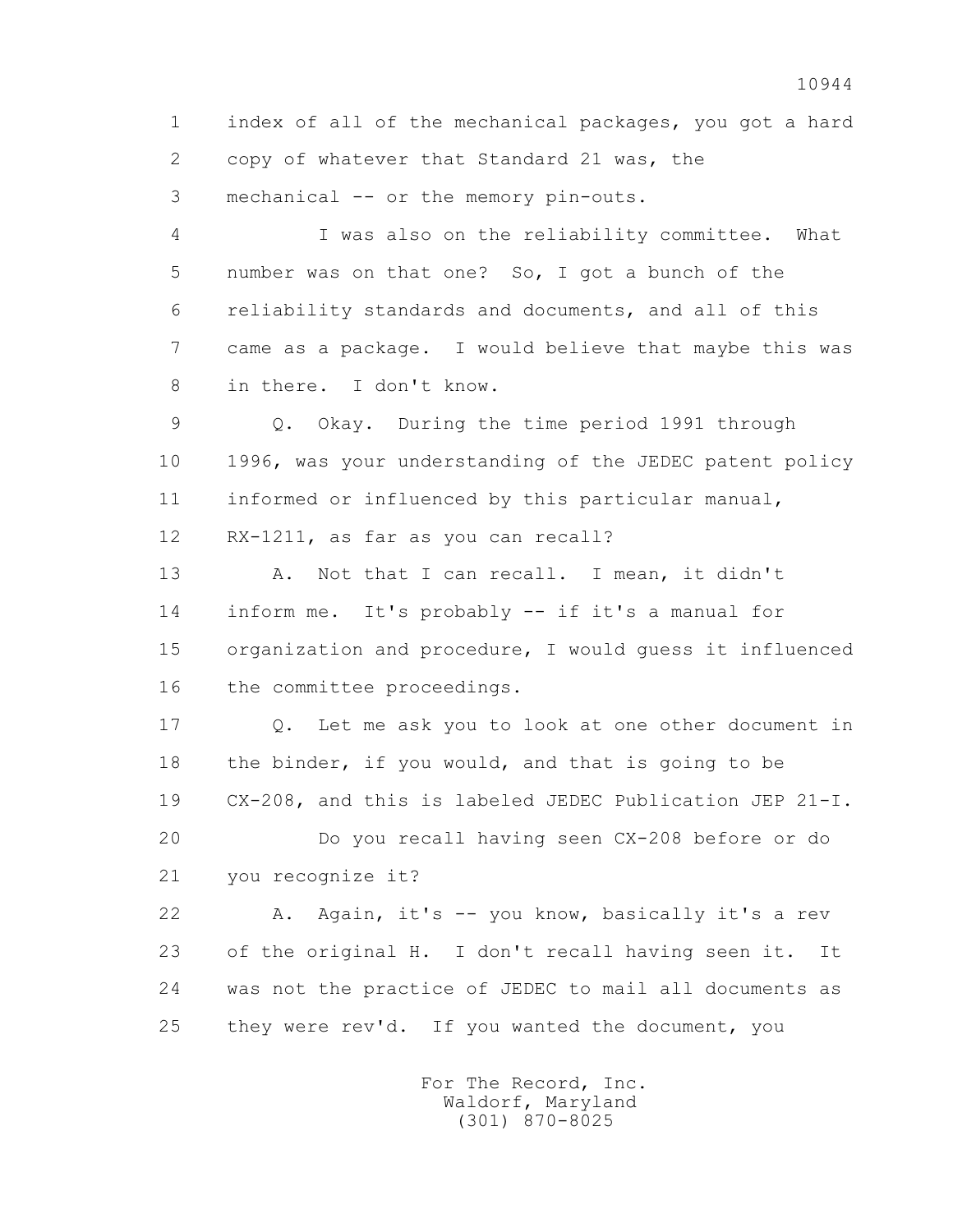1 ordered it and paid for it.

 2 Q. Do you know whether you ever received a copy of 3 CX-208 during the time period '91 through '96?

4 A. I don't recall.

 5 Q. Do you recall whether this particular document 6 in any way informed your understanding of the JEDEC 7 patent policy?

8 **A.** No.

 9 Q. Okay. Let me ask you about that understanding, 10 if I can, Mr. Grossmeier, your understanding of the 11 JEDEC patent policy, and I want to ask you about your 12 understanding during the time period 1991 to 1996, 13 okay?

 14 What did you understand members were expected 15 to disclose to the JEDEC committees during that time 16 period?

 17 A. If a patent could -- if a patent holder had a 18 patent that in any way was applicable to a proposed 19 standard, they were to disclose that at the time of 20 balloting within the committee.

 21 Q. Now, when you say it was in any way applicable 22 to the standard, can you tell us what that means? 23 A. There is -- you know, there was numerous 24 patents on device technology or device functionality 25 that are useful in building a device, in building a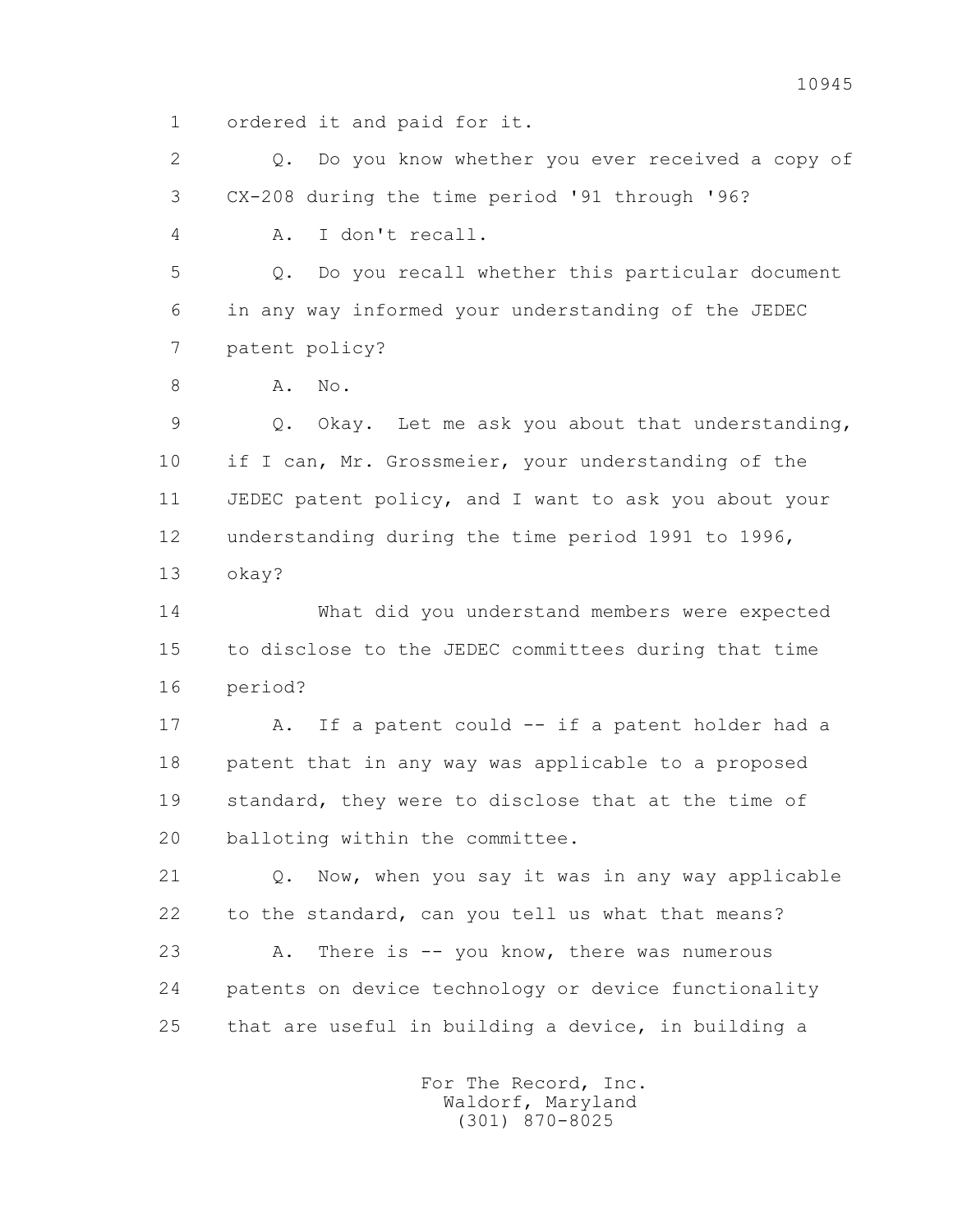1 certain architecture of a device, but not mandatory to 2 build the device, but what they were asking is if 3 anyone had any patents that were useful, that may 4 infringe on a design that someone else may have is my 5 interpretation.

 6 Q. So, you -- you said there were some process 7 patents, for example, that might be useful in 8 developing a part.

 9 A. There's probably thousands of patents that are 10 applicable to every device that's built, basically 11 semiconductor technology patents that undoubtedly are 12 being duplicated by other companies. You can't 13 disclose every -- I mean, there would be lists of 14 thousands of patents on every standard.

 15 Q. So, which ones -- when you said that some would 16 be infringed, was it expected that ones that would be 17 infringed would be disclosed or not?

18 MR. OLIVER: Objection, leading.

19 JUDGE McGUIRE: Sustained.

20 BY MR. STONE:

 21 Q. Mr. Grossmeier, when you talked about patents 22 that would be infringed, did you have an understanding 23 as to whether those patents were expected to be 24 disclosed?

25 MR. OLIVER: Objection, still leading, Your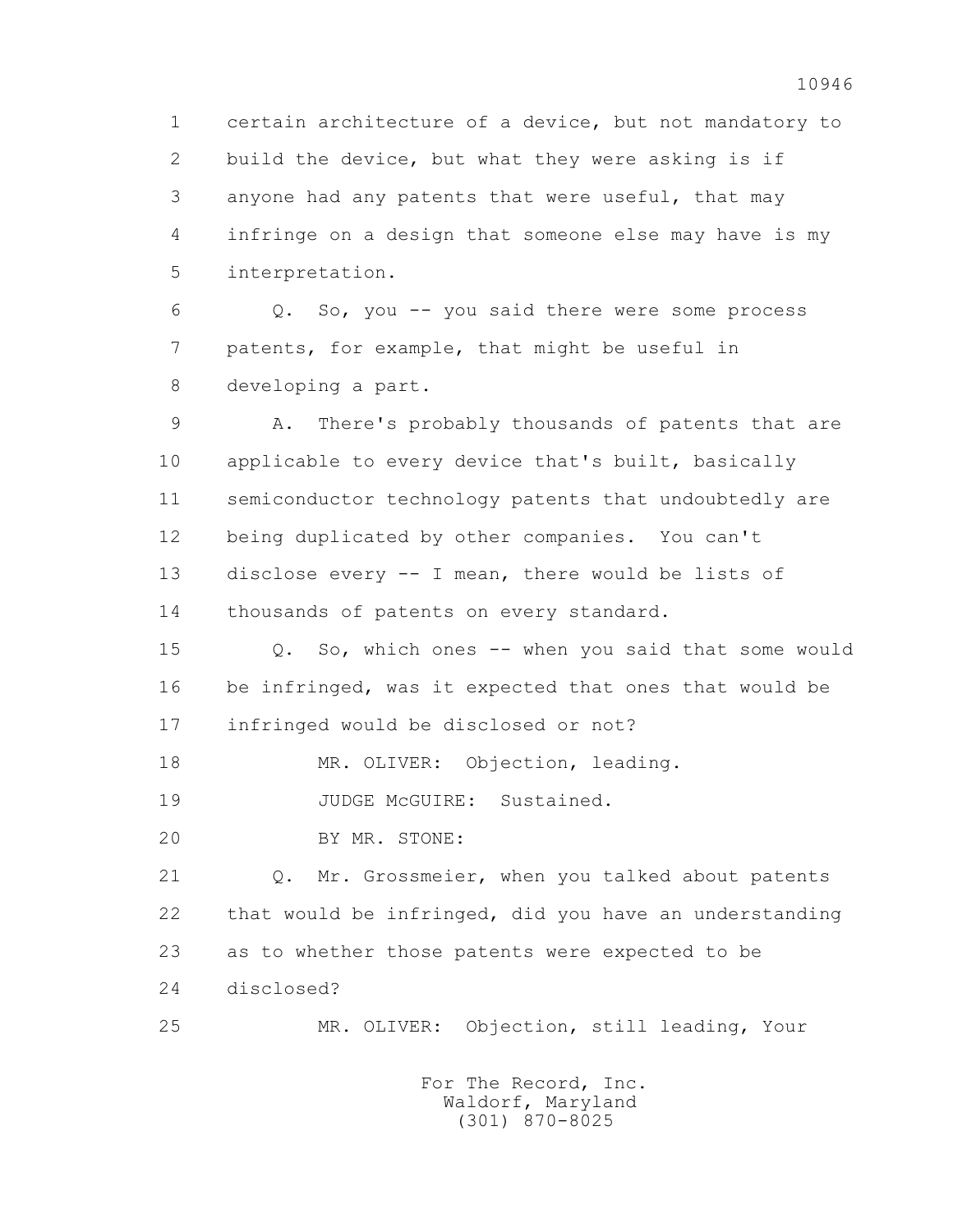1 Honor.

2 JUDGE McGUIRE: Sustained.

3 BY MR. STONE:

 4 Q. With respect to patents that were -- you 5 understood to be infringed, did you have an expectation 6 one way or the other as to whether those would be 7 disclosed?

8 A. It was basically up to the member, either the 9 patent holder or the -- according to the JEDEC 10 guideline, as I understood it, if anyone was aware of a 11 patent that may be applicable, they would disclose it 12 if another company held it. It was not real clear on 13 the definition of what patents should be disclosed. 14 Clearly if the sponsor presented information that they 15 were developing and patenting, they would disclose it, 16 but other parties, it was pretty vague.

 17 Q. Did you during the time period 1991 through 18 1996 have any understanding as to whether members were 19 expected to disclose patent applications?

20 A. No.

21 Q. No, they were not expected --

22 A. They were not -- they were not -- no, I did not 23 expect that someone would.

 24 Q. Okay. Let me ask you to look at the tracking 25 list that we mentioned earlier, if you could go back to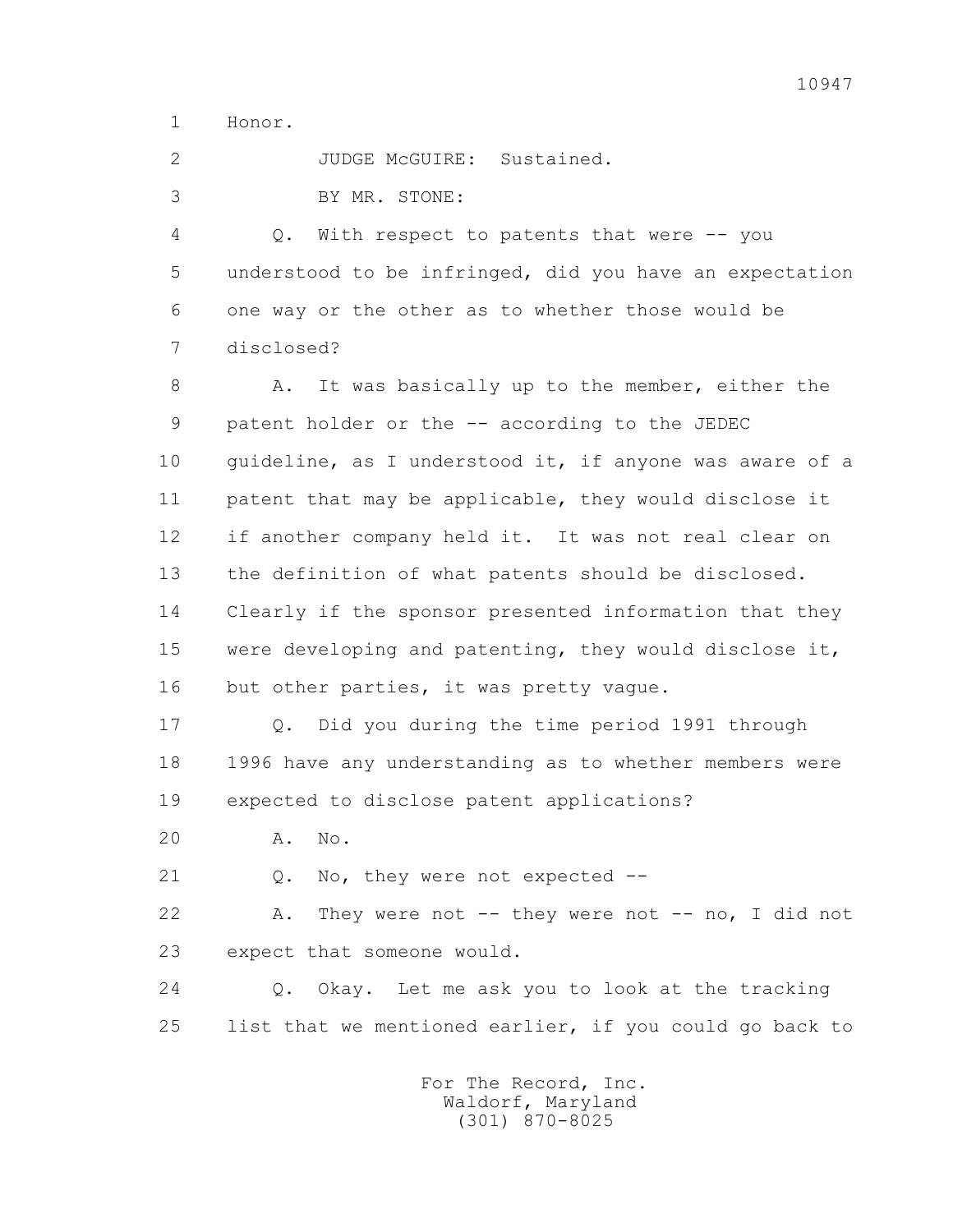1 that last tab in your binder, JX-22, and turn back to 2 page 14 of that document, if you would. 3 Do you have that page handy? 4 A. Yes. 5 Q. And if you would look down that first page, 6 you'll see, oh, a little ways down there's one listed 7 for Fujitsu, and it says "pending" beside it. 8 A. Yeah. 9 Q. In the time period '91 to '96, and I've shown 10 you a document from '94 here, did you have an 11 understanding of what it meant when it said "pending" 12 on the tracking list? 13 A. That a patent had been applied for --14 0. Okay. 15 A. -- and hadn't been issued yet. 16 Q. And did you have an understanding as to why a 17 patent that had been applied for would be shown on the 18 tracking list? 19 A. In this -- in this time frame, there was an 20 initiative within the industry to go with a new memory 21 package, to get better memory packaging, it was 22 vertical packaging, and in this case Fujitsu had a 23 proprietary package they were proposing that was a 24 V-Pack -- I don't know if it's on here -- and the 25 STZip --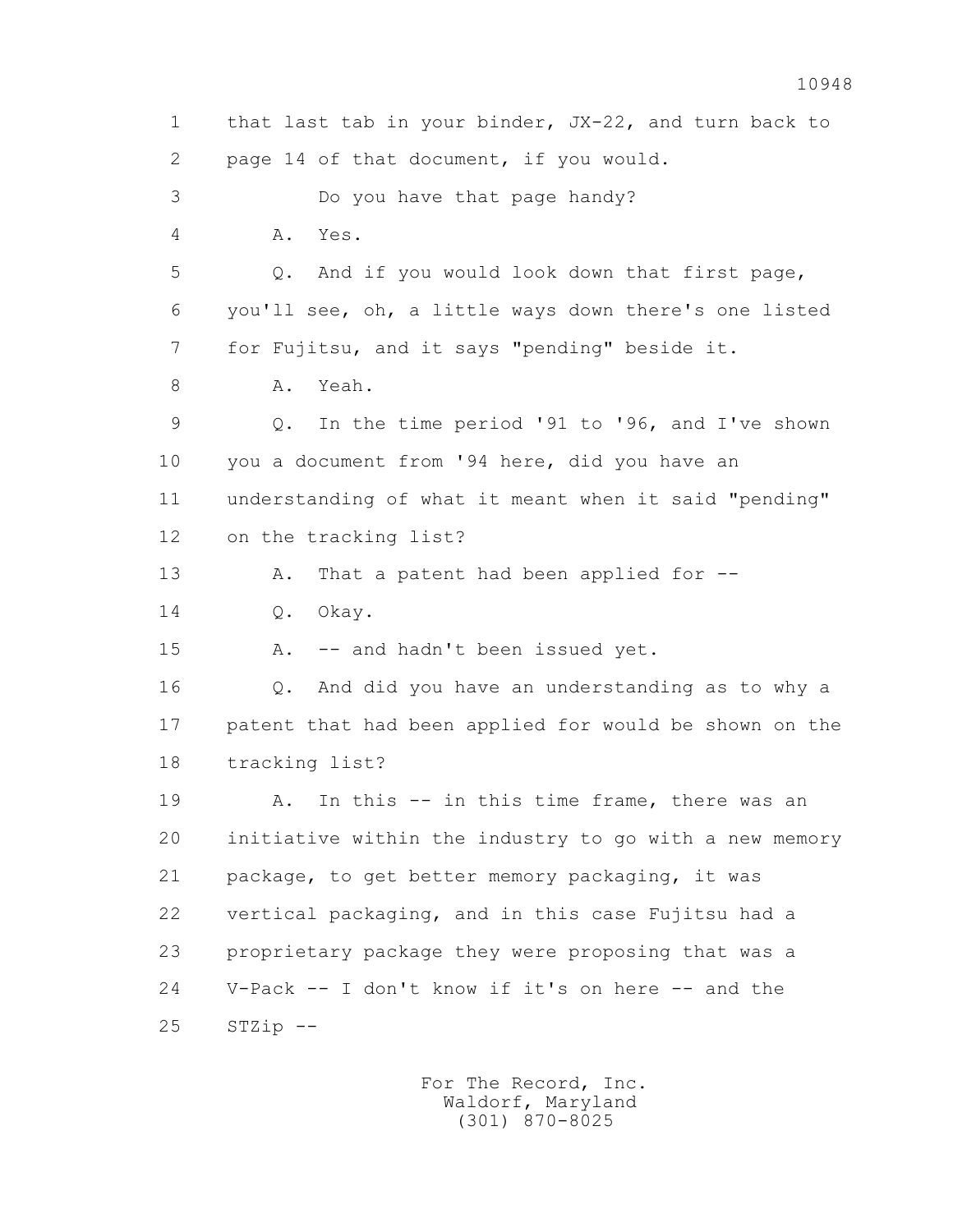1 Q. I think on my copy it's VSMP, but I'm not sure. 2 A. Yeah, it's vertical surface mount package. 3 There were also the STZip and the V-Pack, which were 4 competing vertical packages. These were all presented 5 to JC-11, and one of the nice things about JC-11 is you 6 could introduce a proposal as a registration rather 7 than a standard. A standard within JEDEC requires 8 multiple showings. You could not move it to ballot on 9 your first showing. You had to wait for a second 10 showing so that the committee could review it.

 11 In JC-11, you could present as a registration a 12 package proposal, as long as you had met the JEDEC 13 criteria for -- guidelines in laying out the document 14 to describe the package and have mechanical samples of 15 it. You couldn't just do vaporware. You had to 16 have -- you had to register real stuff. You could 17 present this, and it could be balloted immediately as a 18 registration.

 19 Since it was balloting, in these cases mostly 20 it was the sponsor that presented these things, they 21 would also say we have a patent application on this, 22 because they were competing proprietary packaging. We 23 voted for VSMP, because that's what we used.

 24 Q. During the time period 1991 to 1996, do you 25 recall patent applications being disclosed other than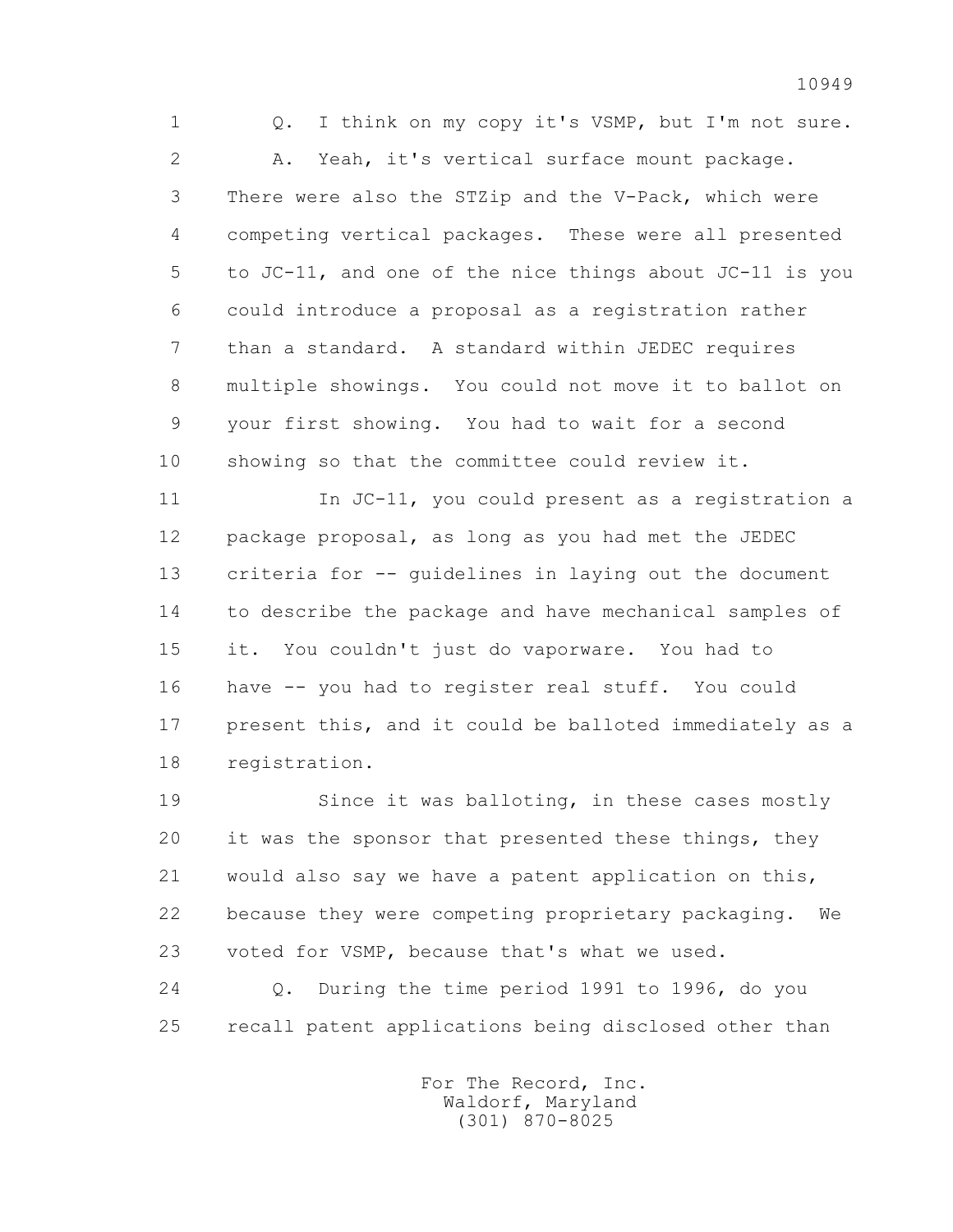2 described? 3 A. No, no. 4 Q. And your answer, I'm sorry? 5 A. No. 6 Q. So, other than in the context of these 7 packaging standards, did you have an understanding one 8 way or the other as to whether members would disclose 9 patent applications in the time period 1991 through 10 1996 if they were not the proposer or sponsor of a 11 proposal? 12 A. No, I don't recall that ever happening. 13 Q. And did you have an understanding or did you 14 have an expectation that people would make those

1 with respect to these packaging issues you've just

15 disclosures?

16 A. No, I didn't.

 17 Q. Okay. Let me go back to a question of the 18 timing. During the time period '91 through '96, when 19 did you understand members were expected to make 20 disclosures of patents?

21 A. At the time of balloting.

 22 Q. And when you say "balloting," what does that 23 mean?

 24 A. The proposal would be presented to the 25 committee as a first showing, would come back at the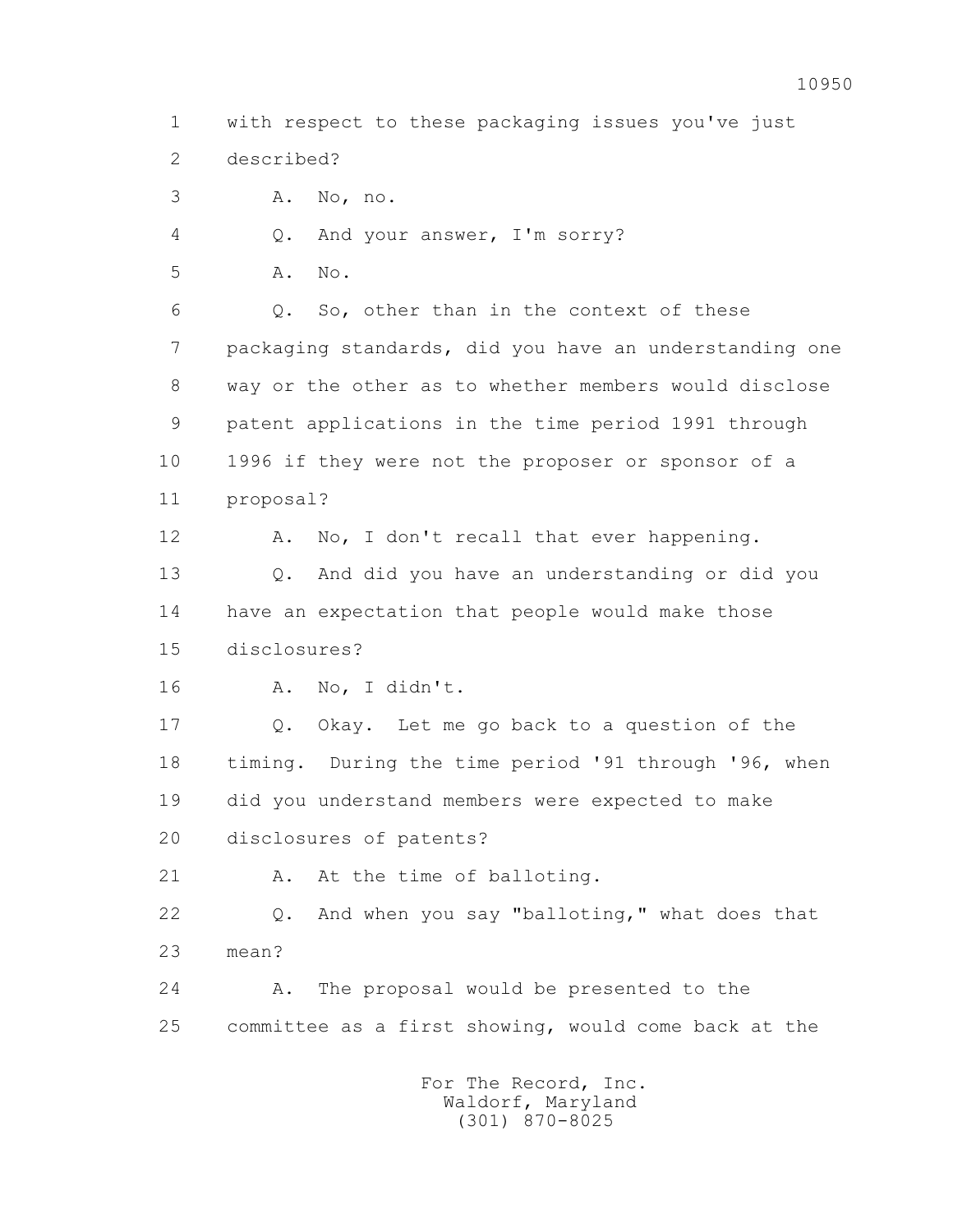1 next quarterly meeting as a second showing, giving the 2 member companies time to review the proposal. At that 3 point, it would be presented usually with changes that 4 may have been communicated during the interim as a 5 consensus of the committee and presented as a ballot 6 that would then be issued out to the members. In that 7 time frame it was a paper ballot that was mailed out. 8 The balloters, when voting on them, were to disclose if 9 you were aware of any patents that were applicable to 10 that particular proposal.

 11 Q. And then assuming -- after this ballot occurred 12 and assuming the ballot passed, what would be the next 13 step then for a proposal or a standard regarding 14 patents?

 15 A. If there were patents declared or disclosed, 16 the committee chair would advise that they could not -- 17 that proposal or that standard could not proceed to the 18 JEDEC Council for approval until a letter was received 19 by the JEDEC office from the patent holder saying that 20 it would be -- it would comply with the EIA guidelines 21 on accessibility of the patent, with reasonable terms 22 and nondiscriminatory access.

 23 Q. Okay. If there were no patents identified and 24 if the ballot passed, where would the proposed standard 25 go next? Would it go to the Council?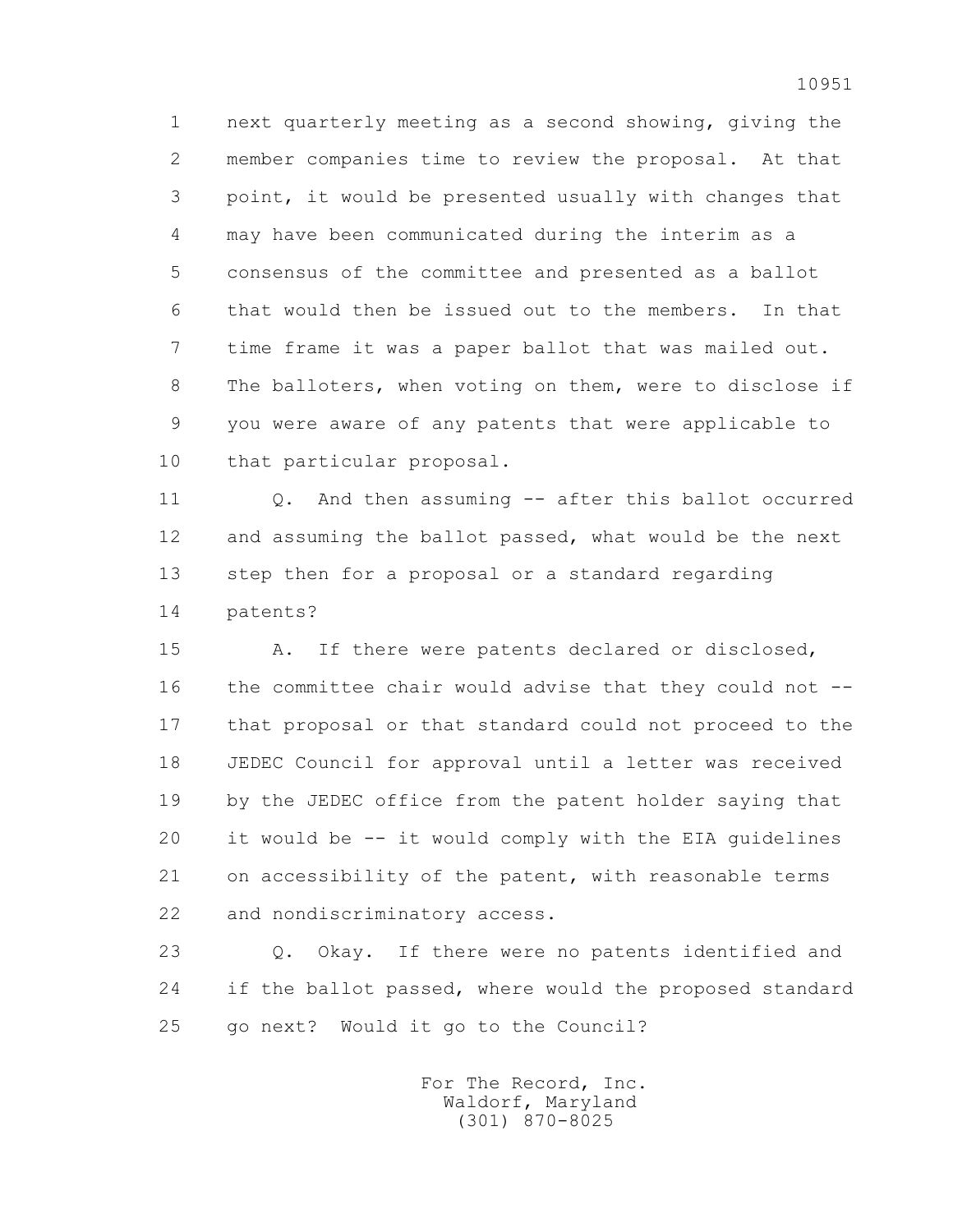1 A. It would be typically voted out of committee -- 2 if it was not an acclamation of no votes, it would be 3 voted out of the committee to be sent to JEDEC Council 4 for their review and subsequent Council balloting. 5 Q. Okay. And then if patents were disclosed, you 6 started to tell us -- and I probably interrupted you -- 7 if a patent was disclosed at the time of balloting, 8 what would then happen? 9 A. The patent-holding -- the patent holder would 10 be asked to provide a letter to the JEDEC office 11 expressing that they would comply with the EIA 12 quidelines on accessibility of the patent, 13 nondiscriminatory licensing and reasonable terms. 14 0. Okay. And if that letter was received by the 15 JEDEC office, then what would happen? 16 A. Then the committee would pass the ballot on to 17 the Council for their review and approval and 18 publishing. 19 Q. During the time period 1991 to 1996, do you 20 recall a ballot ever being held up after a letter had 21 been received from the patent holder because anyone in 22 the committee thought that the royalty rate was too 23 high? 24 A. No, no. 25 MR. STONE: I have no further questions of Mr.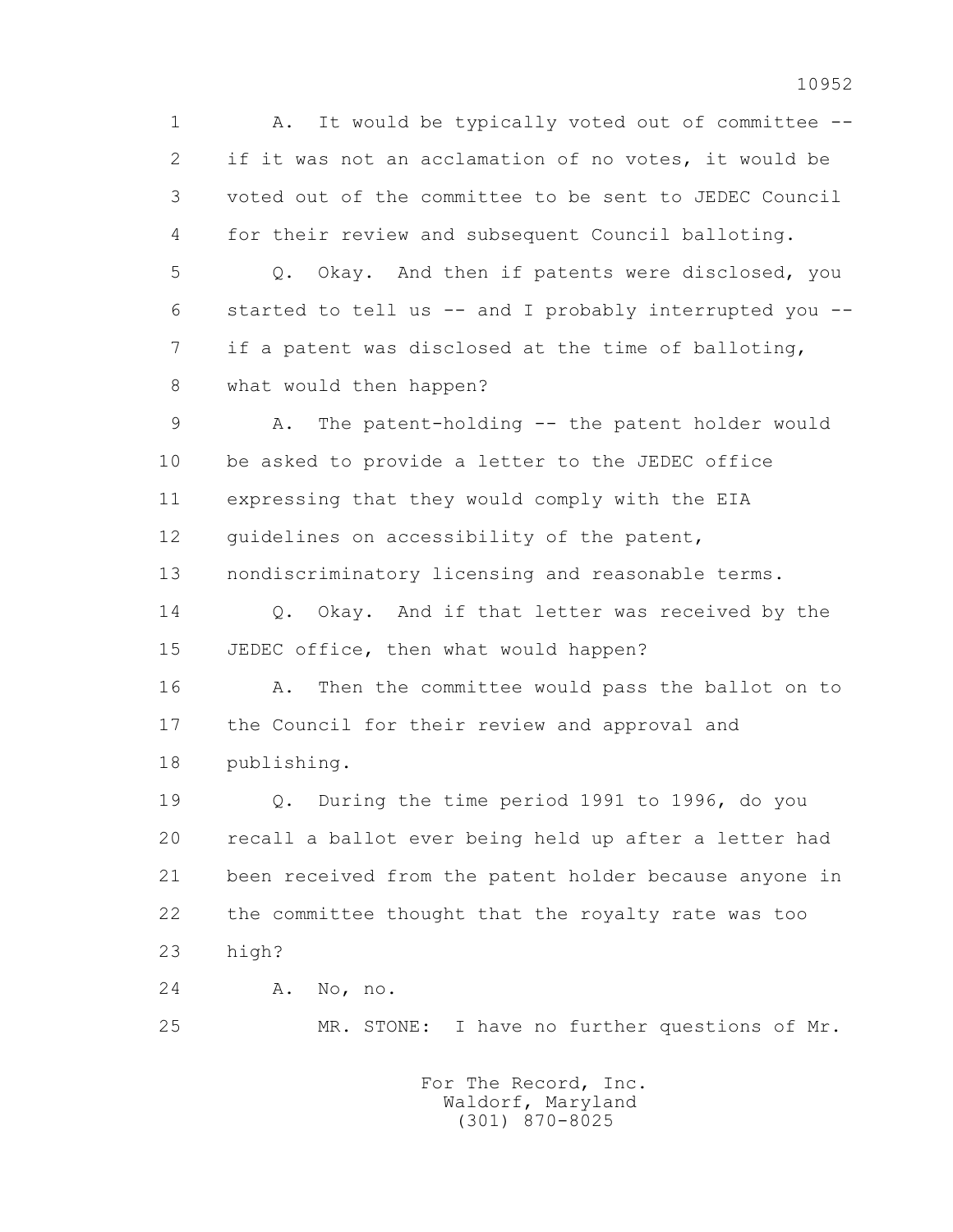1 Grossmeier. Thank you, Your Honor. 2 JUDGE McGUIRE: Okay, thank you. 3 Mr. Oliver, any cross examination? 4 MR. OLIVER: Yes, Your Honor. 5 Could I have just a moment to make sure that 6 we're on the same page, Your Honor? 7 JUDGE McGUIRE: Sure. 8 MR. OLIVER: Thank you. 9 (Pause in the proceedings.) 10 CROSS EXAMINATION 11 BY MR. OLIVER: 12 Q. Good morning, Mr. Grossmeier. If you could 13 give me just a moment, please. 14 Mr. Grossmeier, I'd like to ask you a few 15 follow-up questions to the questions that Mr. Stone 16 asked, and I would also like to focus on the 1991 to 17 1996 time period, please. 18 Now, would it be fair to say that from the 1991 19 to 1996 time period, JEDEC aimed to create open 20 standards? 21 A. Yes, yes. 22 Q. And you would agree that JEDEC did have a 23 patent policy during that time? 24 A. Yes. 25 Q. Now, have you heard the term "patent ambush"? For The Record, Inc.

 Waldorf, Maryland (301) 870-8025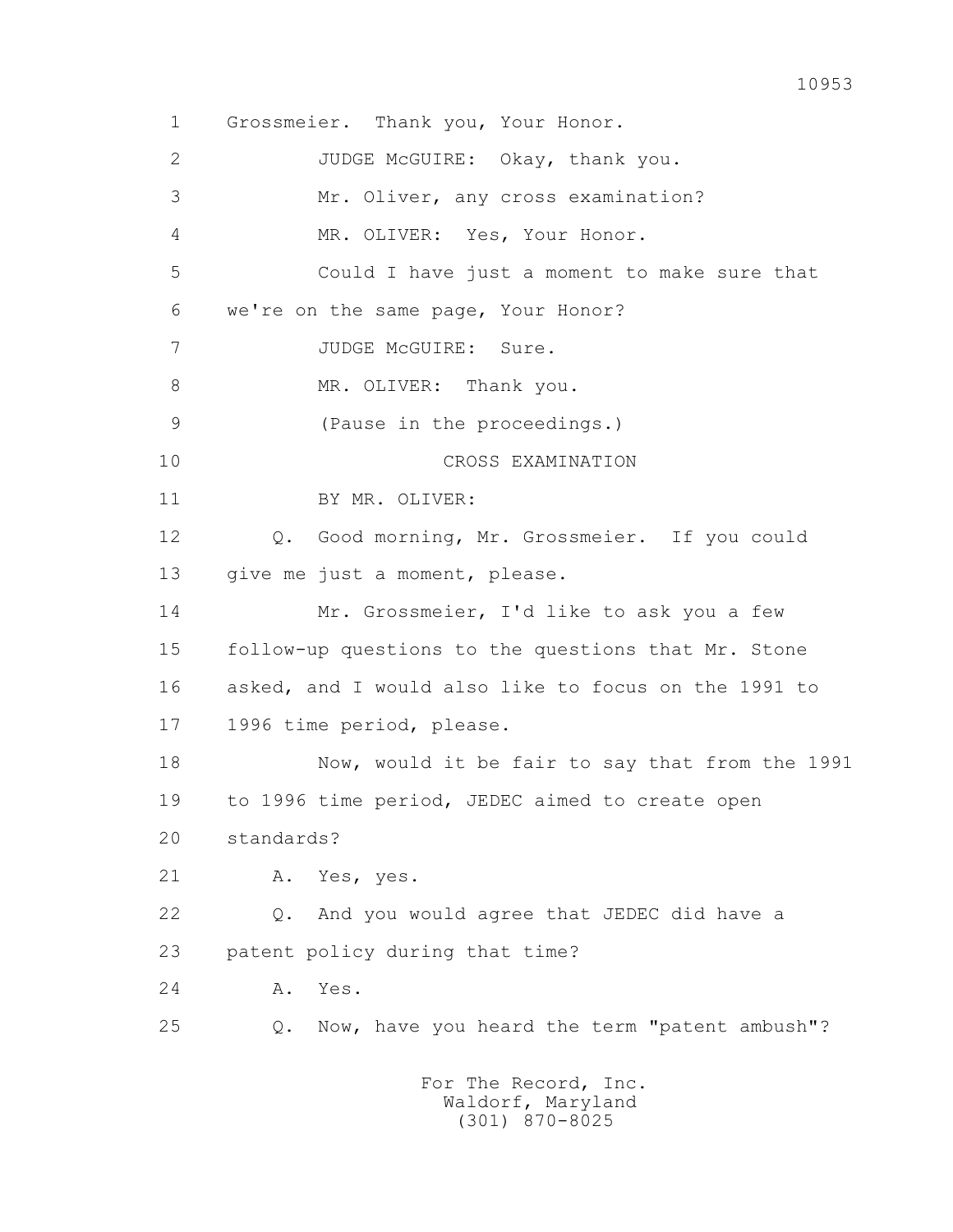1 A. No, I haven't.

2 Q. Now, during your time at JEDEC -- and again, 3 we're focused on the 1991 to 1996 time period -- you 4 heard some discussion involving the WANG litigation. 5 Is that right?

6 A. That's correct.

 7 Q. Can you please explain your understanding in 8 that time period of what the WANG litigation involved? 9 A. I wasn't a member of the committee at the time 10 that the WANG proposal was approved as a standard, I'm 11 not even sure what it was, a 30-pin DIMM or 30-pin -- 12 it was a small module, small memory module. Apparently 13 it was approved as a standard, and after it was 14 approved, WANG then came forward and said we have a 15 patent on this and were attempting to charge 16 unreasonable and discriminatory licensing. They 17 didn't -- they did not want to comply with the JEDEC or 18 the EIA patent policy is my understanding of what 19 happened.

20 Q. I'm sorry, excuse me.

 21 Now, when you heard that discussed in JEDEC, in 22 what context was that discussed?

23 A. Let's not let it happen again.

 24 Q. Okay. Now, when you were at JEDEC meetings, 25 you also heard discussion of so-called quad CAS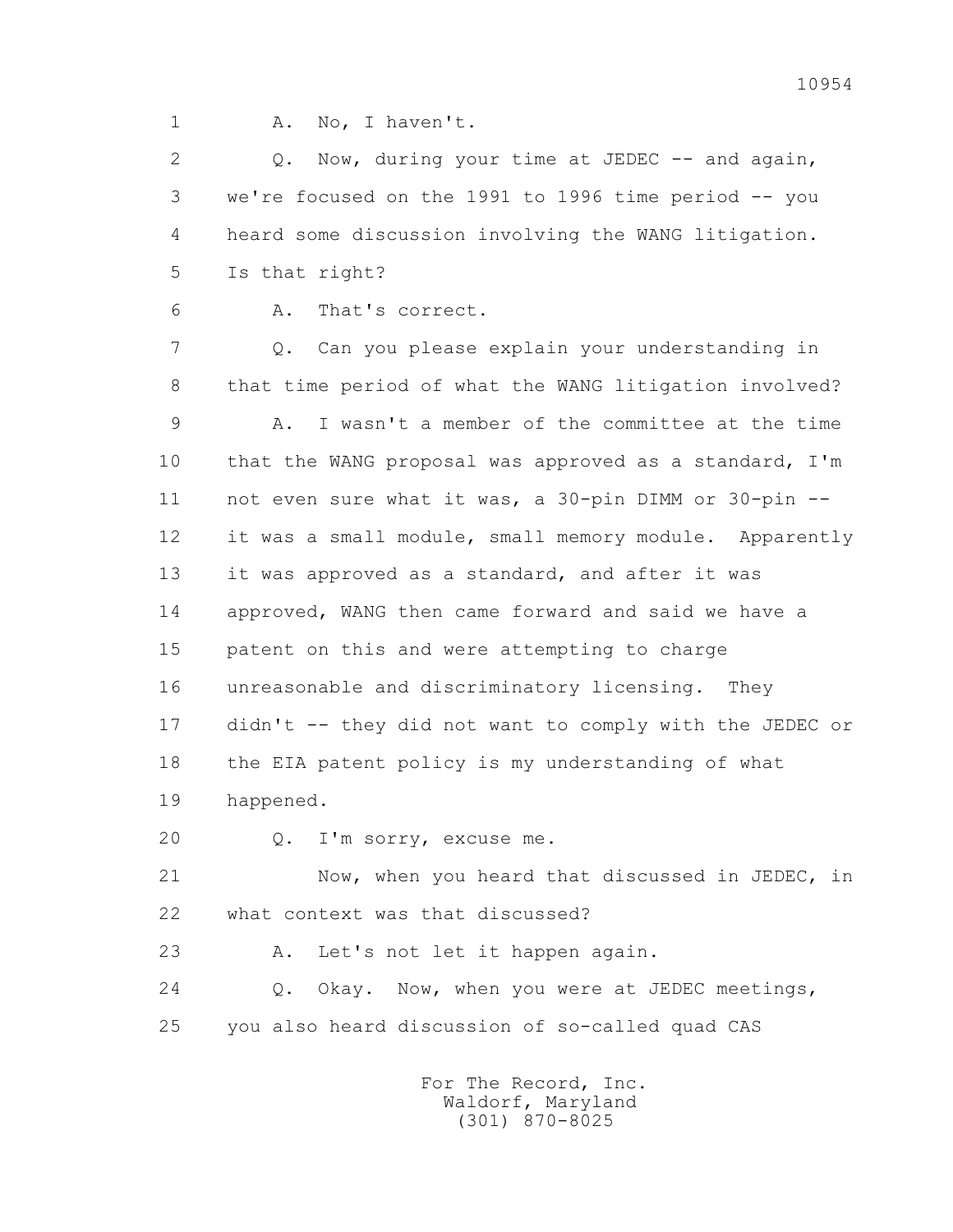1 technology?

 2 A. That's correct. 3 Q. And you're aware that Micron had accused Texas 4 Instruments of failing to disclose a patent -- a  $5$  ballot  $-$  6 A. That's correct. 7 Q. -- I'm sorry, failing to disclose a patent 8 relating to quad CAS technology? 9 A. That's correct. 10 Q. And would it be fair to say that the JEDEC 11 members were rather upset with Texas Instruments about 12 that? 13 A. Yes. 14 Q. And in fact, the committee approved a ballot to 15 remove quad CAS from the standard, didn't it? 16 A. That's correct. 17 Q. And again, your understanding was that the 18 committee members felt as though they had been ambushed 19 by Texas Instruments in that case? 20 A. There was a lot of discussion about that, 21 that -- why they didn't disclose, and some members 22 agreed that they didn't need to and others felt that 23 they were in violation of the JEDEC policy by not. 24 JUDGE McGUIRE: All right, let me just expand

> For The Record, Inc. Waldorf, Maryland (301) 870-8025

25 on that answer you just gave, Mr. Grossmeier. You're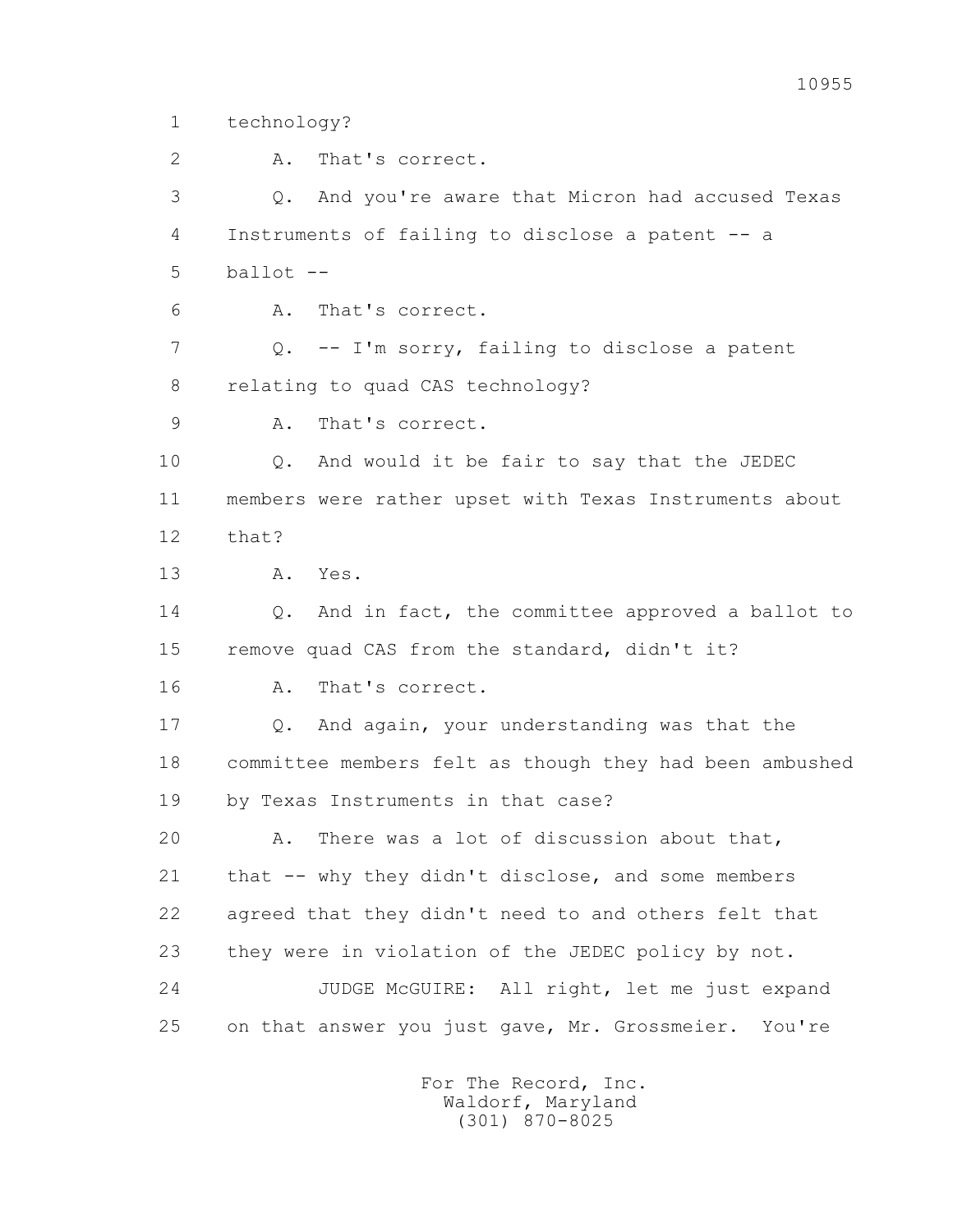1 saying that some members felt that there was no need 2 for TI to disclose, and others thought, you know, that 3 they should have. Is that correct?

4 THE WITNESS: That's correct.

 5 JUDGE McGUIRE: Could you tell me if you recall 6 exactly why that was, why there was this split in 7 opinion between these various people at JEDEC?

8 THE WITNESS: Most of it was workload related. 9 For instance, IBM said they didn't feel they had the 10 resources to review their entire patent portfolio every 11 time a proposal was made to see if there was anything 12 in there that was applicable. So, they would not 13 disclose any patents that they had that were related to 14 the standard.

15 JUDGE McGUIRE: Well, is it -- what I'm trying 16 to get to, was it an issue regarding how various JEDEC 17 members interpreted the patent policy, or was it other 18 circumstances that caused, you know, what you just 19 testified to, that there were, you know, certain 20 members that felt TI's conduct -- you know, that they 21 should have disclosed and others felt that they should 22 not have? I'm just trying to understand why that was, 23 and to the extent that, you know, that you can recall 24 that episode.

25 THE WITNESS: Yeah, I think they all understood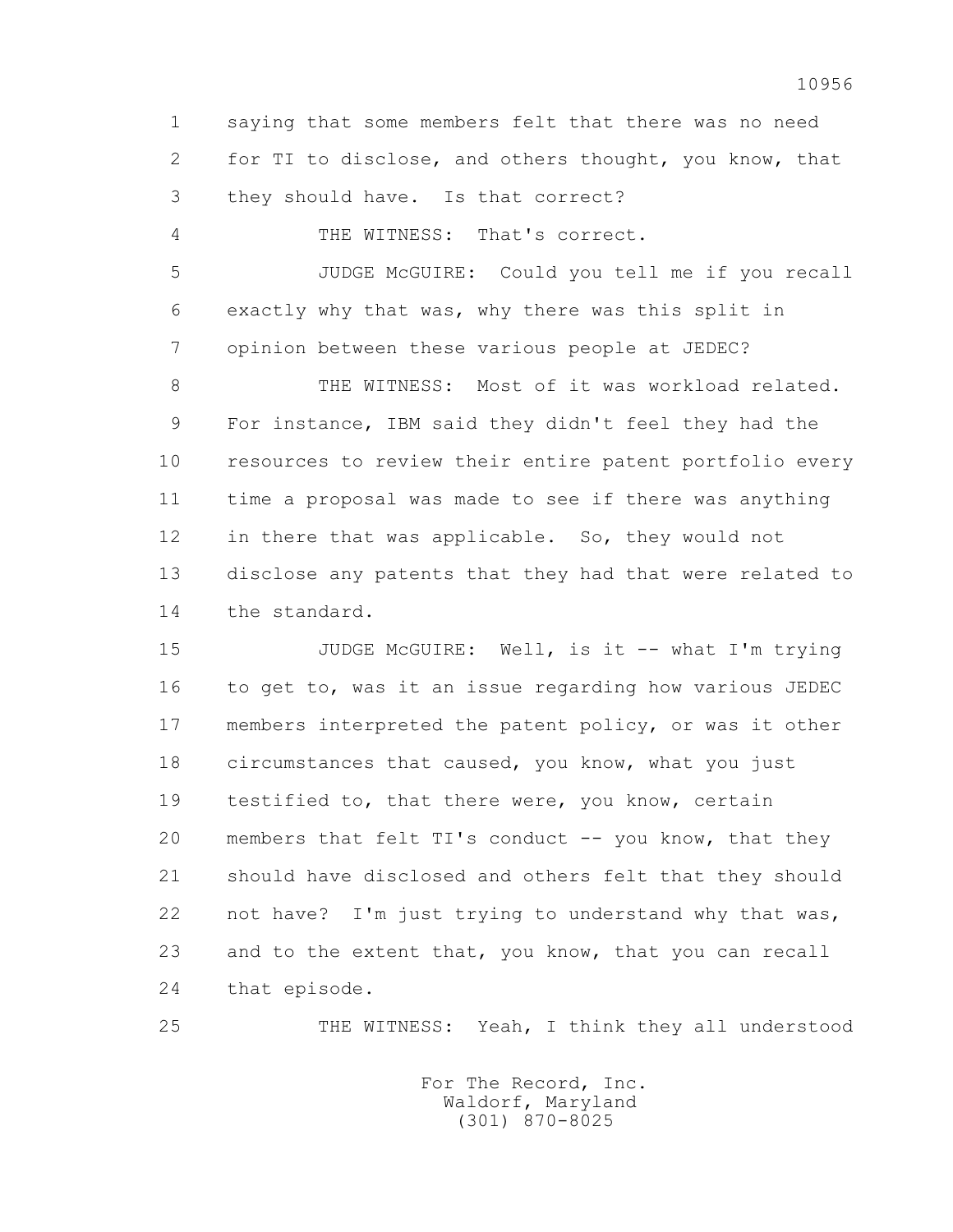1 the policy. I think they just elected not to practice 2 it. You know, I -- but there was no real reason for 3 not. 4 JUDGE McGUIRE: All right, Mr. Oliver. 5 MR. OLIVER: Thank you, Your Honor. 6 BY MR. OLIVER: 7 Q. Actually, Mr. Grossmeier, perhaps we will 8 return to the quad CAS incident in a couple of minutes. 9 Would it be fair to say that when you were 10 attending JEDEC meetings, that patent issues were not 11 necessarily the priority for you? 12 A. That's correct. 13 Q. Would it be fair to say that there were other 14 individuals at JEDEC who were more knowledgeable than 15 you about the requirements of the JEDEC patent policy? 16 A. I would assume so, yeah. 17 Q. Would it be fair to say that Mr. John Kelly was 18 a more authoritative source with respect to the 19 substance of the patent policy? 20 A. He was typically the one that was referred to 21 if someone had any question about the patent policy. 22 Q. And Mr. John Kelly was the general counsel of 23 EIA at that time. Is that right? 24 A. That's correct. 25 Q. Now, you never spoke to Mr. Kelly about the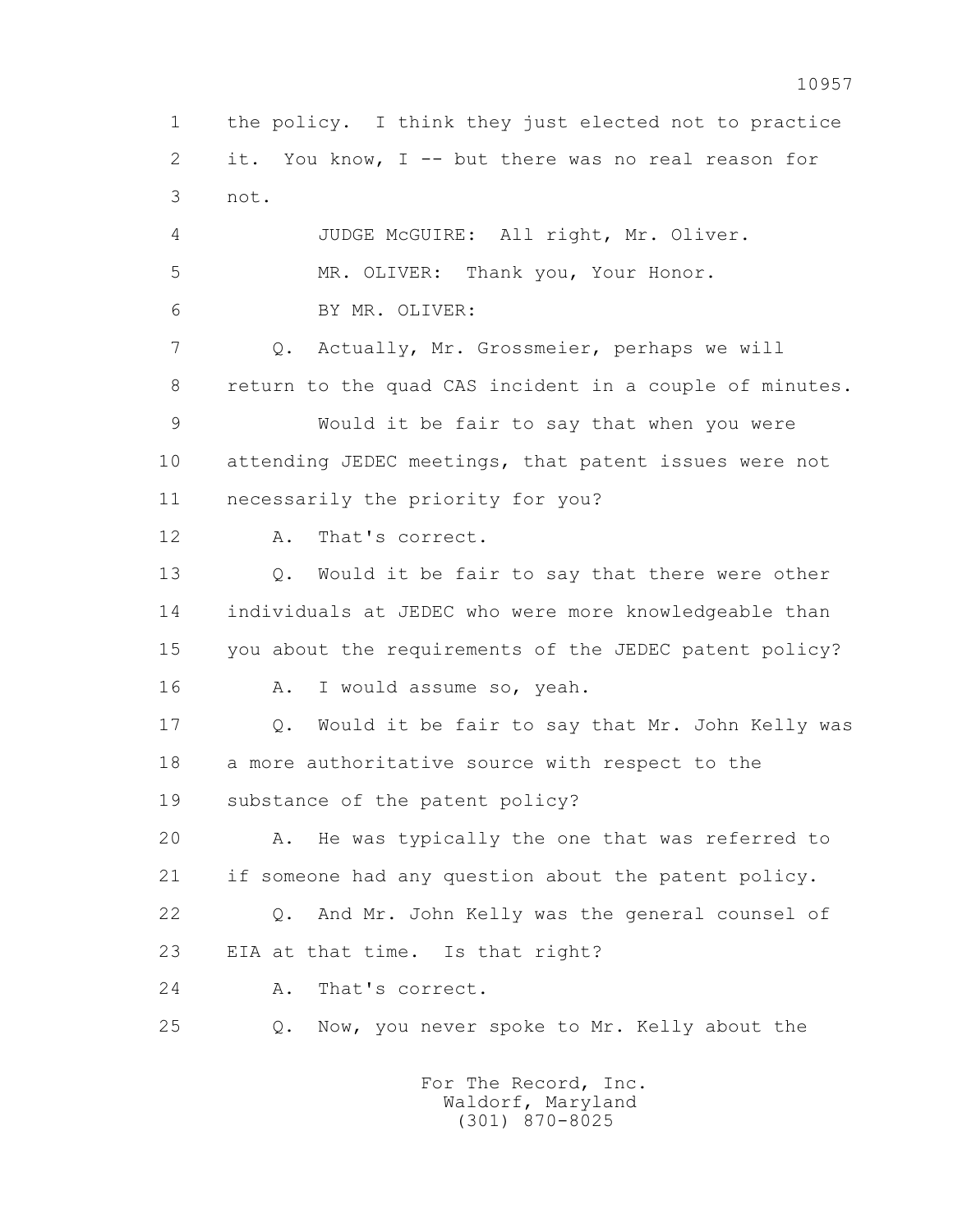1 substance of the JEDEC disclosure policy, did you? 2 A. No. 3 Q. I'd like to take a look at a few of the minutes 4 of the meetings that were held, if I could. 5 May I approach, Your Honor? 6 JUDGE McGUIRE: Yes. 7 BY MR. OLIVER: 8 Q. Mr. Grossmeier, I have handed you a document 9 marked JX-14. These are the minutes of the December 10 1992 JC-42.3 subcommittee meeting. 11 Now, you did not attend this meeting, did you? 12 A. That's correct. 13 Q. You have seen portions of these minutes before, 14 though, haven't you? 15 A. Yes, I have. 16 Q. If I could ask you to turn, please, to page 3, 17 and if I could direct your attention to paragraph 5, 18 Patent Policies, you'll see that it states, "A 19 presentation was made on the EIA patent policies by Mr. 20 Townsend (See Attachment A)," then I will skip down a 21 few lines. 22 Now, you don't know -- actually, let me just 23 stop there. 24 You don't know exactly what Mr. Townsend 25 discussed with respect to the patent policy at this For The Record, Inc. Waldorf, Maryland

10958

(301) 870-8025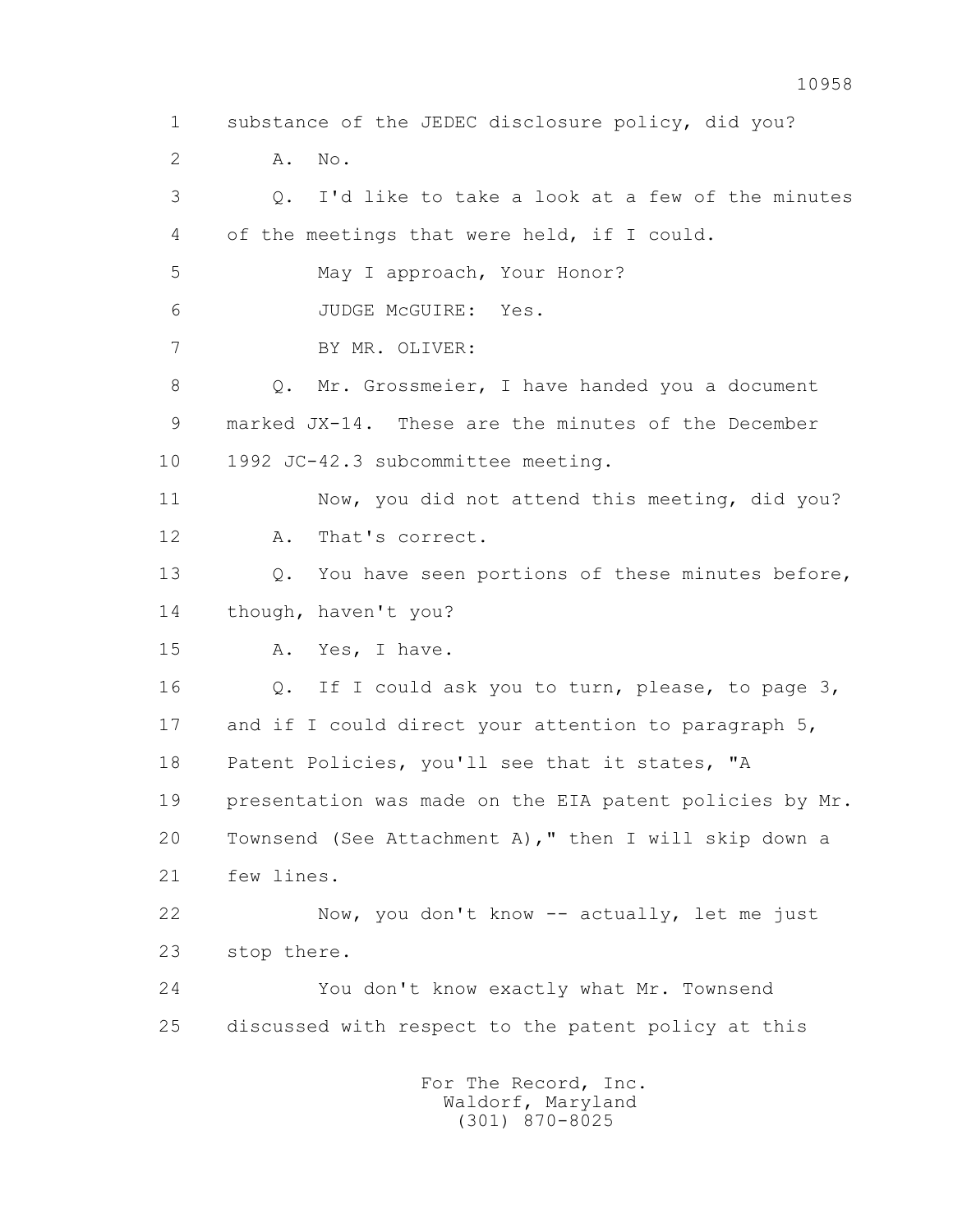1 meeting, do you?

2 A. I was not there, no. 3 Q. If I could ask you to turn, though, to page 25, 4 this is a page with the caption at the top Attachment 5 C, 8.3, Reference to Patented or Patentable Products in 6 the EIA/JEDEC Standards. 7 Do you see that? 8 A. Yes. 9 Q. Now, you have seen this page before as well, 10 right? 11 A. If it was in the minutes, I -- there's a chance 12 I would have looked at it. 13 Q. Okay. And you understood this to be one of the 14 pages that Mr. Townsend showed at that meeting? 15 A. If it's Attachment C of what he presented, yes. 16 Q. Now, did you understand this to be a portion of 17 the proposed revisions that were being shown for the 18 JEDEC manual? 19 A. No, I would -- unless he presented it that way, 20 I don't know. I -- 21 Q. Okay. So, when you saw this page, you did not 22 know one way or another as to whether this was a 23 proposed revision to the JEDEC manual? 24 A. Right. 25 Q. Let me direct your attention, if I could, to For The Record, Inc.

 Waldorf, Maryland (301) 870-8025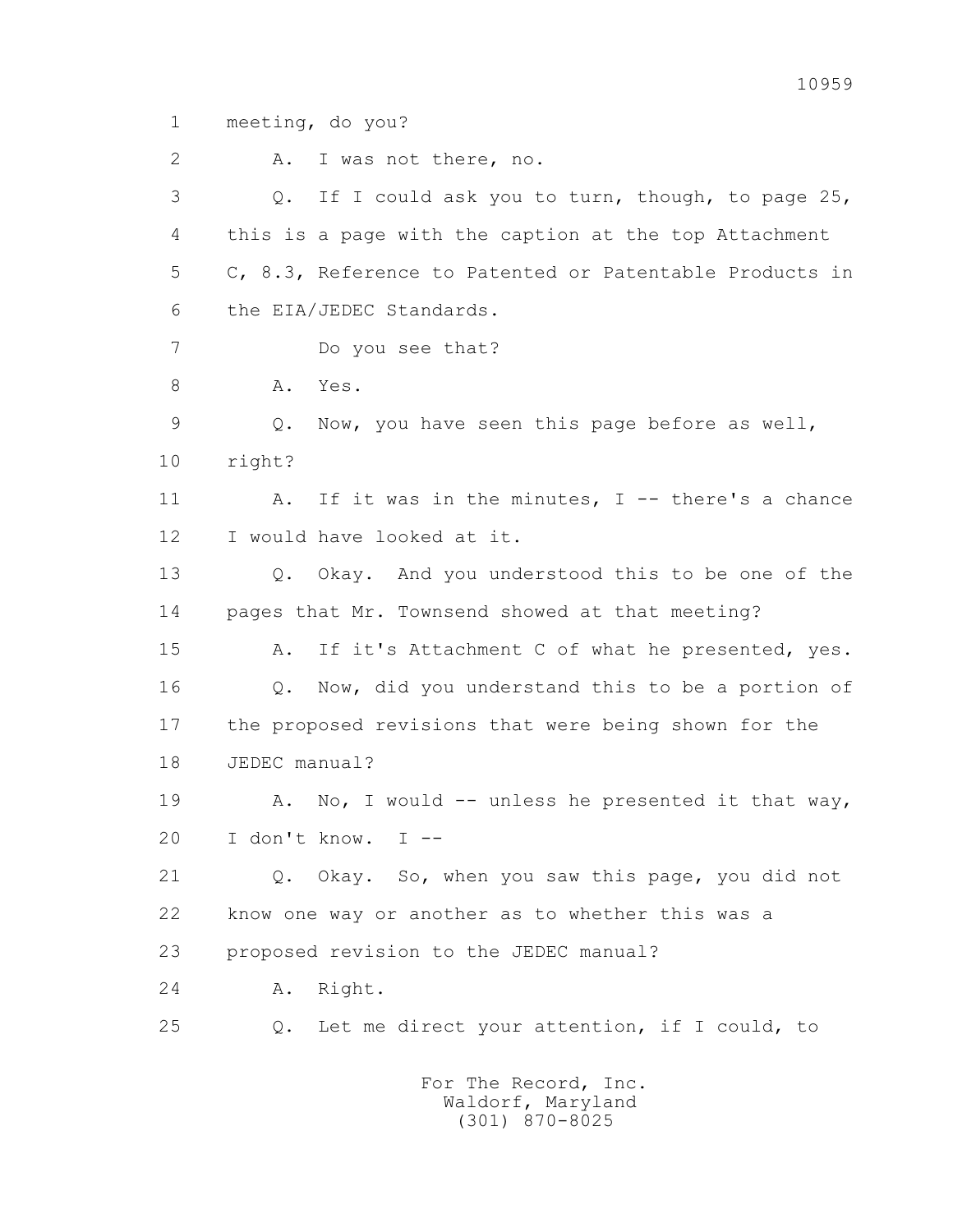1 the second sentence. It begins, "While there is no 2 objection in principle," do you see that? 3 A. Yeah, sort of. These are terrible. 4 Q. I apologize for the copies. They are very 5 difficult to read. 6 Are you able to make out that sentence? 7 A. "While there is no objection in principle to 8 drafting --" 9 JUDGE McGUIRE: You know, if you can't read it, 10 sir, perhaps counsel could indicate what it does, in 11 fact, read. I assume you have had some time to go over 12 this, Mr. Oliver, and you know what it says better than 13 the witness. 14 MR. OLIVER: Yes. 15 BY MR. OLIVER: 16 Q. Let me just state before I read it that I'm 17 particularly interested in the phrase in that sentence 18 "existing or pending patented items," and the sentence 19 to the extent I can make it out reads, "While there is 20 no objection in principle to drafting a proposed 21 standard in terms that include the use of an existing 22 or pending patented item if it is considered that 23 technical reasons justify this approach, committees

25 refer to a product on which there is a known patent

24 should ensure that no program of standardization shall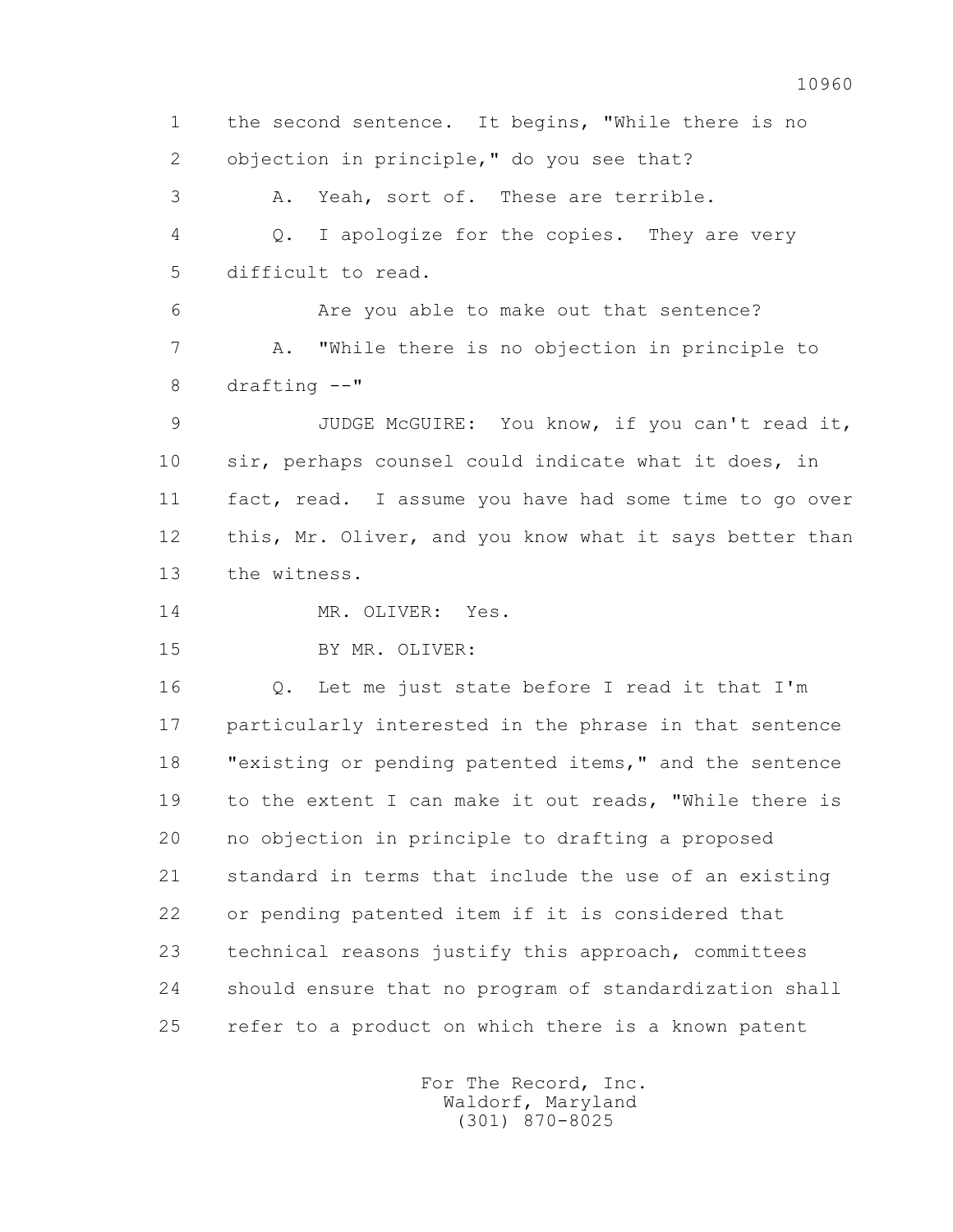1 unless all the relevant technical information covered 2 by the patent is known to the formulating committee, 3 subcommittee or working group." 4 Does that help you see that sentence? 5 A. Yeah. 6 Q. Okay. Now, did you understand the underlining 7 there, particularly under the term "existing or pending 8 patent item," to indicate that these were proposed 9 revisions to the manual? 10 MR. STONE: Objection, lacks foundation as 11 to -- I think the witness' testimony was just he may 12 have seen this. 13 JUDGE McGUIRE: Sustained. 14 BY MR. OLIVER: 15 Q. Mr. Grossmeier, do you have any recollection of 16 having understood that language, "existing or pending 17 patented item," at the time? 18 A. Could you repeat what it is you just asked? 19 Q. Yes. In the sentence that I just read you, did 20 you -- do you remember at the time having an 21 understanding of that term, "existing or pending 22 patented item"? 23 A. At the time, no. 24 Q. Let me direct your attention, if I could, to 25 the next sentence. This sentence reads, "If the For The Record, Inc.

 Waldorf, Maryland (301) 870-8025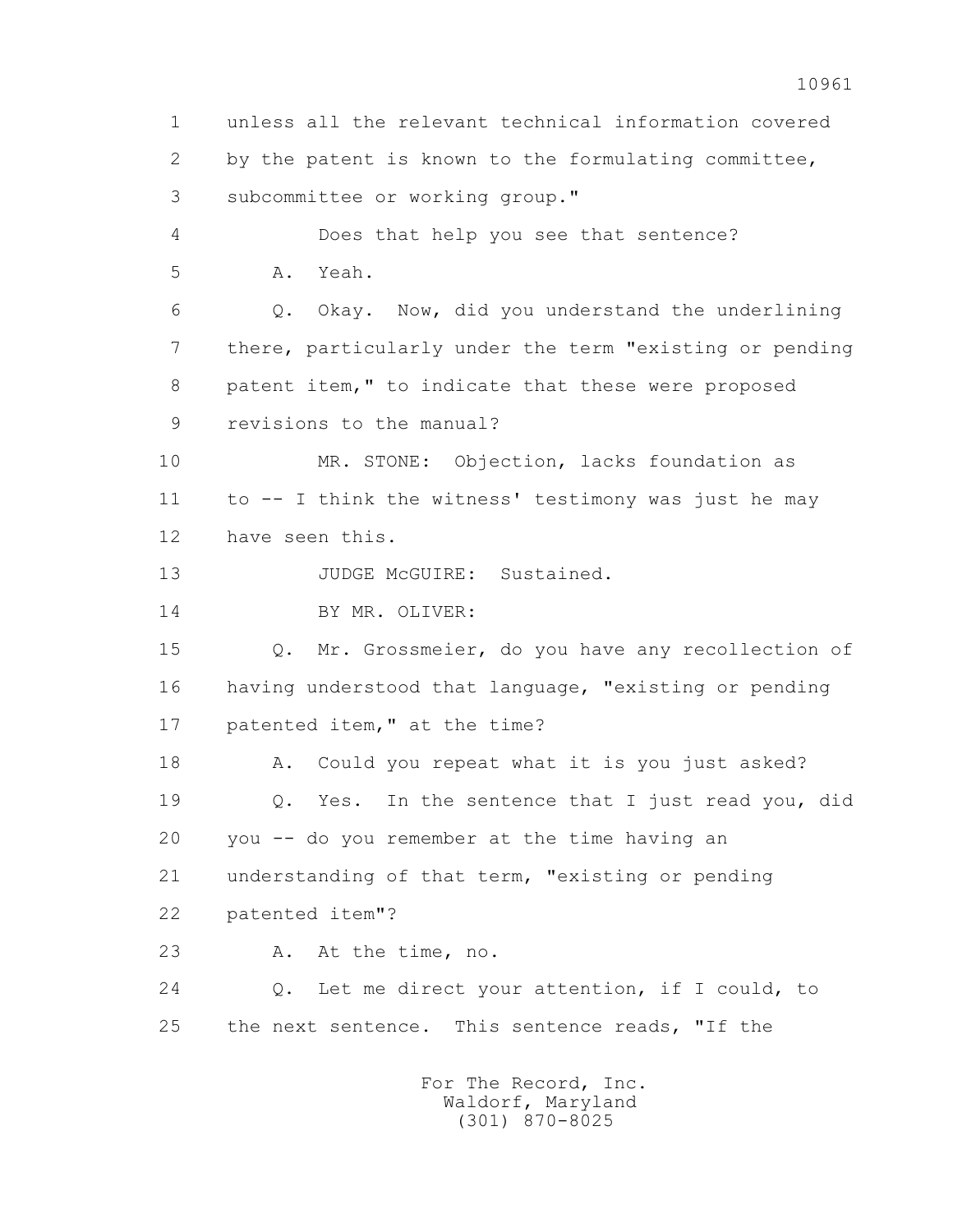1 committee determines that the standard may require the 2 use of patented or patentable items, then the committee 3 chairperson must also receive a written assurance from 4 the organization holding rights to such patents or 5 patentable items that a license will be made available 6 without compensation to applicants desiring to use the 7 license to implement the standard or a written 8 assurance that a license will be made available to all 9 applicants under reasonable terms and conditions that 10 are demonstrably free of unfair discrimination." 11 Do you see that sentence? 12 A. Yes. 13 Q. And I'm particularly interested in the term 14 "patented or patentable items" that appears twice in 15 that sentence. Again, my question is, at the time that 16 you read that, did you have any understanding as to 17 whether those terms were being proposed to be added to 18 the JEDEC manual? 19 MR. STONE: Objection, assumes facts not in 20 evidence, that he read it, and lacks foundation. 21 JUDGE McGUIRE: Sustained. 22 BY MR. OLIVER: 23 Q. Mr. Grossmeier, I believe you did testify that 24 you read the minutes at the time? 25 A. Yes.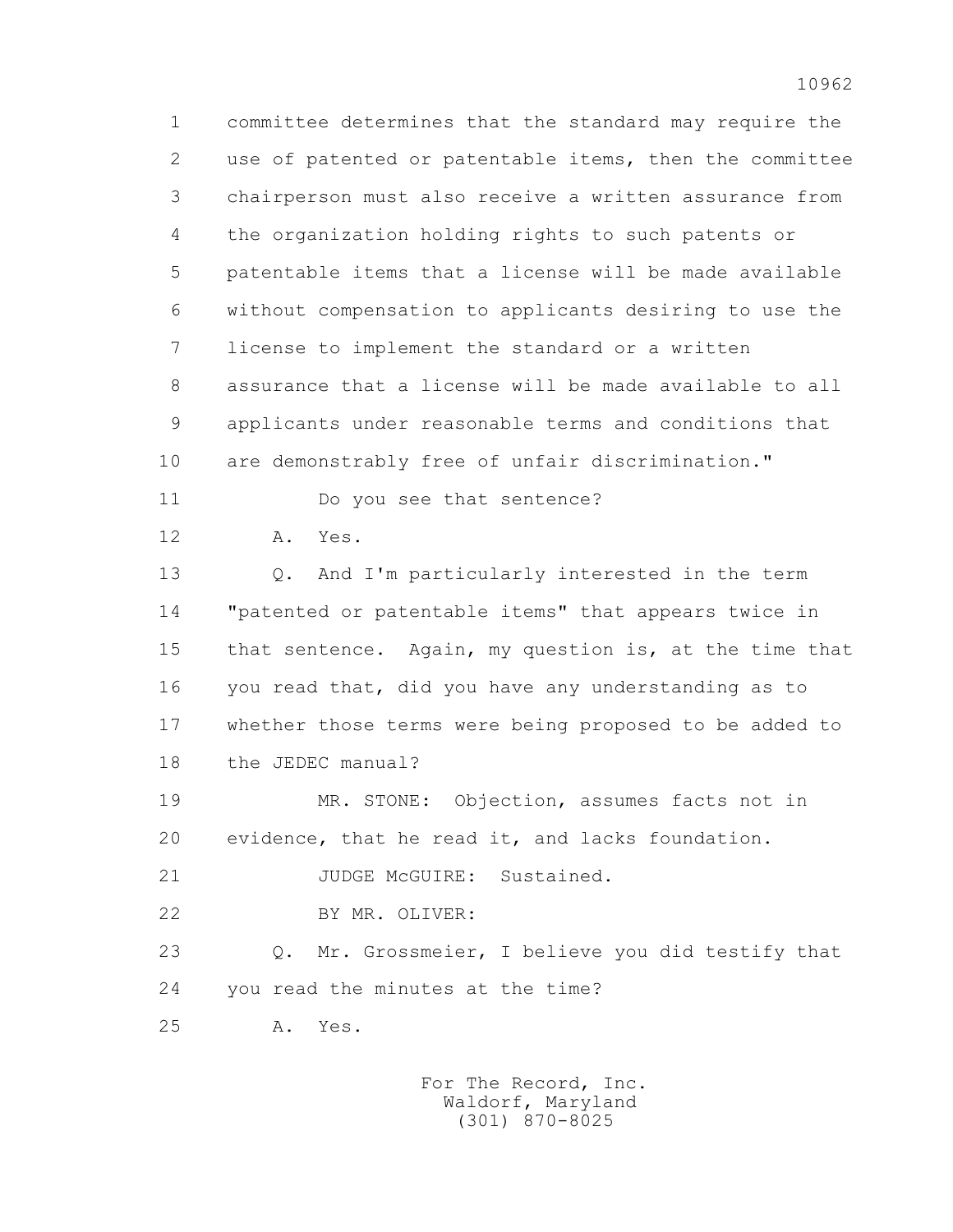1 Q. At the time that you read the minutes, did you 2 have any understanding as to whether those terms, 3 "patented or patentable items," were being proposed to 4 be added to the manual?

 5 A. I didn't -- I guess I didn't understand what 6 this proposal was for, what Attachment -- you know, 7 what he had proposed. If it didn't state in the 8 minutes that he was proposing this as a change, I would 9 have thought it was just some discussion topic.

 10 Q. Let me direct your attention, if I could, to 11 the last sentence in that paragraph. That sentence 12 reads, "The term 'patented,' as used in this policy, 13 also includes pending patents on items and processes 14 under consideration by a committee, subcommittee or 15 working group."

16 Do you see that?

17 A. Yes.

 18 Q. Do you recall seeing that sentence at the time 19 that you reviewed these minutes?

 20 A. I don't recall it. I may have read this, but 21 you know, there's a lot of these minutes.

 22 Q. Let me direct your attention, if I could, under 23 the heading 8.3.1 and the first sentence under that 24 heading. It reads, "The chairperson must call to the 25 attention of the members present the requirements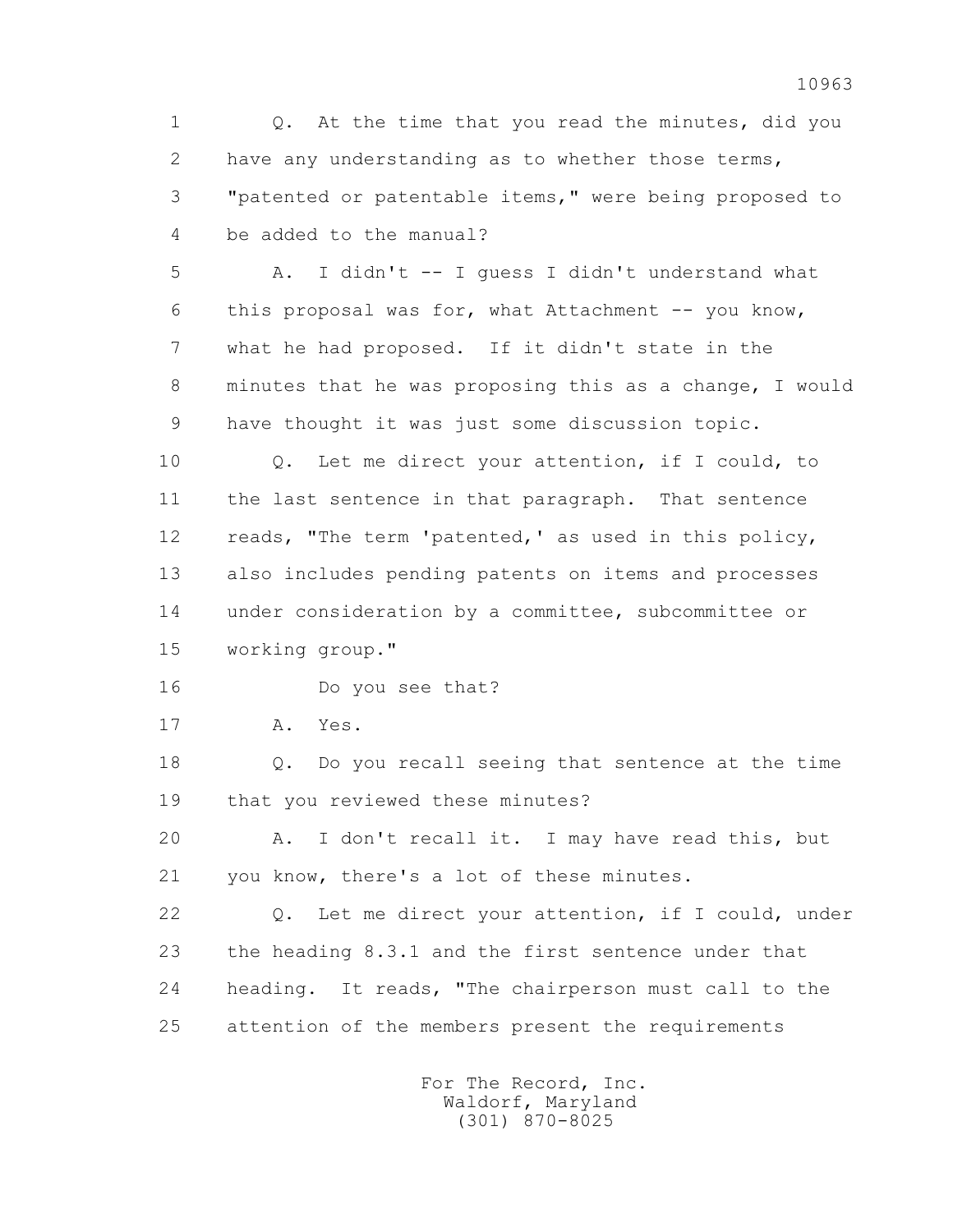1 contained in the EIA Legal Guides, and all attention to 2 the obligation of all participants to inform the 3 Committee of any knowledge they may have of any 4 patents, or pending patents, that might be involved in 5 the work they are undertaking." 6 Do you see that sentence? 7 A. Yes. 8 Q. Do you recall reading that sentence at the time 9 that you reviewed these minutes? 10 A. I don't recall reading it, but if I read 11 through the whole minutes, I would have. This was a 12 few years ago. 13 Q. Well, do you recall having any understanding of 14 the meaning of that sentence at the time that you read 15 these minutes? 16 A. Not that I can recall. It's -- I was not real 17 concerned about patents and patentable products and 18 patent policies in that time frame. 19 Q. Okay. Would it be fair to say that the 20 document that we just looked at did not influence your 21 understanding at the time of the JEDEC patent policy? 22 A. That's -- yeah, yeah. 23 Q. If I could ask you to locate CX-208 in front of 24 you -- or actually, I'm sorry, in your binder. This is 25 a copy of the JEDEC Manual of Organization and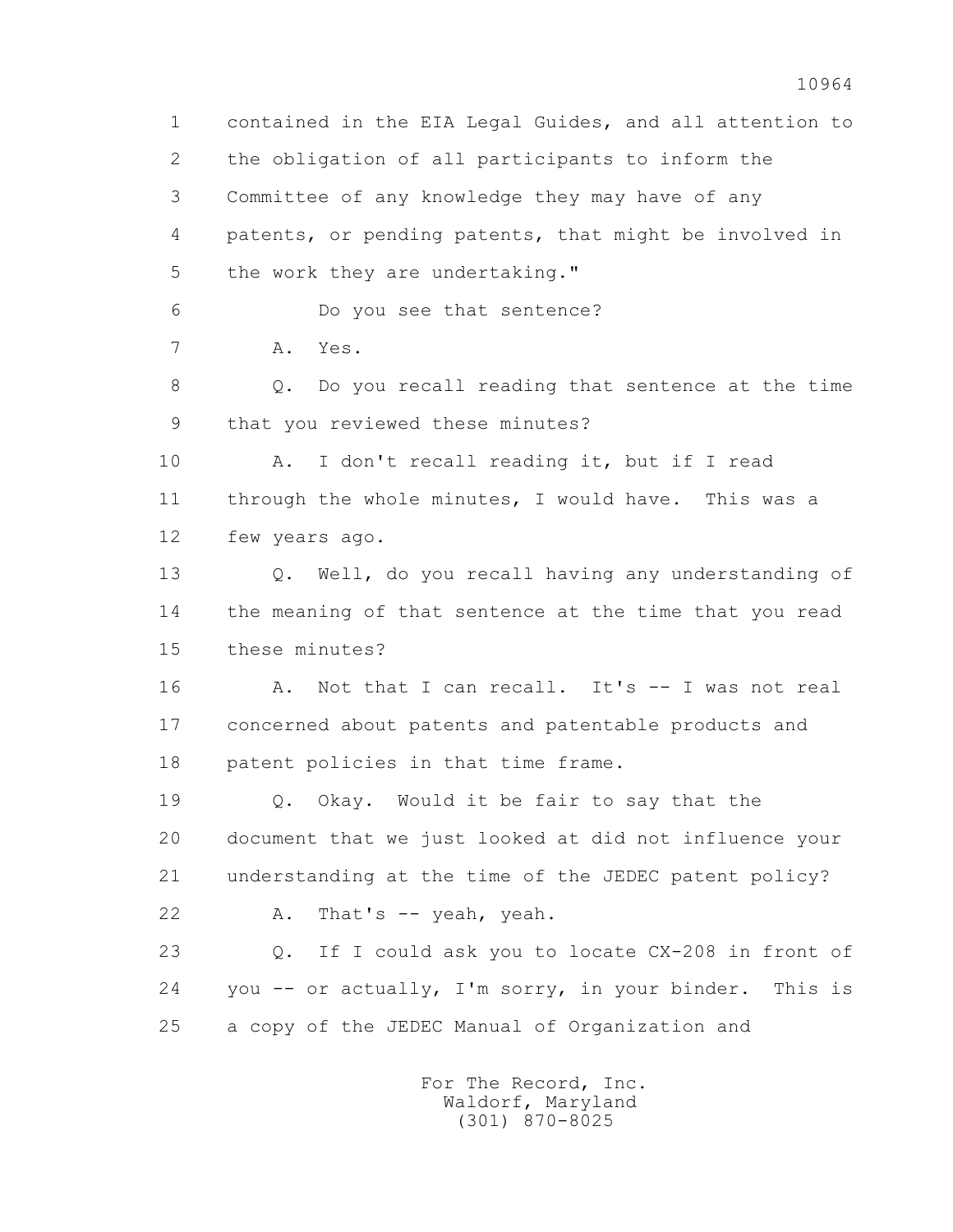1 Procedure, JEP 21-I.

 2 A. I've got it. 3 Q. Did you have any understanding that the 4 language in the page that we were just looking at from 5 JX-14, that is, the minutes from December of 1992, that 6 a portion of that language made their way into the 7 JEDEC manual, 21-I? 8 A. I wasn't aware of that, no. 9 Q. I'm sorry, you say you were not aware of that? 10 A. I was not. 11 Q. Okay. And by the way, with respect to the page 12 we were just looking at in JX-14, the December 1992 13 minutes, I assume that you have no understanding of 14 what discussion of that page took place at the December 15 1992 meeting? 16 A. That's correct. Kevin didn't keep good notes. 17 Q. I'm sorry, what was that? 18 A. Kevin Warren was -- attended that meeting, and 19 he didn't -- that was I think one of the first ones he 20 attended, and he didn't keep good notes. 21 Q. He was the -- 22 A. Vote tallies, and that was it. 23 Q. That was the person attending on behalf of 24 Cray? 25 A. Yes.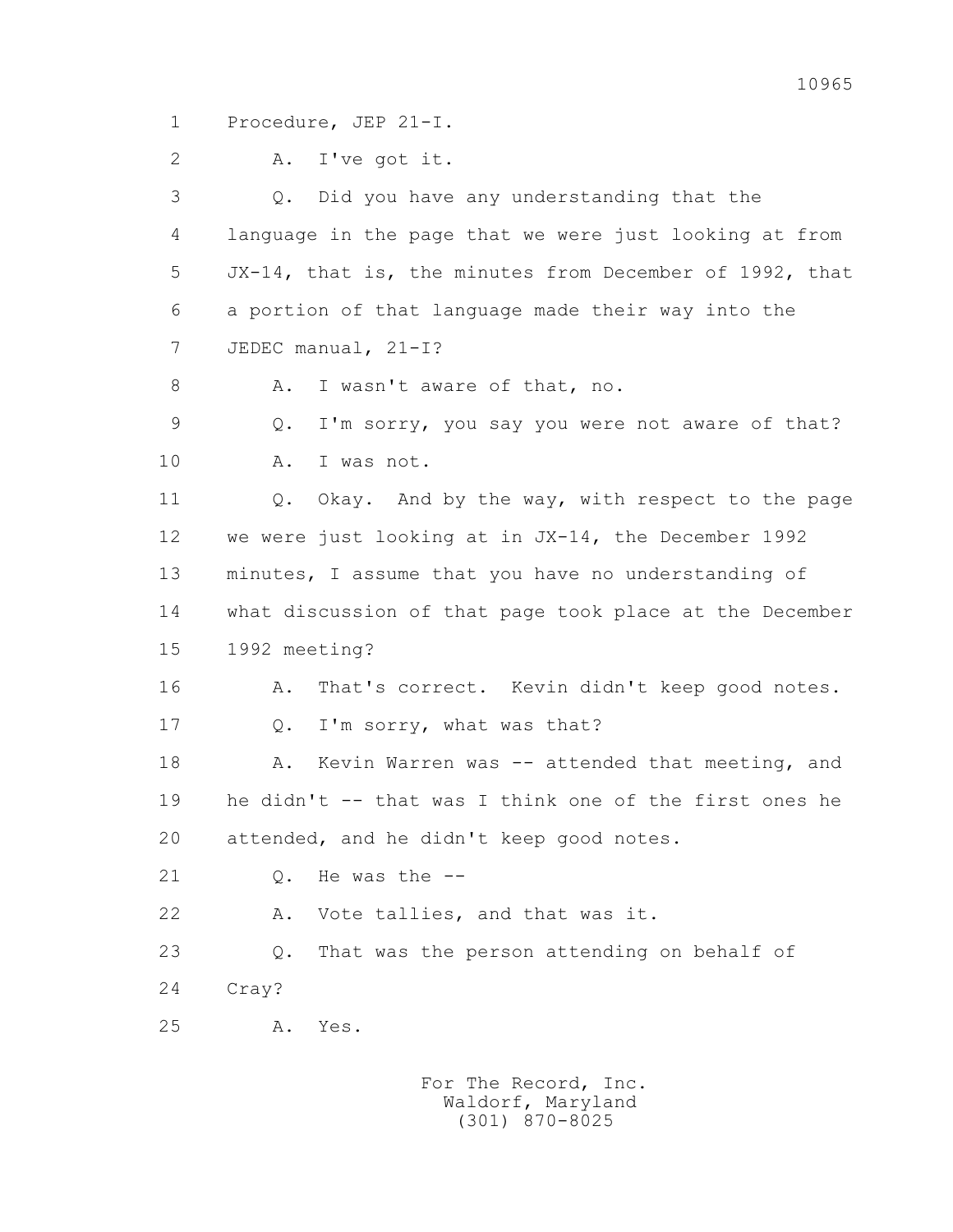1 MR. OLIVER: May I approach, Your Honor? 2 JUDGE McGUIRE: Yes. 3 BY MR. OLIVER: 4 Q. Mr. Grossmeier, I've handed you a document 5 marked CX-306. It's a two-page document. The first 6 page under the logos has the caption Meeting Attendance 7 Roster. 8 Now, in the 1991 to 1996 time period, do you 9 recall having seen this document? 10 A. Either this or something very similar to it, 11 yes. 12 Q. And this was used as a sign-in sheet at the 13 various meetings? 14 A. Yes, the attendance roster, right. 15 Q. If I could direct your attention to the 16 language just above the captions, Name, Status, 17 Company, Phone, Fax Number, there is some language 18 there in italics. Do you see that? 19 A. Yes. 20 Q. And if I could direct your attention to the 21 last two sentences there, it reads, "Subject involving 22 patentable or patented items shall conform to EIA 23 Policy (reverse side). Consult the EIA General Counsel 24 about any doubtful question." 25 Do you see that?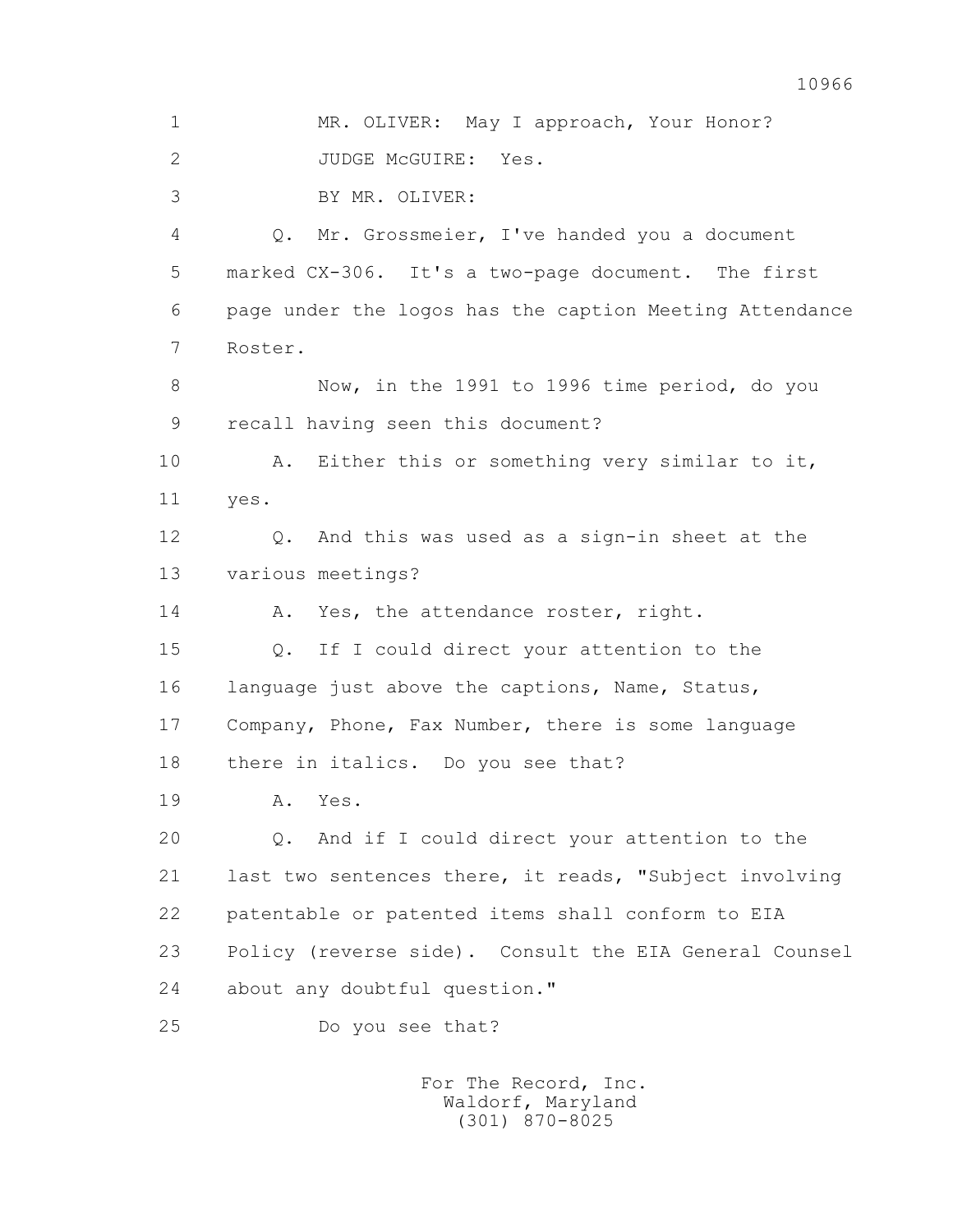1 **A.** Yes.

2 0. Now, at the time, did you have an understanding 3 of the term "patentable or patented items"?

 4 A. You know, it was just like with the JC-11 where 5 a package would be introduced that was proprietary -- 6 there was basically a package that I introduced at 7 JC-11 that was a proprietary package that probably was 8 patentable that we elected not to, but there were cases 9 with the vertical surface mounts that apparently they 10 felt the need to, that was my interpretation of what -- 11 because this is a case where it's an immediate 12 registration.

 13 Q. But in any event, the -- the sentence there on 14 the sign-in sheet does make a distinction between 15 patented items and patentable items, right?

16 A. Everything we did was patentable, though. We 17 invented things.

 18 Q. My question, Mr. Grossmeier, is that this 19 sign-in sheet does make that distinction, right? 20 A. Yes, because everything we did was patentable  $21$  or  $-$  I mean  $-$ 

 22 Q. But this statement here does say, "Subjects 23 involving patentable or patented items shall conform to 24 the EIA Policy," right?

25 A. Right.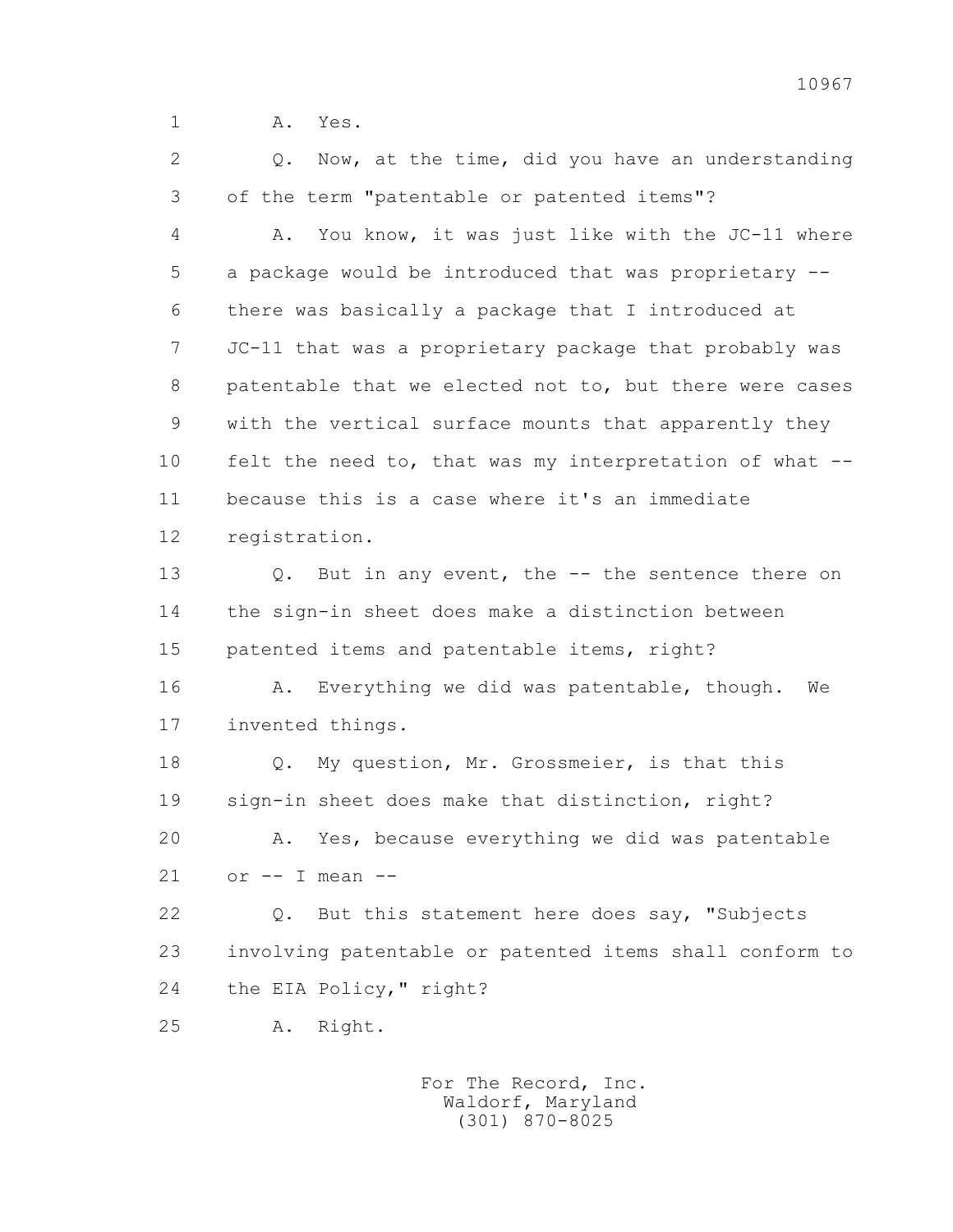1 Q. And so this sentence is distinguishing between 2 patented items, in other words, items that have a 3 patent on them, and patentable items, presumably items 4 that don't have a patent on them. Is that right? 5 A. Which is everything else. I'm not sure what... 6 Q. And the final sentence reads, "Consult the EIA 7 General Counsel about any doubtful question." 8 A. Right. 9 Q. Again, that was a reference at the time to -- 10 A. John Kelly. 11 Q. -- to Mr. John Kelly? 12 Mr. Grossmeier, I would like to take a look at 13 a few more meeting minutes, if we could. 14 May I approach, Your Honor? 15 JUDGE McGUIRE: Yes. 16 BY MR. OLIVER: 17 Q. Mr. Grossmeier, I've handed you a document 18 marked JX-13. These are the JEDEC meeting minutes of 19 the JC-42.3 subcommittee of July 1992. 20 Now, you were present at this meeting, right? 21 A. Yes, sir, I was. 22 Q. And if I could ask you to turn, please, to page  $23 \t 4 - -$  24 A. I guess this is 4. It's cut off in the -- 25 Q. If you look in the lower right-hand corner,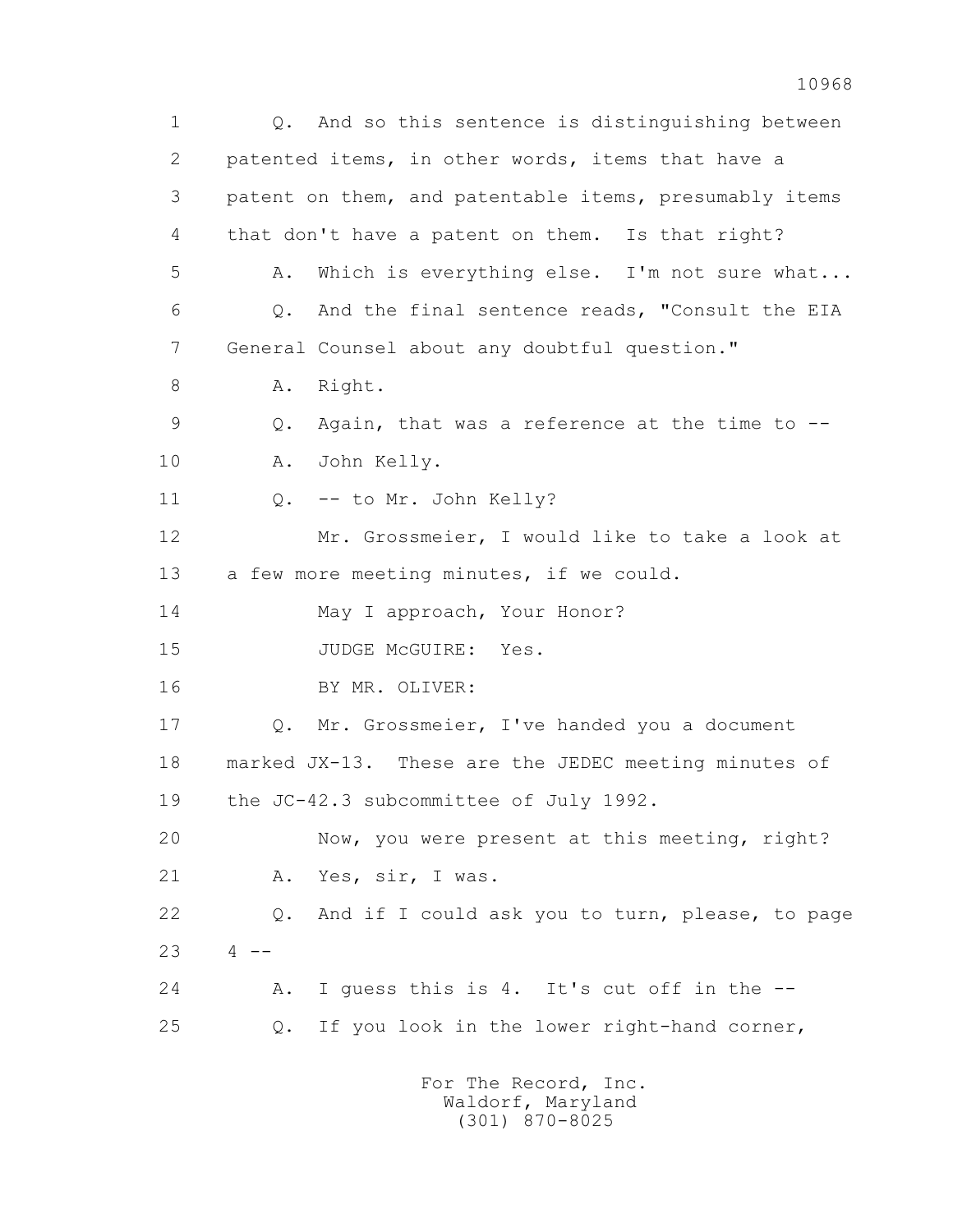1 sometimes the page number is a bit difficult to read. 2 There should also be a Bates number above that, JEDEC 3 0014771. 4 A. Yes. 5 Q. Okay. And if you look about the middle of that 6 page, there's a paragraph number 4, Patent Issues. 7 Do you see that? 8 A. Yes. 9 Q. And that reads, "Chairman Townsend showed the 10 patent policy and the tracking list (See Attachment 11 A)." 12 Do you see that? 13 A. Yes. 14 Q. And if I could ask you to turn, please, to page 15 14, and you'll see a document with handwritten note in 16 the upper right-hand corner, "Attachment A." 17 A. Yes. 18 Q. Now, this is the document that Mr. Townsend 19 showed at that meeting. Is that right? 20 A. That's correct. 21 Q. And if I could direct your attention down to 22 the body of the text appearing towards the bottom, 23 you'll see that -- first of all, the Subject line 24 reads, "Subject: Patent Issues in JEDEC"? 25 A. Yes.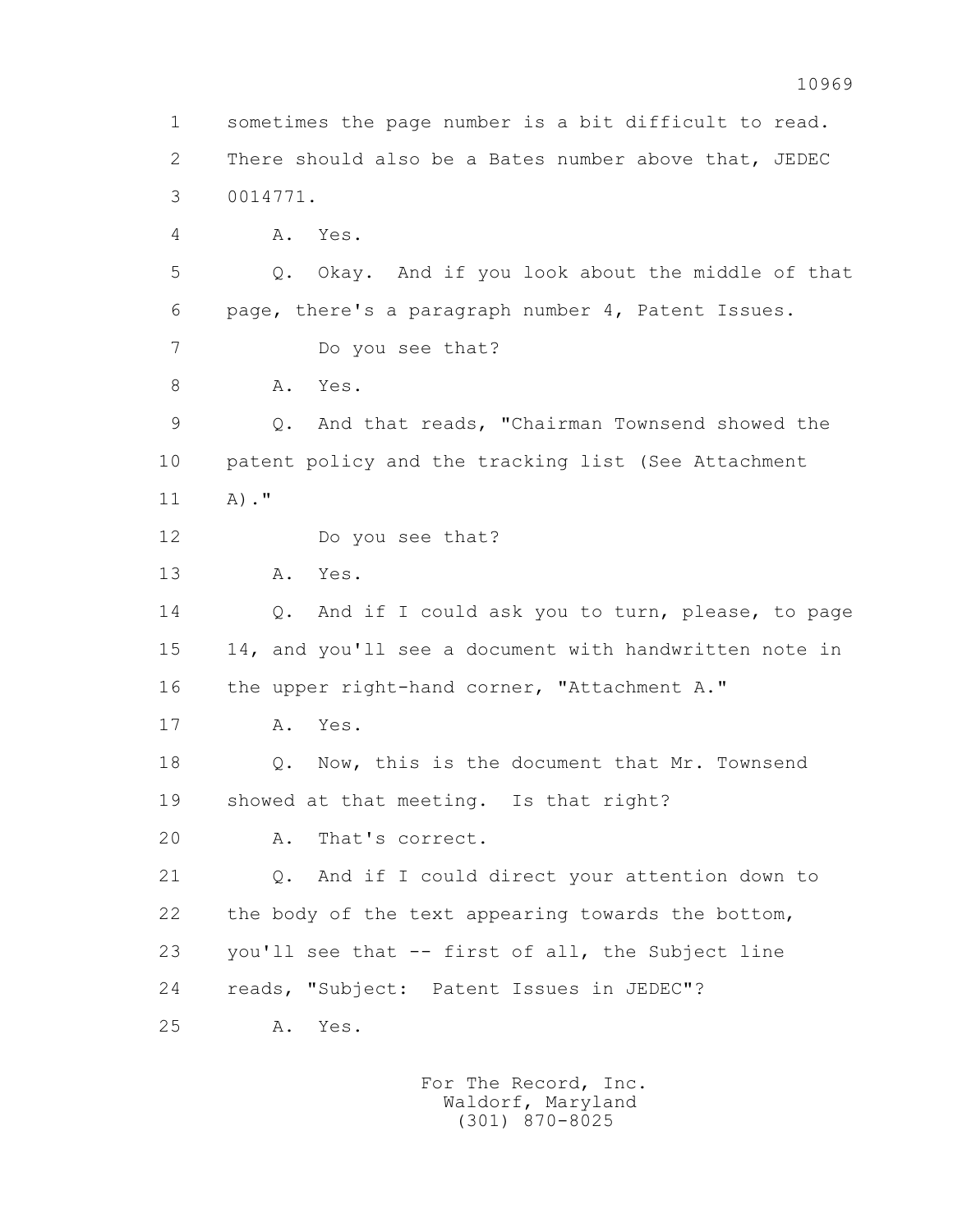1 Q. And then in the text, I'd like to direct your 2 attention to the fourth sentence. It reads, "Please 3 examine the list and research your company's position 4 on patents held or applied for on the items next to 5 your company name in the 'Holder' column, and reply 6 with the patent number, application number, or letter 7 indicating the intent of your company to patent or not 8 patent the subject matter." 9 Do you see that?

10 A. Yes.

11 0. So, the memorandum that Mr. Townsend showed at 12 this July 1992 meeting clearly referred to patents 13 applied for, right?

 14 MR. STONE: Objection, Your Honor, the document 15 speaks for itself. Counsel is simply arguing with the 16 witness at this point.

17 JUDGE McGUIRE: Sustained.

18 BY MR. OLIVER:

 19 Q. In any event, that is the document that Mr. 20 Townsend showed at that meeting, right?

21 A. Yes.

 22 Q. Okay. By the way, if I could direct your 23 attention to the -- towards the end of that sentence, 24 "letter indicating the intent of your company to patent 25 or not patent the subject matter."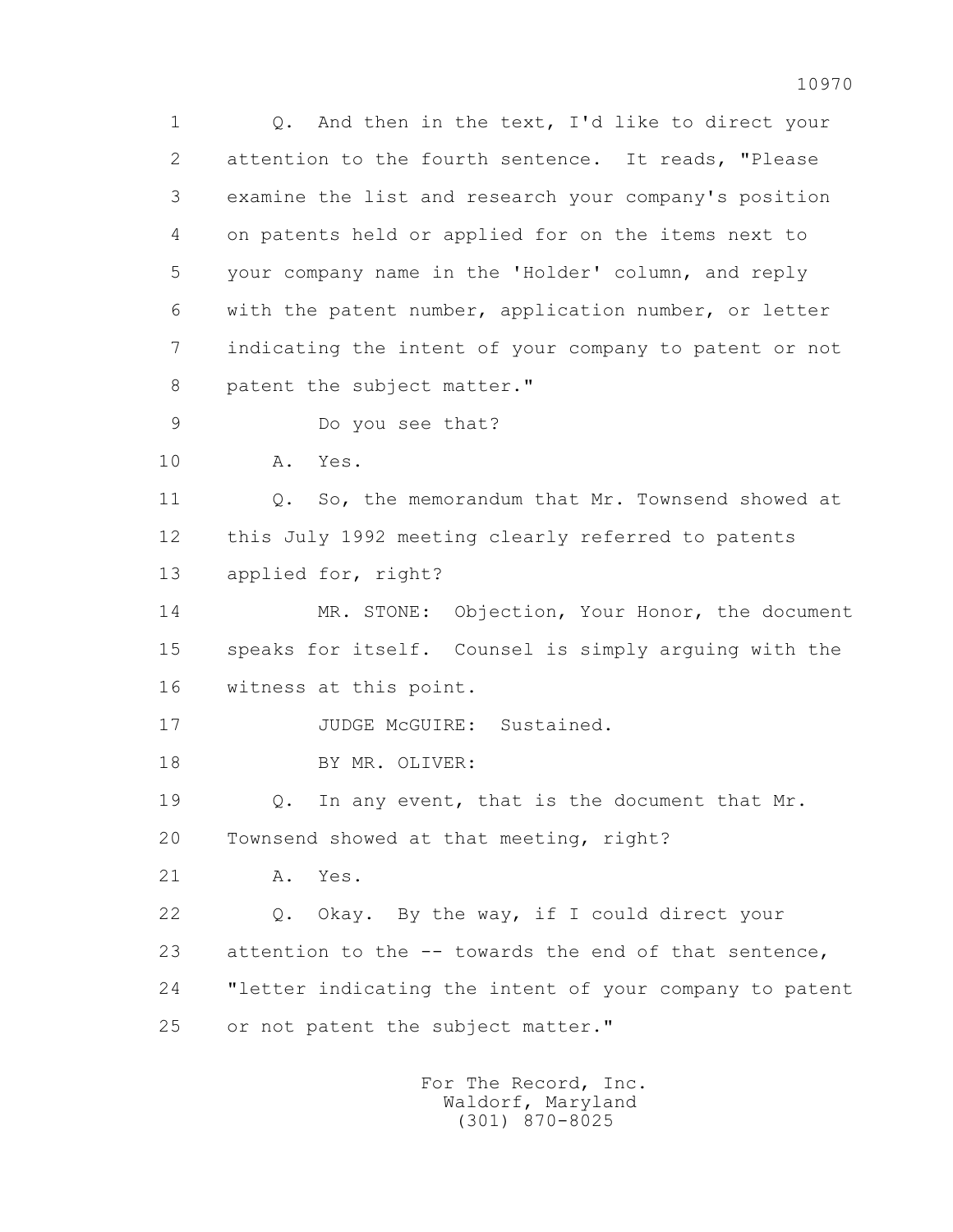1 Now, at the time, did you understand that to be 2 referring to the intent of a company with respect to 3 whether it would apply for a patent in the future?

4 A. What -- what they were asking for -- my 5 understanding of this was what they were asking for is 6 this was this patent tracking list. There were a 7 number of functions or features or things that were 8 believed to be patented by a company, you know, for 9 instance, Samsung says auto-precharge was patented by 10 AT&T. AT&T wasn't an active participant in JC-42. So, 11 what he's asking in this fax, which was sent I would 12 guess to AT&T, if you have a patent on it, let us know, 13 or are you applying for a patent on this. I thought it 14 was addressing these issues that were open on the 15 tracking list, not announced disclosures.

 16 Q. But in any event, Mr. Townsend was asking if 17 they had a patent or were applying for a patent. Is 18 that right?

19 A. Yes.

 20 MR. OLIVER: May I approach, Your Honor? 21 JUDGE McGUIRE: Yes.

- 
- 22 BY MR. OLIVER:

 23 Q. Mr. Grossmeier, I've handed you a document 24 marked CX-42. These are the meeting minutes of the 25 JC-42.3 subcommittee meeting of September 1992. Now,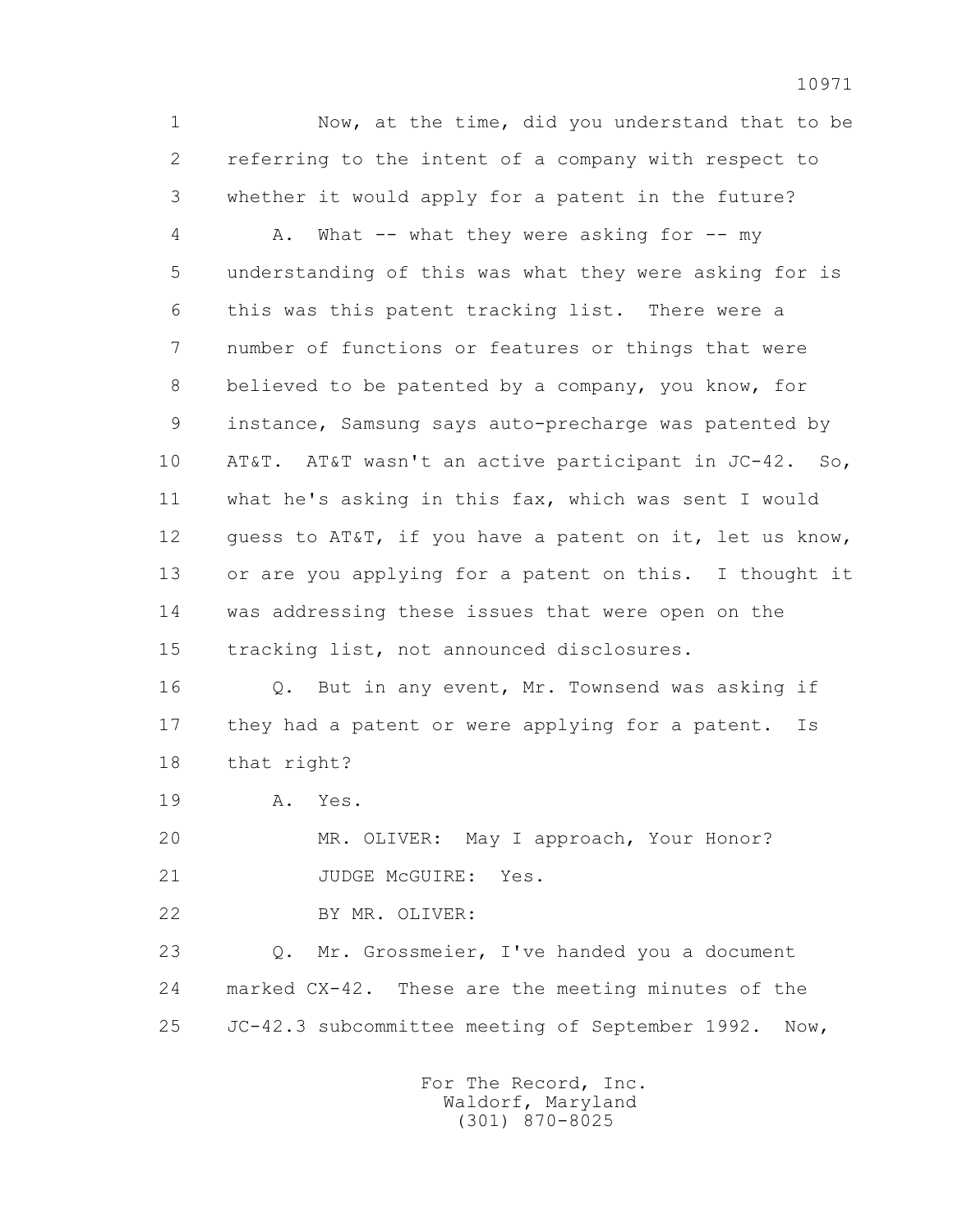1 you were not present at this meeting, were you? 2 A. No, I don't recall being at Crystal City, 3 Virginia. 4 Q. But you did receive a copy of the minutes, 5 didn't you? 6 A. Yeah, I would have received copies of all the 7 minutes. 8 Q. If I could ask you to turn, please, to page 3, 9 and I'd like to direct your attention to paragraph 4, 10 patent Issue, and it states, "Chairman Townsend 11 reported on the EIA patent policies and showed the 12 patent tracking list (See Attachment A)." 13 Do you see that? 14 A. Yes. 15 Q. And then if I could ask you to turn, please, to 16 page 13, and you'll see there's a document there with a 17 handwritten notation in the upper right-hand corner. 18 A. Yes. 19 Q. Attachment A. 20 And if I could direct your attention to the 21 text towards the bottom of the page, the fourth 22 sentence, you'll see a sentence there that also reads, 23 "Please examine the list and research your company's 24 position on patents held or applied for on the items 25 next to your company name in the 'Holder' column, and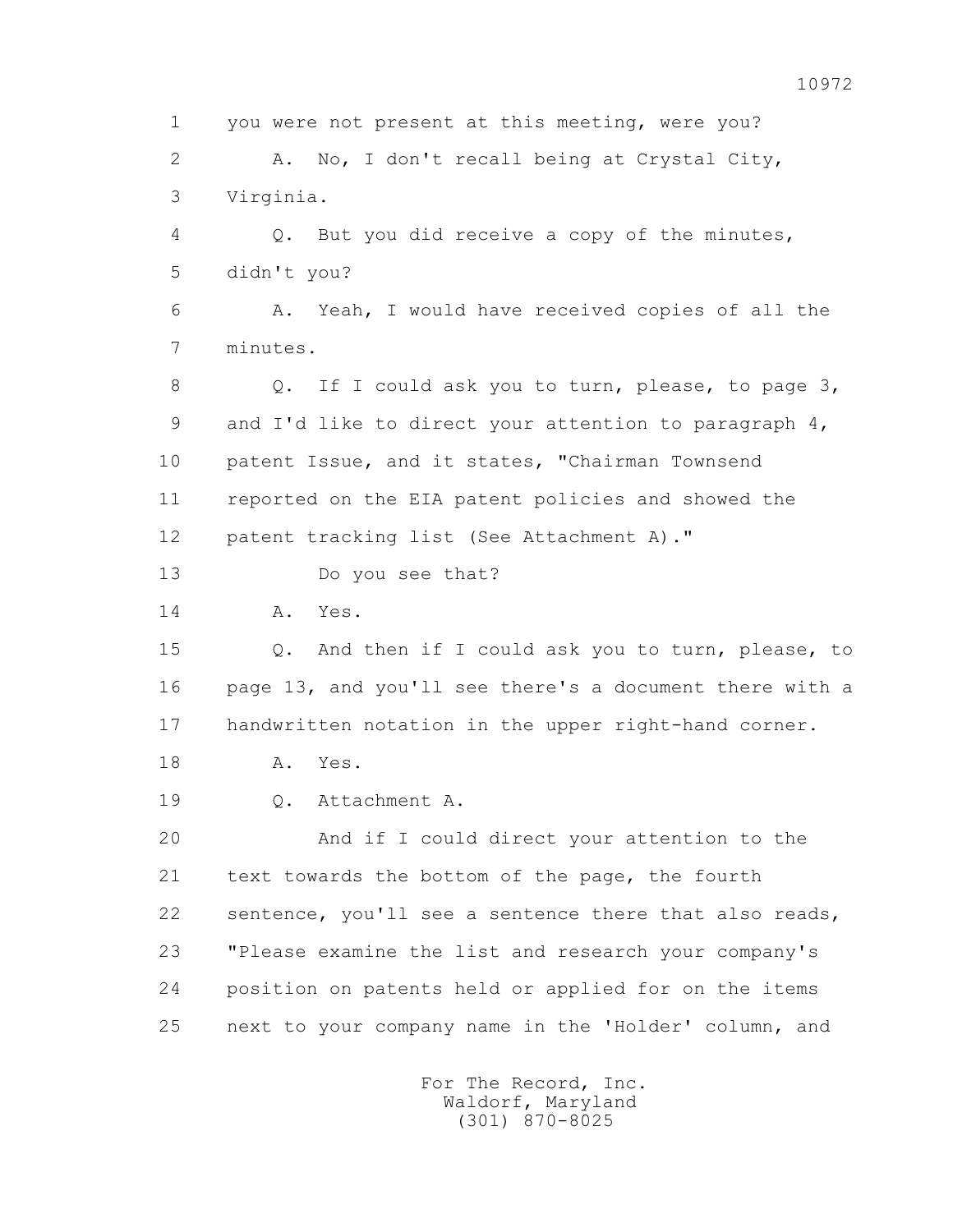1 reply with the patent number, application number, or 2 letter indicating the intent of your company to patent 3 or not patent the subject matter." 4 Now, at the time that you saw these minutes, 5 again, did you understand that this was the document 6 that Mr. Townsend showed at that meeting? 7 A. Yes. 8 Q. And by the way, I assume that you have no 9 direct knowledge of any discussions that took place at 10 that September 1992 meeting concerning the patent 11 policy? 12 A. No, it's the same thing he did every meeting, 13 though, so it's -- 14 Q. My question is, Mr. Grossmeier, you don't know 15 that, do you? You don't know firsthand what was 16 discussed at that meeting about the patent policy? 17 A. No. 18 MR. OLIVER: May I approach, Your Honor? 19 JUDGE McGUIRE: Yes. 20 THE WITNESS: Looks like I missed a lot. 21 BY MR. OLIVER: 22 Q. I'm sorry, what was that, Mr. Grossmeier? 23 A. I said it looks like I missed a lot of 24 meetings. 25 Q. Missed more meetings than you had recalled?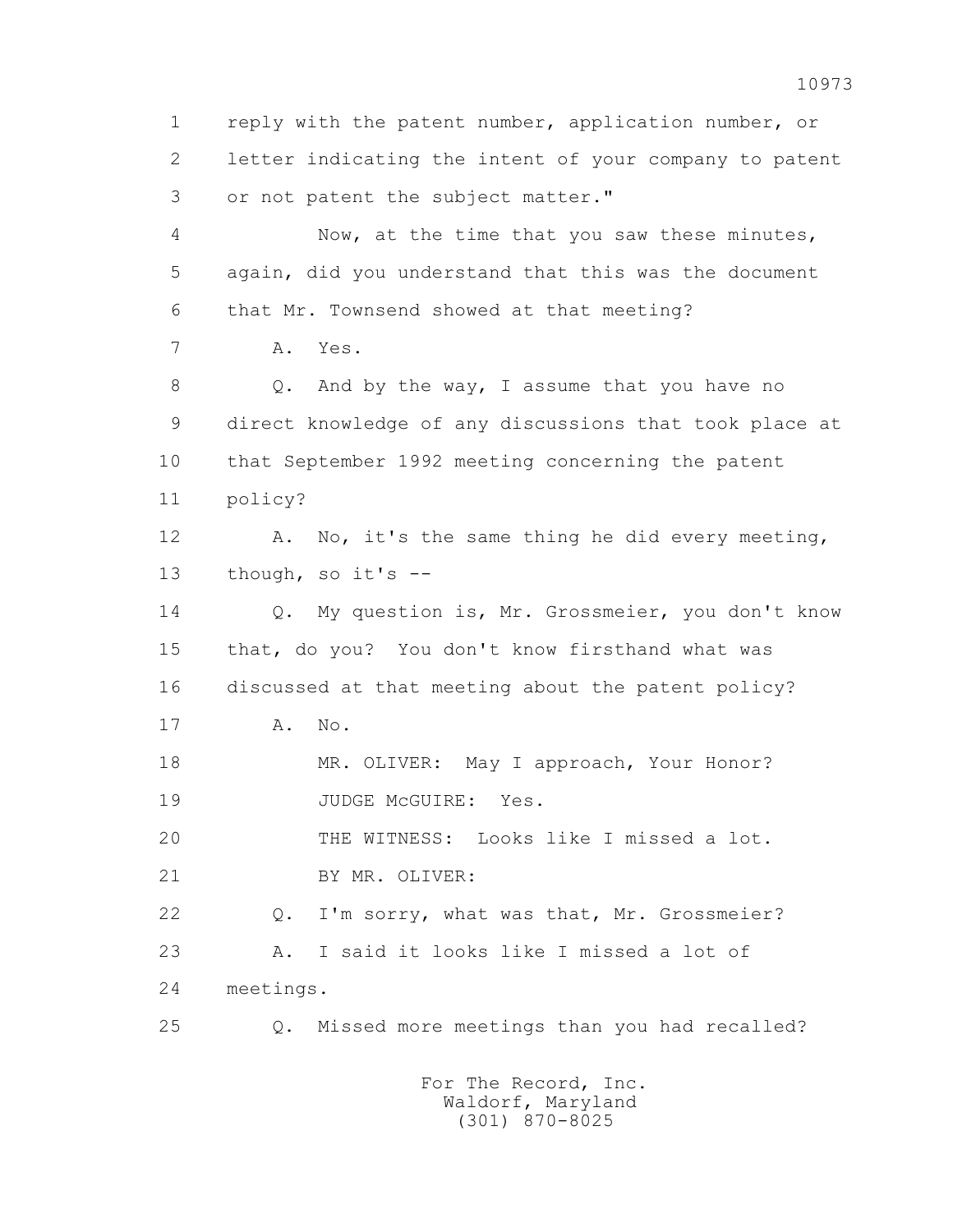1 A. Yeah.

 2 Q. Okay. I've handed you a document marked JX-18. 3 These are the meeting minutes of the December 1993 4 JC-42.3 committee meeting, and this again was a meeting 5 that you were not at. Is that right? 6 A. That's right. 7 Q. But again, you received the minutes at the 8 time? 9 A. That's correct. 10 Q. If I could ask you to turn, please, to page 3, 11 and you'll see Patent Discussions, "A presentation was 12 made on patent policies and the tracking list was 13 updated (See Attachment A)," and then if I could ask 14 you to turn, please, to page 14. Page 14 has a 15 handwritten note in the upper right-hand corner, 16 "Attachment A." 17 Do you see that? 18 A. Yes. 19 Q. And I won't take time to slog through this 20 document, but you do -- at the time that you received 21 these minutes, you understood that this was the 22 document that Mr. Townsend showed as part of his patent 23 policy description? 24 A. Yes. 25 Q. And again, the -- you don't have any firsthand For The Record, Inc. Waldorf, Maryland

(301) 870-8025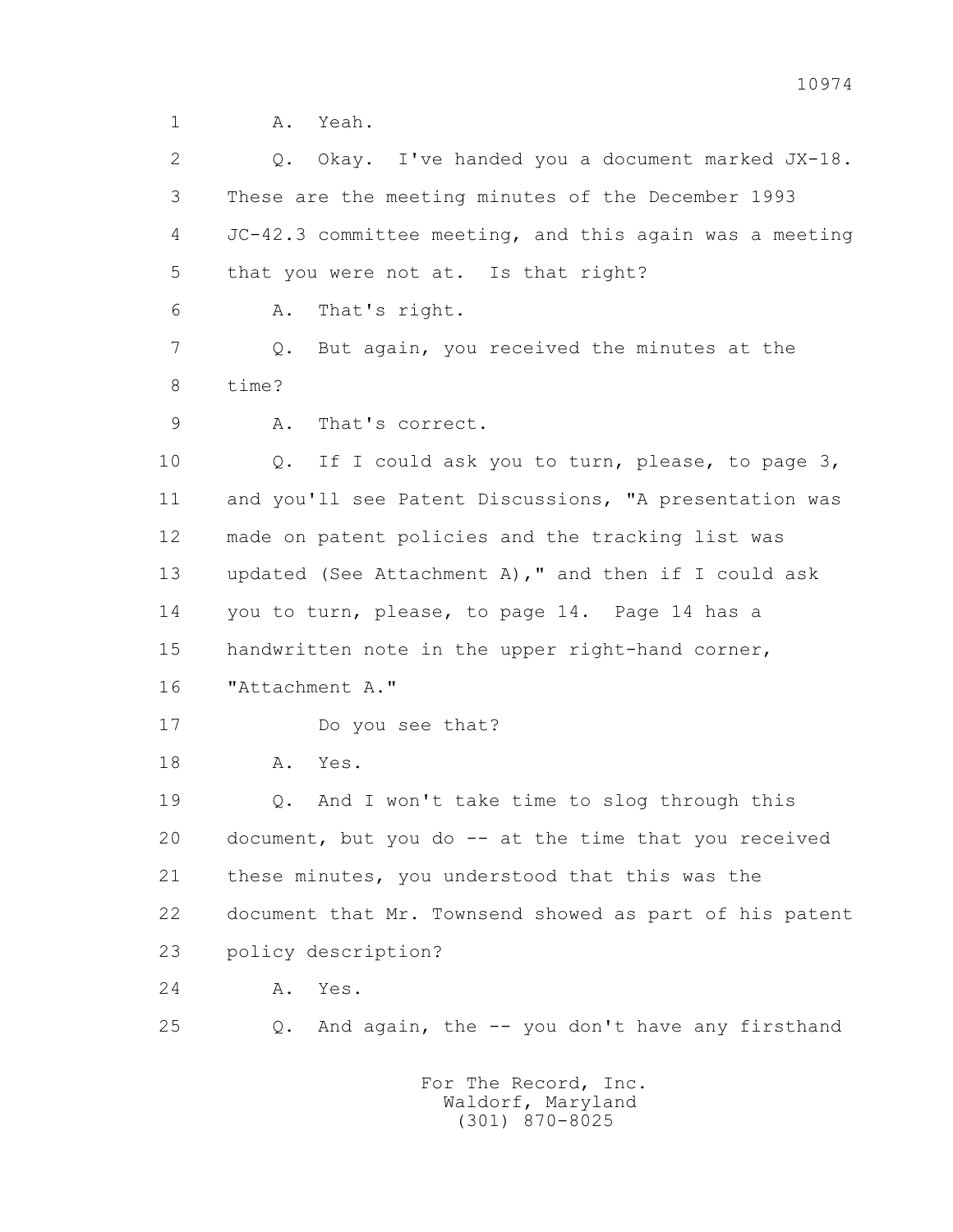1 understanding of any discussions involving the patent 2 policy at this December 1993 meeting, do you? 3 A. No. 4 Q. Were you aware one way or another as to whether 5 the quad CAS issue was discussed at this December 1993 6 meeting? 7 A. It should have been. I mean, I think it was 8 on -- I think the ballot to remove it was in that time 9 frame, or it could have been, I guess, not should have 10 been. It could have been. 11 Q. In any event, if there were any discussions of 12 the quad CAS issue at this December 1993 meeting, you 13 would not have had any firsthand knowledge of those 14 discussions, would you? 15 A. No, unless they were in the minutes here, and 16 that's not likely. 17 MR. OLIVER: May I approach, Your Honor? 18 JUDGE McGUIRE: Yes. 19 BY MR. OLIVER: 20 Q. Mr. Grossmeier, I've handed you a document 21 marked JX-28. These are the minutes of the JC-42.3 22 subcommittee meeting in December of 1995. Now, you 23 were present at this meeting, right? 24 A. Yes, I was. 25 Q. And if I could ask you to turn, please, to page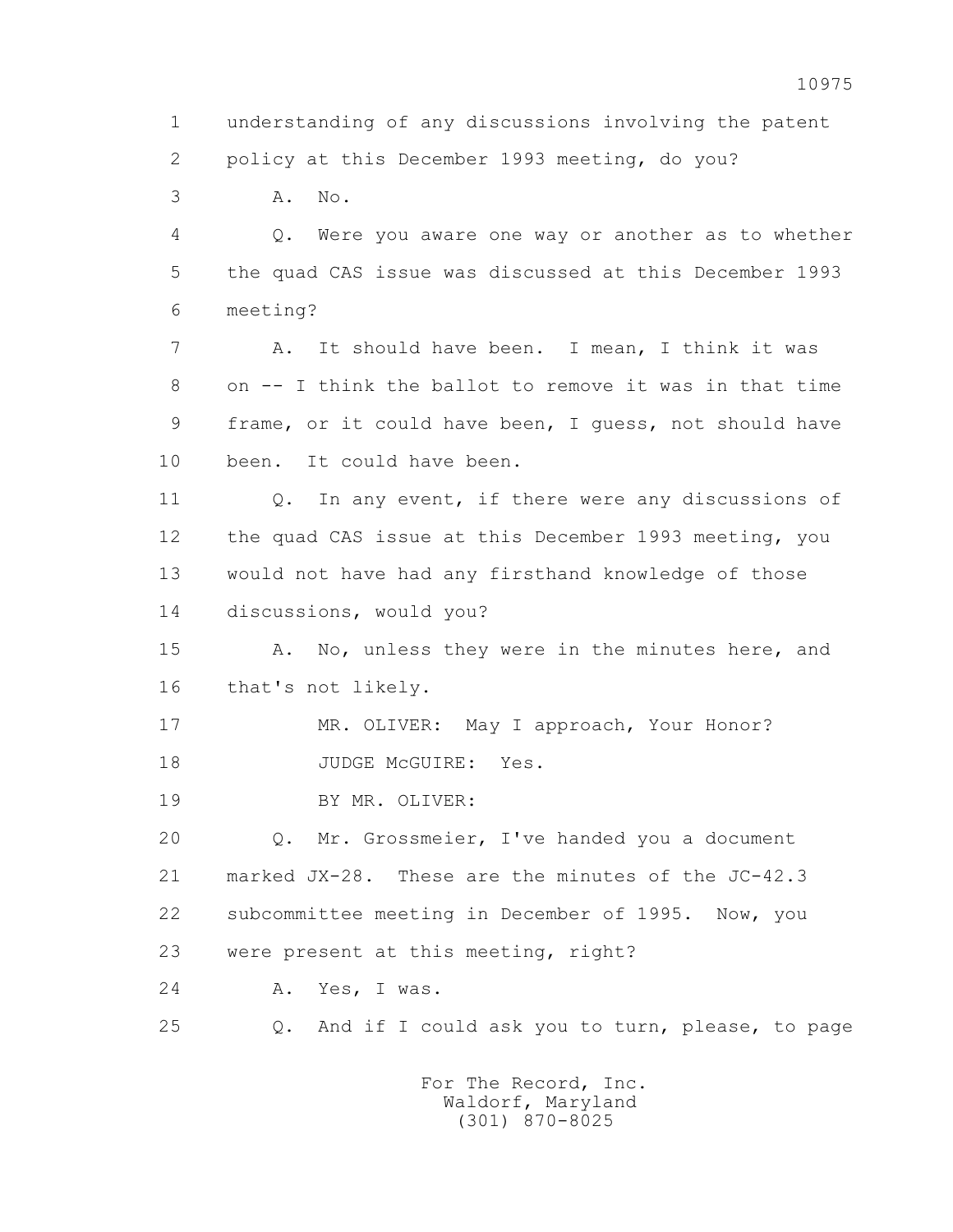1 4 -- I'm sorry, I'd like to ask you to turn to page 3, 2 please, and if I could direct your attention to the 3 paragraph 4 toward the bottom of the page, Patent 4 Policies. "This subject was covered in the plenary 5 session on December 4. A copy of the presentations is 6 shown as Attachment B." 7 Do you see that? 8 A. Yes. 9 Q. Now, do you recall whether you attended that 10 plenary session? 11 A. Yes, sir. 12 Q. And if I could ask you to turn, please, to page 13 12, and you'll see here again a document, if you look 14 at the upper right-hand corner, the stamp, it says, 15 "Faxed November 30, 1995," and then partly superimposed 16 on that is a handwritten note, "Attachment B." 17 A. Yes. 18 Q. Now, this was the document that Mr. Townsend 19 showed at the plenary session in connection with his 20 description of the patent policy. Is that right? 21 A. This was his tracking list presentation. 22 Q. Okay. But in any event, he did show this 23 document as part of his presentation? 24 A. Yes. 25 MR. OLIVER: May I approach, Your Honor? For The Record, Inc.

 Waldorf, Maryland (301) 870-8025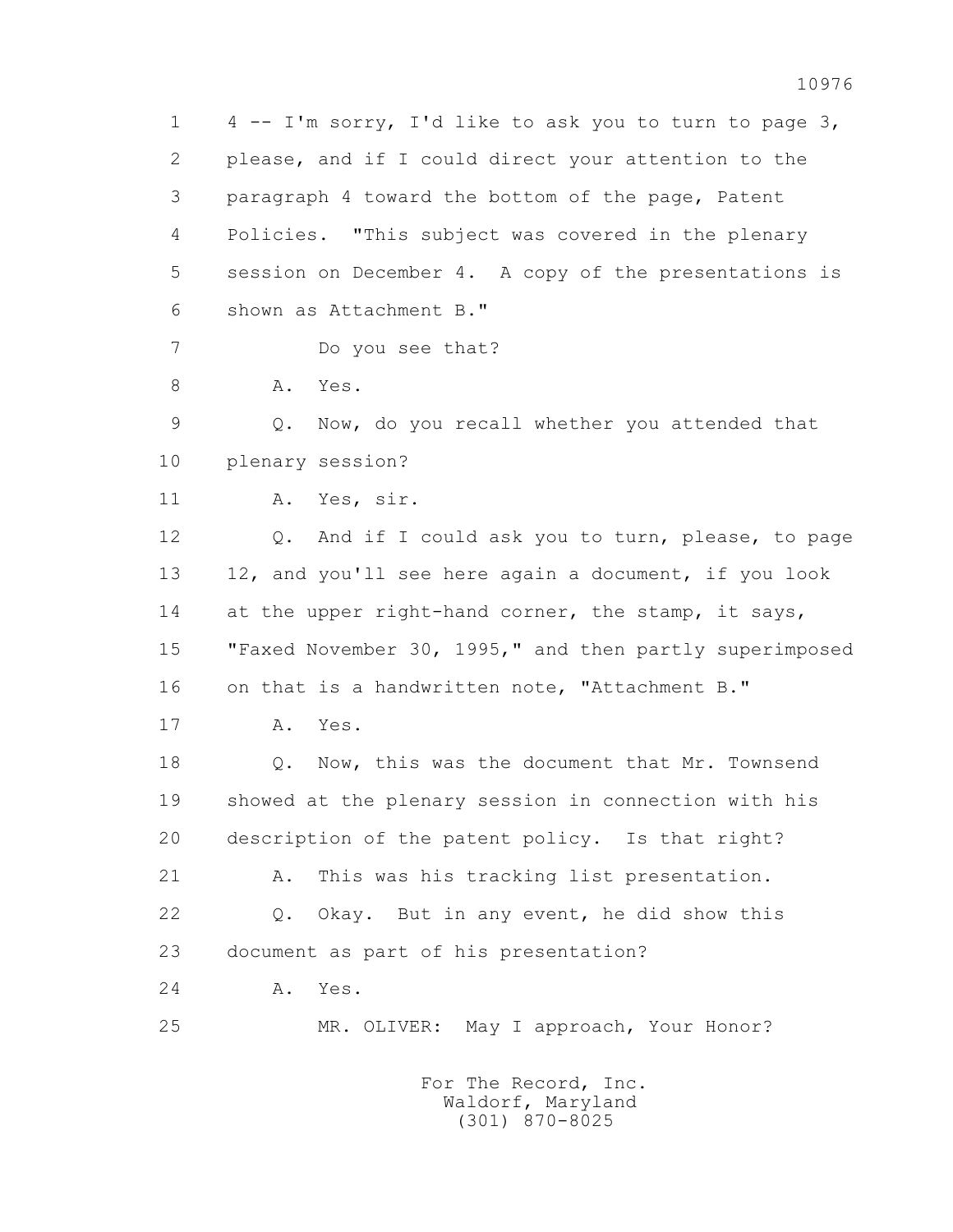1 JUDGE McGUIRE: Yes. 2 BY MR. OLIVER: 3 Q. Mr. Grossmeier, I've handed you a document 4 marked JX-19. These are the minutes of the meeting of 5 the JC-42.3 subcommittee in March of 1994. Now, you 6 were not present at this meeting, were you? 7 A. That's correct. 8 Q. But again, you did receive a copy of the 9 minutes at the time? 10 A. Yes. 11 0. If I could ask you to turn, please, to page 4, 12 and if I could direct your attention to paragraph 3 and 13 the caption of Patent Policy. It reads, "The patent 14 policy is shown as Attachment B." 15 Do you see that? 16 A. Yes, I can't believe they did this in italics. 17 Q. Excuse me? 18 A. I can't believe they did this in italics. It 19 looks like italics. 20 Q. If I could ask you to turn, then, to page 17, 21 please. You'll see there's's a document with the 22 handwritten note "Attachment B"? 23 A. Yes. 24 Q. At the time you saw these minutes, did you 25 understand this to be the document that Mr. Townsend For The Record, Inc.

 Waldorf, Maryland (301) 870-8025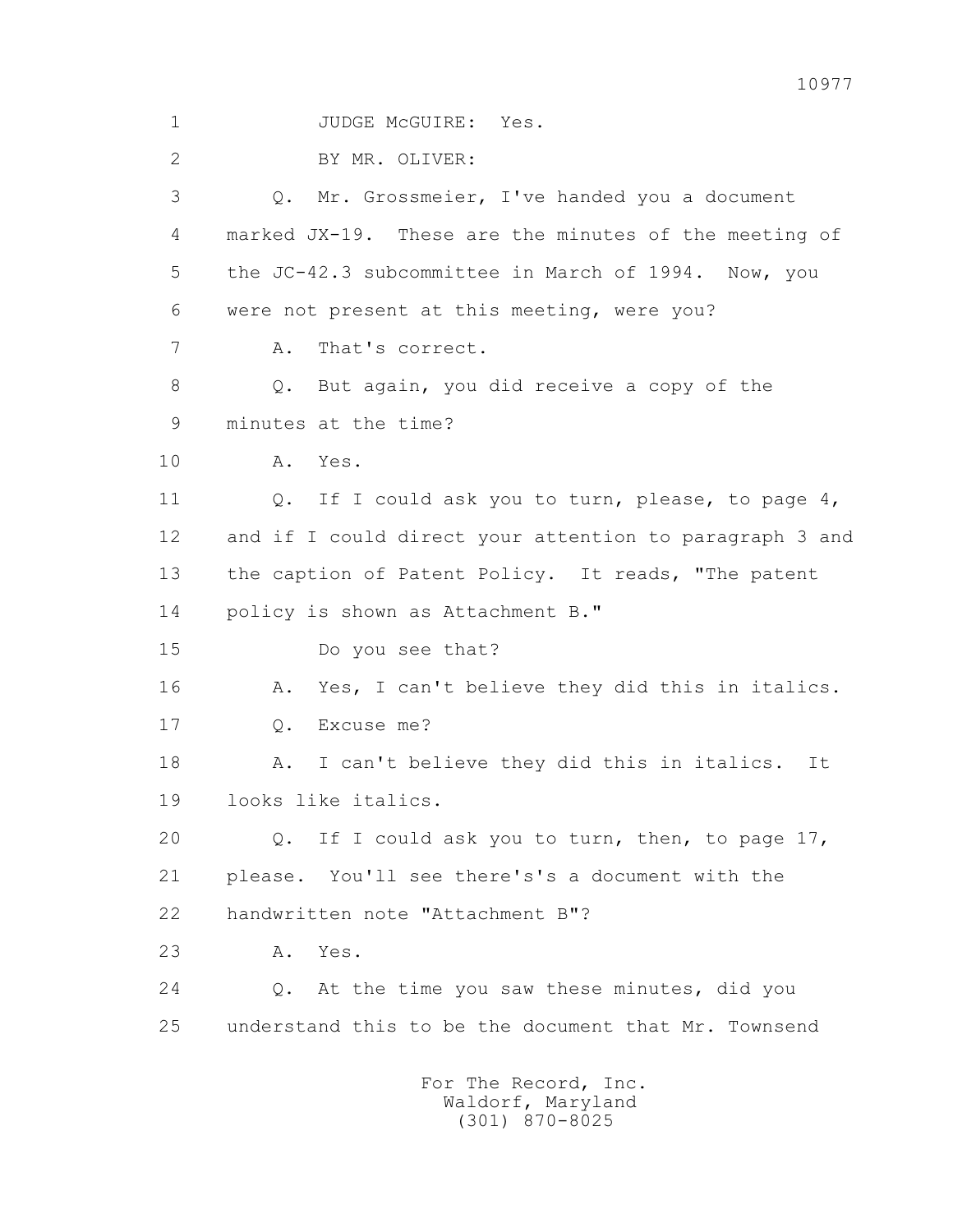1 presented as part of his discussion of the patent 2 policy?

3 A. Yes.

 4 Q. If I could ask you to turn, please, back to 5 page 4, now, did you have any understanding as to 6 whether the quad CAS incident was discussed again at 7 this March 1994 meeting?

8 A. There was an ongoing discussion about whether 9 or not -- because it was -- it was being used, that 10 functionality was being used within the industry, as to 11 whether or not there would be a letter from TI to JEDEC 12 that would allow us to re-introduce that as a standard, 13 and that discussion carried on for quite some time 14 after it was removed. So, it's likely it was 15 discussed, because this would have been the meeting 16 immediately after it was withdrawn.

 17 Q. Okay, let me direct your attention, if I could, 18 towards the bottom of page 4, the paragraph that 19 carries over to the top of page 5. It reads, 20 "Applicability of patents to use in JEDEC standards was 21 discussed. The issue is warning, IBM noted. Failure 22 to disclose a patent prevents the Committee from 23 considering the standard."

 24 Then turning to the top of page 5. "The 25 committee was asked if the patent policy is clear. The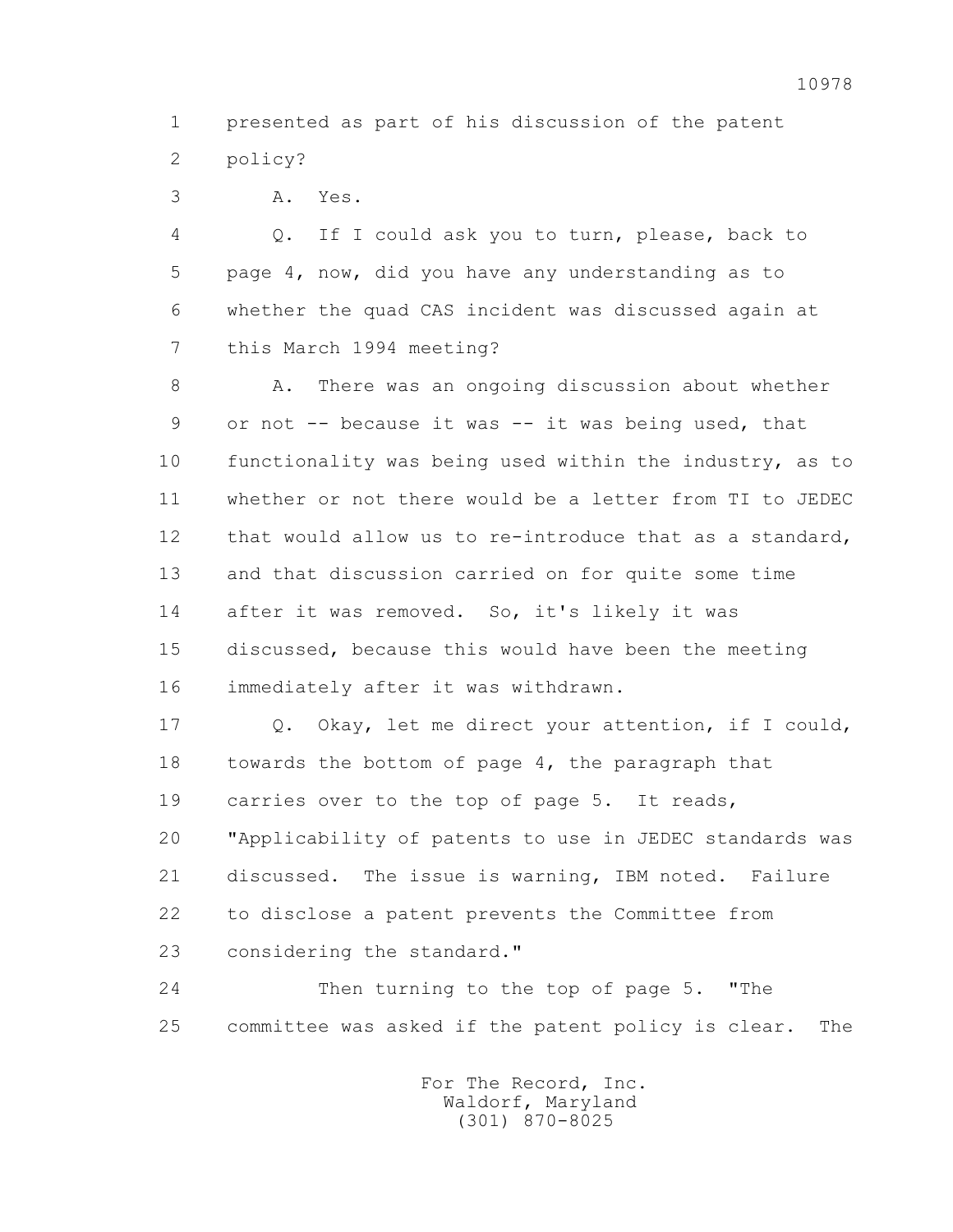1 committee felt it was clear." 2 Do you see that? 3 A. Yes. Yes. 4 Q. Okay. Now, you were not present for that 5 discussion, were you? 6 A. If I wasn't at this meeting, I probably wasn't. 7 That's correct. 8 Q. So, you have no firsthand knowledge of what the 9 JEDEC members discussed -- 10 A. No. 11 0. -- with respect to the sentence -- the 12 paragraph I just read to you? 13 A. That's correct. 14 MR. OLIVER: I have no further questions, Your 15 Honor. 16 JUDGE McGUIRE: All right, thank you, Mr. 17 Oliver. 18 Mr. Stone, any redirect? 19 MR. STONE: Yes, briefly, Your Honor, if I 20 might. 21 REDIRECT EXAMINATION 22 BY MR. STONE: 23 Q. Mr. Grossmeier, you were shown several copies 24 of the patent tracking list in the course of your cross 25 examination, and I want to ask you about that. For The Record, Inc.

 Waldorf, Maryland (301) 870-8025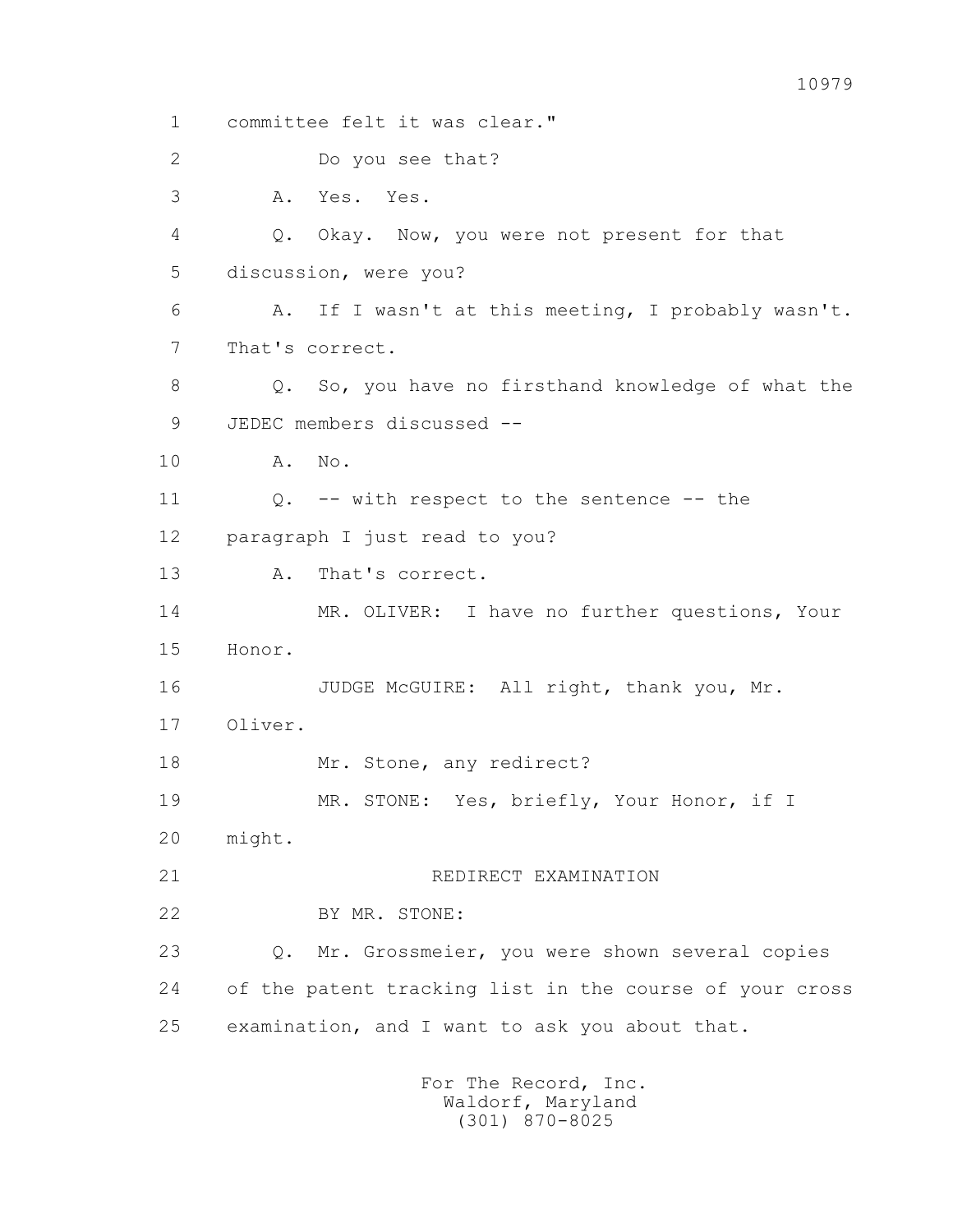1 Was the patent tracking list ever -- do you 2 recall it ever being sent to Cray or to you as one of 3 the addressees on that list? 4 A. Not as the -- no, not in the fax distribution. 5 It was only accompanied with the minutes. 6 Q. Okay. Did you ever -- did you ever 7 understand -- let me see if I can just look at one. I 8 think that's easier. 9 If you have -- do you have CX-42 handy? 10 A. Is that in the book or is it -- 11 Q. Not in the book. It would be in the stack that 12 Mr. Oliver showed you. 13 A. Yes, got it. 14 Q. Okay. And if you would turn to page 13, which 15 I think is the first page of the tracking list, in the 16 time period '91 to '96 and at the time of this 17 particular document, did you have an understanding of 18 why the -- well, why the names were listed as 19 addressees or CCs on this particular tracking list? 20 A. They were either representatives within JEDEC 21 of one of the companies that there was some question of 22 whether an applicable patent existed or they were 23 people that requested to be added to the list. 24 Q. Okay. And so far as you recall during '91 to 25 '96, did that ever include you or Cray?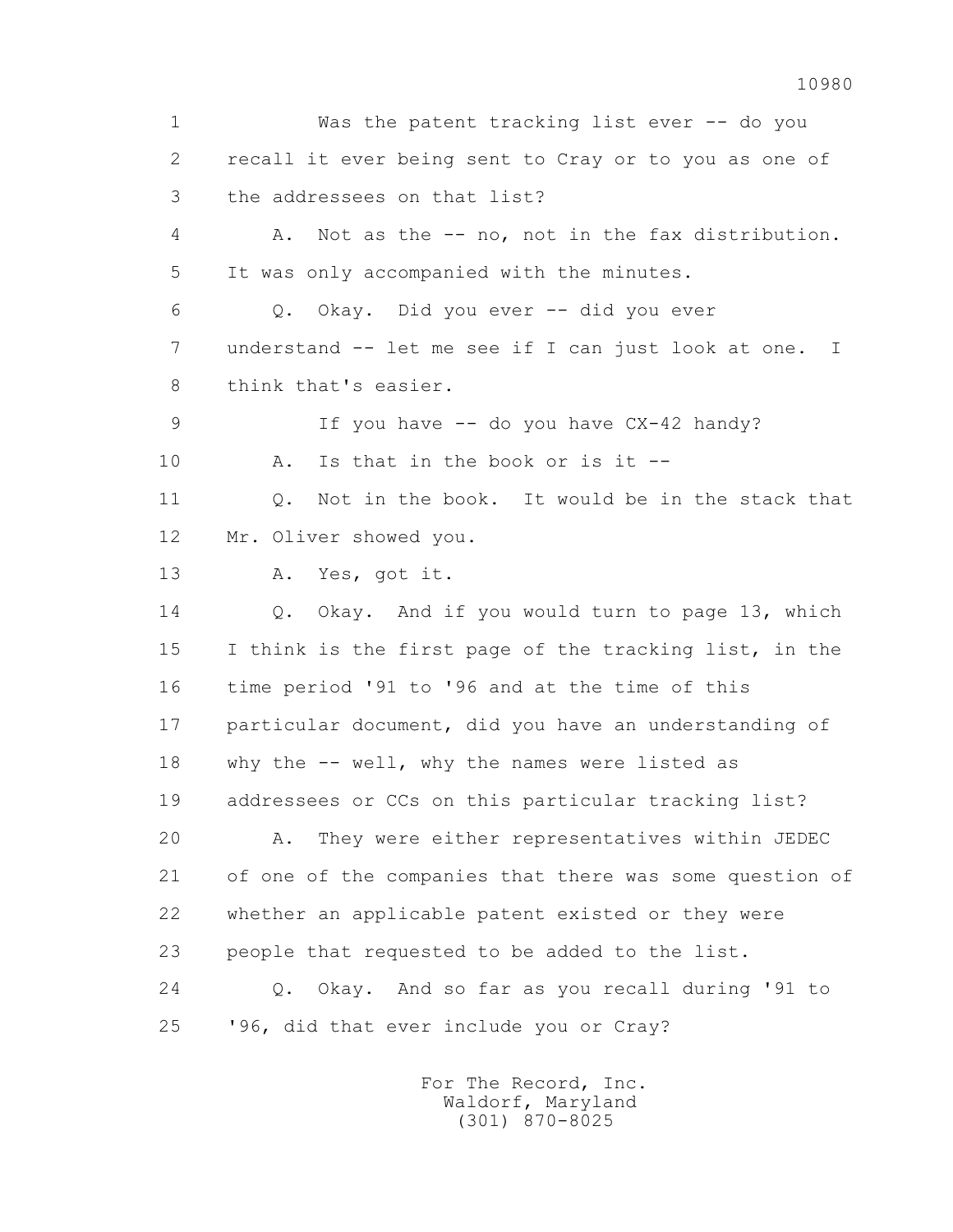1 A. No, no. 2 Q. Did you ever attend a meeting of JEDEC at which 3 the quad CAS was discussed? 4 A. Yes. 5 Q. And do you recall in connection with a 6 discussion of quad CAS if there was ever any statement 7 made by IBM as to how they would handle things? 8 A. Yes, there was. 9 Q. And what do you recall being said by IBM at the 10 time about discussion of the TI quad CAS? 11 A. That they would not disclose if they had 12 patents that may be applicable to JEDEC standards. 13 Q. And that's the conversation you referenced 14 earlier? 15 A. Yes. 16 Q. Did -- let me ask you to look at CX-306, if you 17 would. That's the sign-in sheet. 18 MR. OLIVER: Excuse me, Counsel, if I could 19 have just a moment, I guess I do need my documents 20 back. 21 MR. STONE: Okay, no problem. 22 MR. OLIVER: Thank you, Counsel. 23 MR. STONE: Sure. 24 BY MR. STONE: 25 Q. Do you have CX-306, Mr. Grossmeier?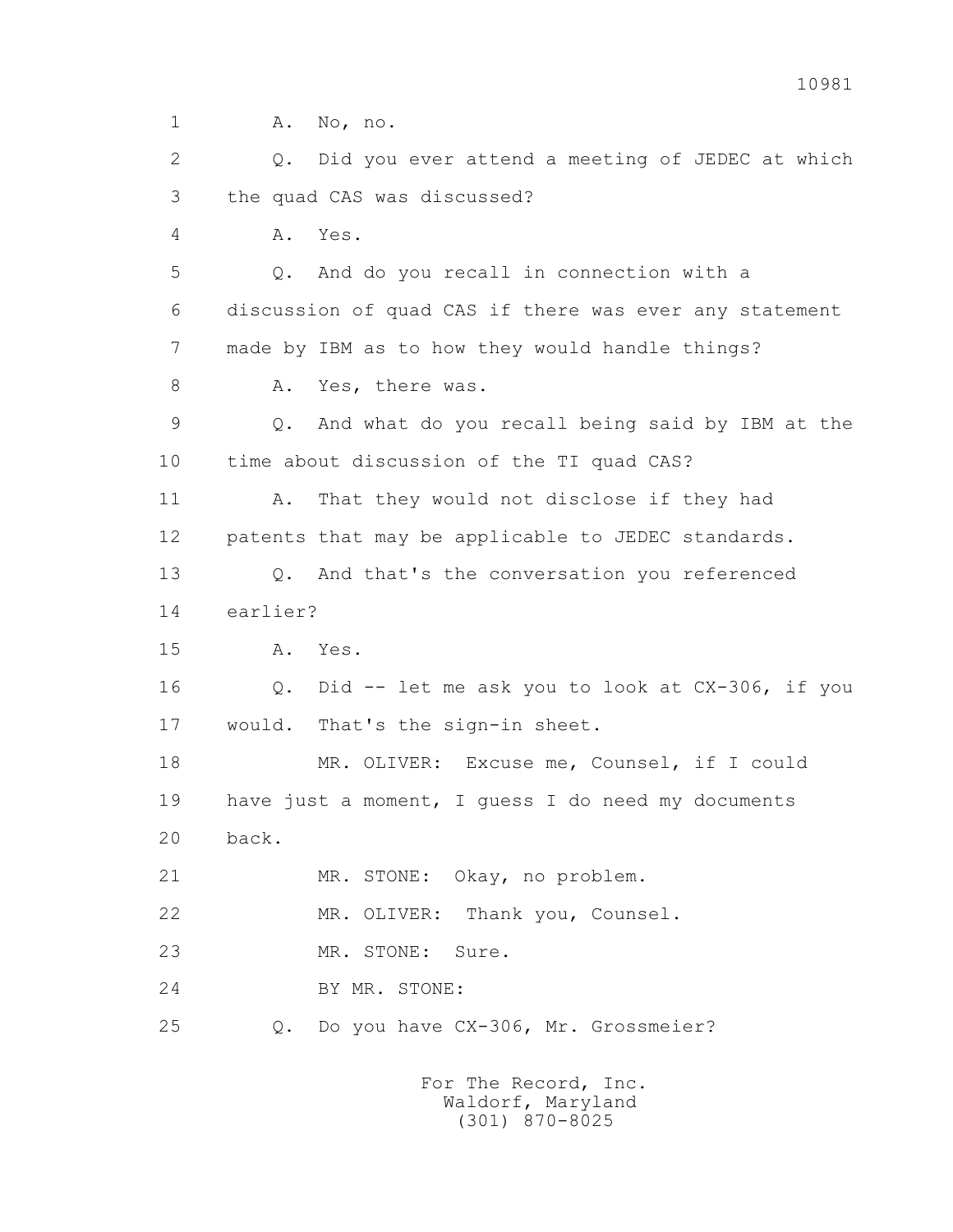1 A. Yes.

| 2  | Directing your attention to the language on the<br>Q.  |
|----|--------------------------------------------------------|
| 3  | first page that Mr. Oliver asked you about earlier     |
| 4  | where it says, "Subjects involving patentable or       |
| 5  | patented items shall conform to EIA Policy (reverse    |
| 6  | side)."                                                |
| 7  | Do you see that?                                       |
| 8  | Α.<br>Yes.                                             |
| 9  | And then if you would turn to page 2 of CX-306,<br>Q.  |
| 10 | is what we see on page 2 of 306, was this the reverse  |
| 11 | side of the sign-in sheets like this that you recall?  |
| 12 | Yes, I believe so.<br>Α.                               |
| 13 | And did you ever understand from the contents<br>Q.    |
| 14 | of this document that your -- let me put it            |
| 15 | differently.                                           |
| 16 | When it says the EIA policy and then it says           |
| 17 | reverse side, when we saw that on the front side, what |
| 18 | portion of this page 2 or reverse side of the document |
| 19 | did you understand that to be referring to, if you had |
| 20 | an understanding at the time?                          |
| 21 | Probably the last portion that's bracketed by<br>Α.    |
| 22 | the asterisks.                                         |
| 23 | Where it says, "Reference to Patented Products<br>Q.   |
| 24 | in EIA Standards"?                                     |
| 25 | Α.<br>Yes.                                             |
|    | For The Record, Inc.                                   |

Waldorf, Maryland (301) 870-8025

10982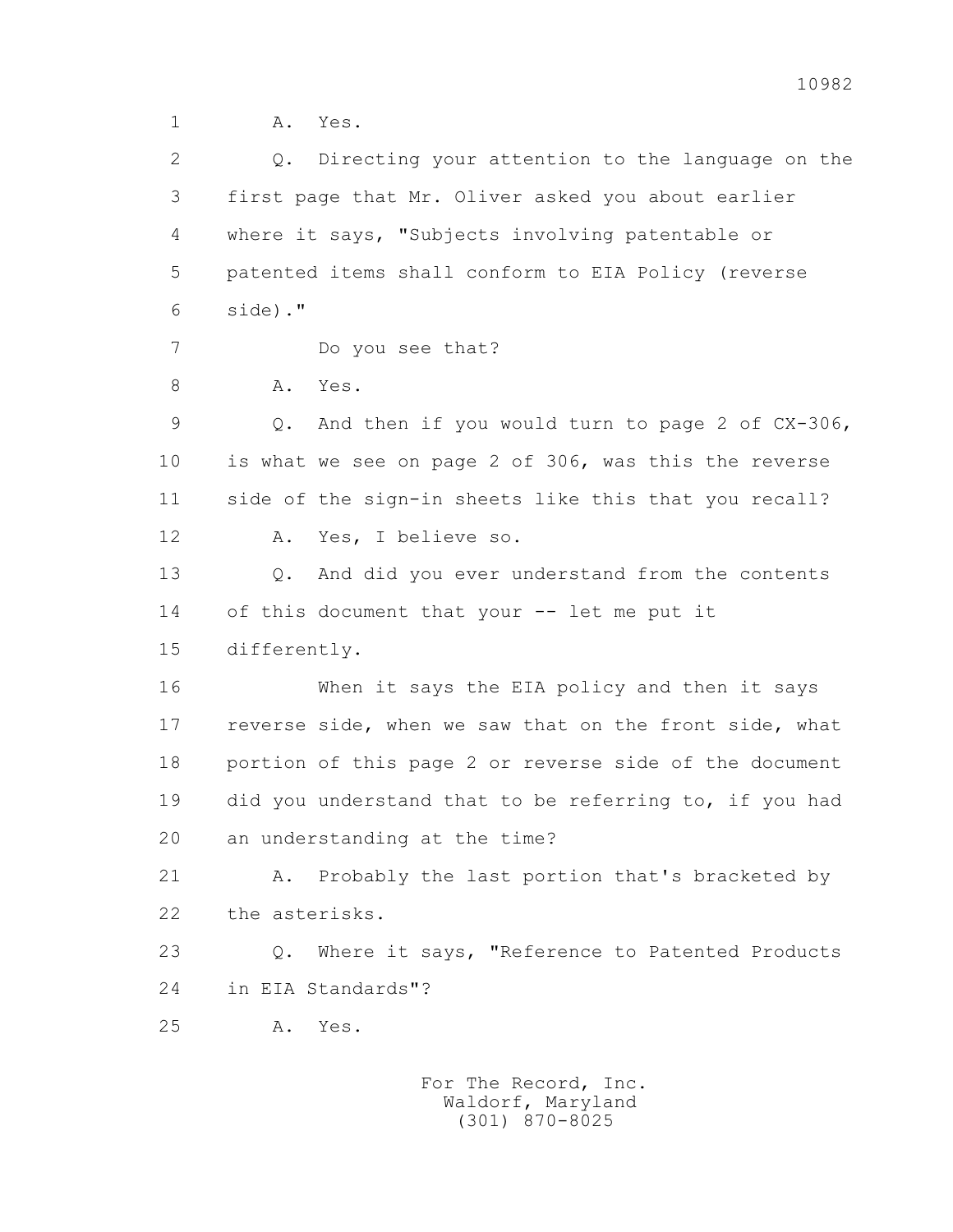1 Q. Mr. Grossmeier, during the time period '91 to 2 '96, do you ever recall at a JEDEC meeting anyone 3 saying after a patent had been discussed or disclosed 4 that they would have expected it to have been disclosed 5 as a patent application or words to that effect? 6 A. No. 7 Q. Okay. 8 Thank you, I have no further questions. 9 JUDGE McGUIRE: Okay, Mr. Oliver, any recross? 10 MR. OLIVER: Briefly, Your Honor. 11 JUDGE McGUIRE: Oh, I'm sorry, what did you 12 say? 13 MR. OLIVER: Briefly, Your Honor. 14 JUDGE McGUIRE: Okay, go ahead. 15 RECROSS EXAMINATION 16 BY MR. OLIVER: 17 Q. Mr. Grossmeier, I'd like to follow up on the 18 questions that Mr. Stone asked you with respect to IBM. 19 Do you recall those questions? 20 A. Yes. 21 Q. Now, in fact, what IBM said was that they 22 couldn't confirm or deny whether they had patents or 23 applications that would relate to a standard. Isn't 24 that right? 25 A. That's correct.

 For The Record, Inc. Waldorf, Maryland (301) 870-8025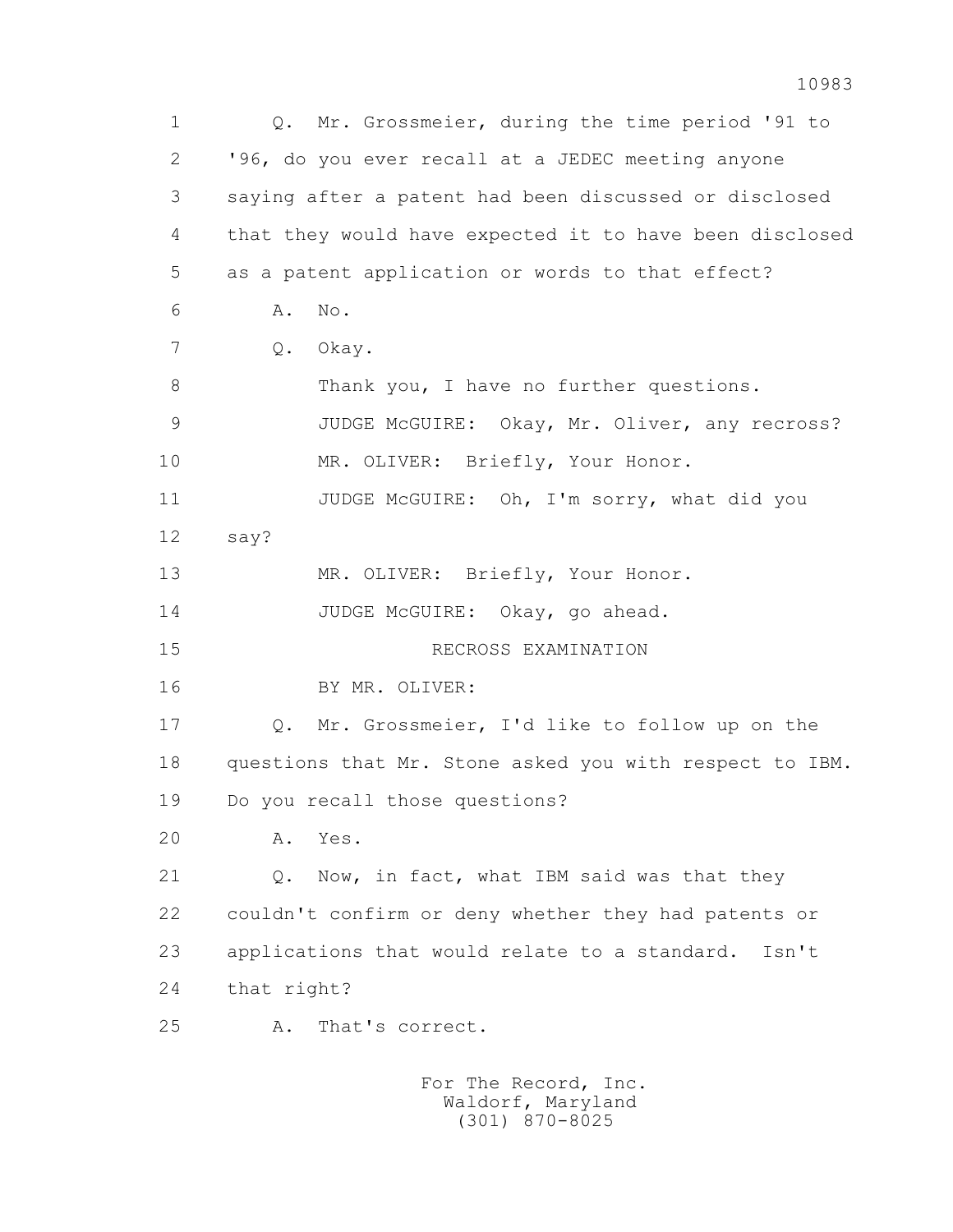1 Q. And that their concern was that IBM was so 2 large, they couldn't possibly search the whole company 3 for applicable standards? 4 A. That was their -- what they stated as their 5 reason for not complying. 6 Q. So, in other words, they said that they could 7 not come to JEDEC with a list of all the patents or 8 applications that IBM held that would be relevant to a 9 standard. Is that right? 10 A. Yeah. 11 MR. OLIVER: Nothing further, Your Honor. 12 JUDGE McGUIRE: Okay, thank you very much, sir, 13 for your testimony. You are excused from this 14 proceeding. 15 THE WITNESS: I don't need to take these with 16 me? 17 JUDGE McGUIRE: Ah, no, I don't think you want 18 to take those with you. 19 19 If I understand, then, Mr. Stone, that 20 concludes the presentation of your case in chief? 21 MR. STONE: Yes, it does, Your Honor. 22 JUDGE McGUIRE: Okay, very good. 23 So that we're clear on what we're going to do 24 now through the end of the week, it is the Court's 25 understanding that the courtroom will be dark on

> For The Record, Inc. Waldorf, Maryland (301) 870-8025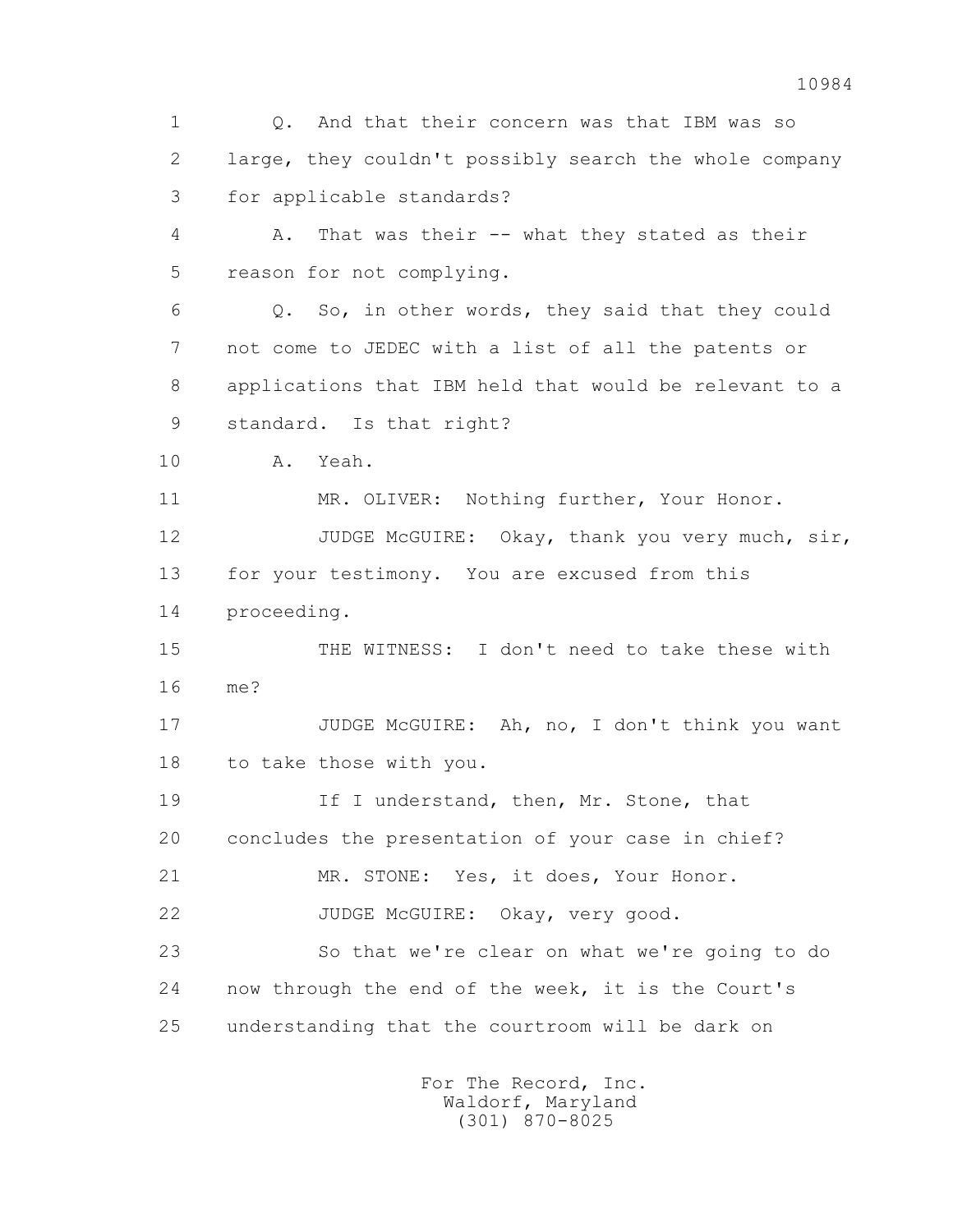1 Wednesday, and then starting Thursday, we'll take up 2 with complaint counsel's rebuttal case. Is that 3 correct, Mr. Oliver? 4 MR. OLIVER: That's correct, Your Honor. 5 JUDGE McGUIRE: And then who do you intend to 6 call again on Thursday? 7 MR. OLIVER: On Thursday, we'll be calling Mr. 8 Terry Lee and Professor Bruce Jacob. 9 JUDGE McGUIRE: Then on Friday? 10 MR. OLIVER: On Friday we will be calling 11 Professor McAfee. 12 JUDGE McGUIRE: Okay, very good, we will 13 adjourn and take up -- oh, I'm sorry. 14 MR. OLIVER: Your Honor, if I could, as I 15 mentioned yesterday, Mr. Terry Lee does have a very 16 tight schedule, and if I could request the Court's 17 indulgence, I would like to start early, if we could. 18 JUDGE McGUIRE: What time do you want to start? 19 MR. OLIVER: Would it be possible to start at 20 8:30? 21 JUDGE McGUIRE: That's fine with me. 22 Any problems, Mr. Stone? 23 MR. STONE: No, that's fine, Your Honor. 24 JUDGE McGUIRE: We will start at 8:30 a.m. on 25 Thursday.

> For The Record, Inc. Waldorf, Maryland (301) 870-8025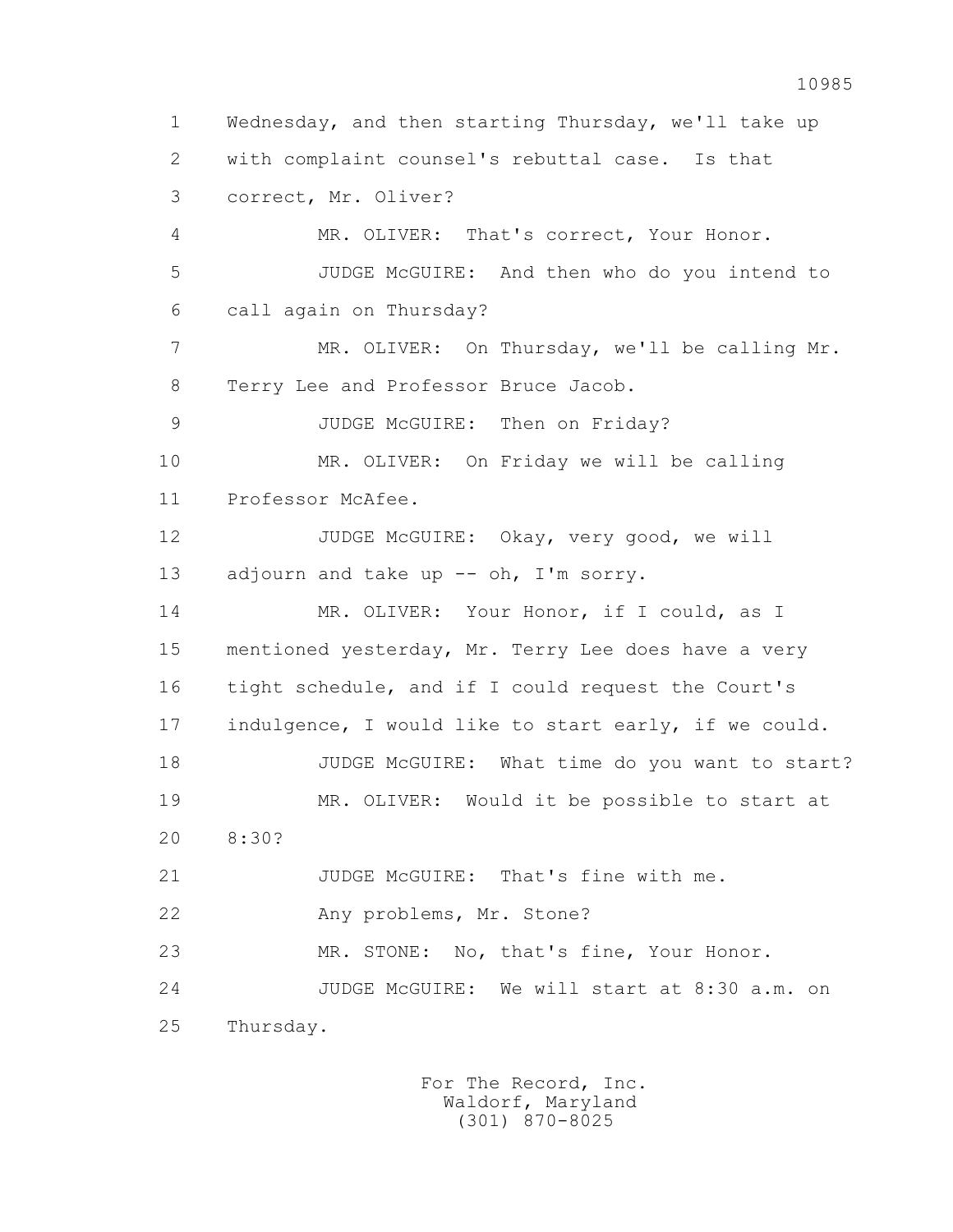| $\mathbf 1$    | MR. OLIVER: Thank you very much, Your Honor. |
|----------------|----------------------------------------------|
| $\overline{2}$ | JUDGE McGUIRE: Okay, we will adjourn until   |
| $\mathfrak{Z}$ | that time.                                   |
| $\overline{4}$ | (Whereupon, at 11:05 a.m., the hearing was   |
| $\mathsf S$    | adjourned.)                                  |
| $\epsilon$     |                                              |
| $\sqrt{ }$     |                                              |
| $\,8\,$        |                                              |
| $\overline{9}$ |                                              |
| $10$           |                                              |
| $11$           |                                              |
| $12\,$         |                                              |
| 13             |                                              |
| 14             |                                              |
| $15\,$         |                                              |
| 16             |                                              |
| $17\,$         |                                              |
| $1\,8$         |                                              |
| 19             |                                              |
| $20$           |                                              |
| 21             |                                              |
| 22             |                                              |
| 23             |                                              |
| 24             |                                              |
| 25             |                                              |
|                |                                              |

 For The Record, Inc. Waldorf, Maryland (301) 870-8025